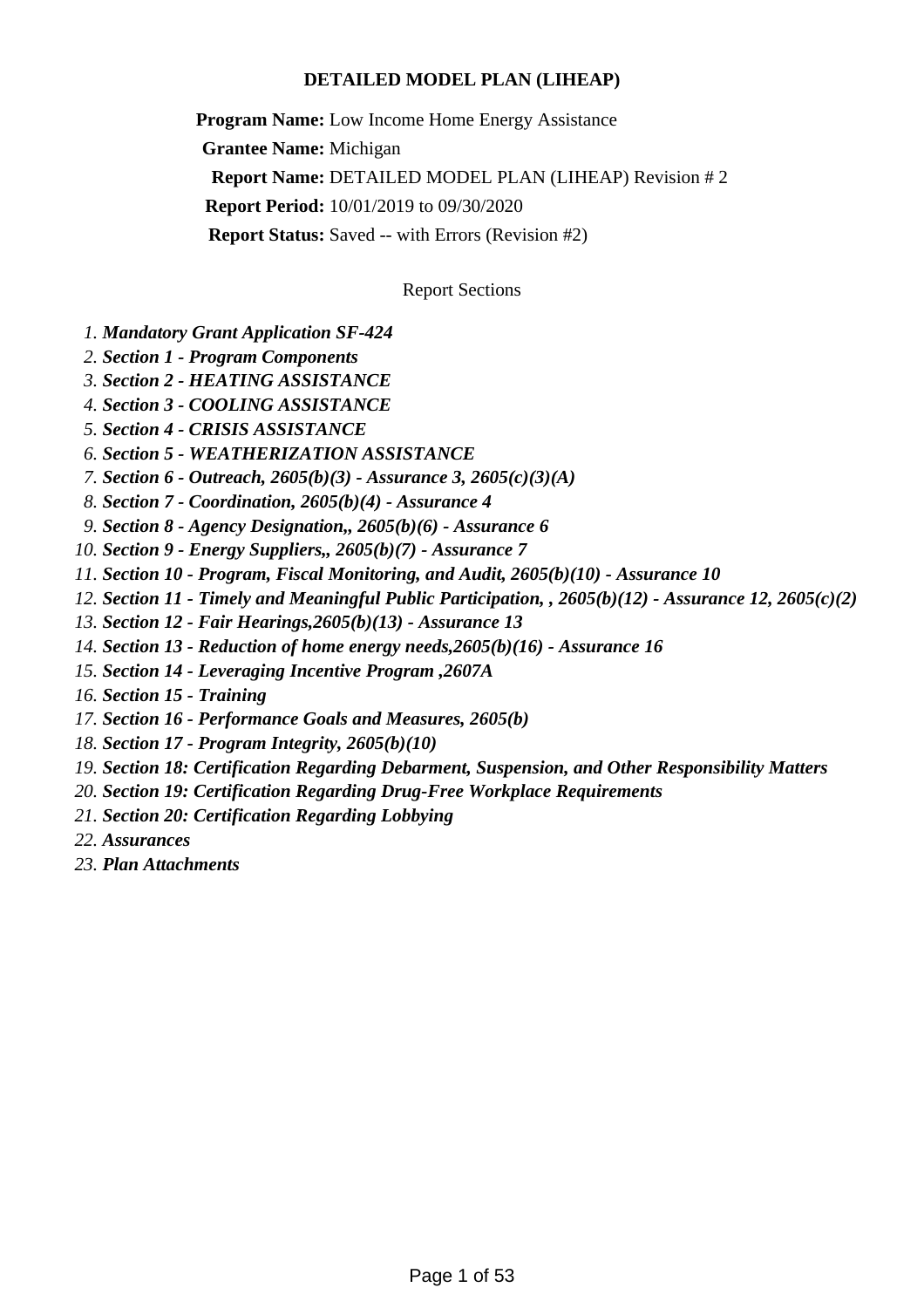<span id="page-1-0"></span>Е

 $\overline{\mathbf{a}}$ 

| <b>U.S. DEPARTMENT OF HEALTH AND HUMAN SERVICES</b><br><b>ADMINISTRATION FOR CHILDREN AND FAMILIES</b> |        |                                                |                                                                                                  |                                                                 |                                                                                         | August 1987, revised 05/92,02/95,03/96,12/98,11/01<br>OMB Clearance No.: 0970-0075<br>Expiration Date: 09/30/2020 |                                         |                                                                                               |  |
|--------------------------------------------------------------------------------------------------------|--------|------------------------------------------------|--------------------------------------------------------------------------------------------------|-----------------------------------------------------------------|-----------------------------------------------------------------------------------------|-------------------------------------------------------------------------------------------------------------------|-----------------------------------------|-----------------------------------------------------------------------------------------------|--|
| LOW INCOME HOME ENERGY ASSISTANCE PROGRAM(LIHEAP)<br><b>MODEL PLAN</b><br><b>SF-424-MANDATORY</b>      |        |                                                |                                                                                                  |                                                                 |                                                                                         |                                                                                                                   |                                         |                                                                                               |  |
| * 1.a. Type of Submission:<br>$\odot$ Plan                                                             |        |                                                | * 1.b. Frequency:<br>$\bigcirc$ Annual                                                           |                                                                 | * 1.c. Consolidated Application/<br><b>Plan/Funding Request?</b><br><b>Explanation:</b> |                                                                                                                   |                                         | * 1.d. Version:<br>$\bigcirc$ Initial<br>$\Box$ Resubmission<br>Revision<br>$\bigcirc$ Update |  |
|                                                                                                        |        |                                                |                                                                                                  | 2. Date Received:                                               |                                                                                         |                                                                                                                   | <b>State Use Only:</b>                  |                                                                                               |  |
|                                                                                                        |        |                                                |                                                                                                  | 3. Applicant Identifier:                                        |                                                                                         |                                                                                                                   |                                         |                                                                                               |  |
|                                                                                                        |        |                                                |                                                                                                  |                                                                 | 4a. Federal Entity Identifier:                                                          |                                                                                                                   |                                         | 5. Date Received By State:                                                                    |  |
|                                                                                                        |        |                                                |                                                                                                  | 4b. Federal Award Identifier:                                   |                                                                                         |                                                                                                                   | <b>6. State Application Identifier:</b> |                                                                                               |  |
| 7. APPLICANT INFORMATION                                                                               |        |                                                |                                                                                                  |                                                                 |                                                                                         |                                                                                                                   |                                         |                                                                                               |  |
|                                                                                                        |        |                                                | * a. Legal Name: State of Michigan, Department of Health and Human Services                      |                                                                 |                                                                                         |                                                                                                                   |                                         |                                                                                               |  |
| 6000134                                                                                                |        |                                                | * b. Employer/Taxpayer Identification Number (EIN/TIN): 38-                                      |                                                                 |                                                                                         |                                                                                                                   | * c. Organizational DUNS: 805340163     |                                                                                               |  |
| * d. Address:                                                                                          |        |                                                |                                                                                                  |                                                                 |                                                                                         |                                                                                                                   |                                         |                                                                                               |  |
| * Street 1:                                                                                            |        | P.O. BOX 30037                                 |                                                                                                  |                                                                 | Street 2:                                                                               |                                                                                                                   |                                         | 235 S. GRAND AVENUE, SUITE 1515                                                               |  |
| $*$ City:                                                                                              |        | LANSING                                        |                                                                                                  |                                                                 | County:                                                                                 |                                                                                                                   |                                         |                                                                                               |  |
| * State:<br>MI                                                                                         |        |                                                |                                                                                                  | <b>Province:</b>                                                |                                                                                         |                                                                                                                   |                                         |                                                                                               |  |
| * Country:                                                                                             |        | <b>United States</b>                           |                                                                                                  |                                                                 | * Zip / Postal<br>Code:                                                                 |                                                                                                                   | 48909 -                                 |                                                                                               |  |
| e. Organizational Unit:                                                                                |        |                                                |                                                                                                  |                                                                 |                                                                                         |                                                                                                                   |                                         |                                                                                               |  |
| <b>Department Name:</b>                                                                                |        | Michigan Department of Health & Human Services |                                                                                                  |                                                                 | <b>Division Name:</b><br>Field Operations Administration                                |                                                                                                                   |                                         |                                                                                               |  |
|                                                                                                        |        |                                                | f. Name and contact information of person to be contacted on matters involving this application: |                                                                 |                                                                                         |                                                                                                                   |                                         |                                                                                               |  |
| Prefix:                                                                                                | Tammy  | * First Name:                                  |                                                                                                  | <b>Middle Name:</b>                                             | * Last Name:<br>Bair                                                                    |                                                                                                                   |                                         |                                                                                               |  |
| Suffix:                                                                                                | Title: |                                                |                                                                                                  |                                                                 | <b>Organizational Affiliation:</b>                                                      |                                                                                                                   |                                         |                                                                                               |  |
| * Telephone<br>Number:<br>517-342-<br>0030                                                             |        | <b>Fax Number</b><br>5172417570                |                                                                                                  | * Email:<br>bairt@michigan.gov                                  |                                                                                         |                                                                                                                   |                                         |                                                                                               |  |
| * 8a. TYPE OF APPLICANT:<br>A: State Government                                                        |        |                                                |                                                                                                  |                                                                 |                                                                                         |                                                                                                                   |                                         |                                                                                               |  |
| b. Additional Description:                                                                             |        |                                                |                                                                                                  |                                                                 |                                                                                         |                                                                                                                   |                                         |                                                                                               |  |
| * 9. Name of Federal Agency:                                                                           |        |                                                |                                                                                                  |                                                                 |                                                                                         |                                                                                                                   |                                         |                                                                                               |  |
|                                                                                                        |        |                                                |                                                                                                  | <b>Catalog of Federal Domestic</b><br><b>Assistance Number:</b> |                                                                                         |                                                                                                                   |                                         | <b>CFDA Title:</b>                                                                            |  |
| <b>10. CFDA Numbers and Titles</b>                                                                     |        |                                                | 93568                                                                                            |                                                                 |                                                                                         |                                                                                                                   |                                         | Low-Income Home Energy Assistance                                                             |  |
| <b>LIHEAP State Plan</b>                                                                               |        | 11. Descriptive Title of Applicant's Project   |                                                                                                  |                                                                 |                                                                                         |                                                                                                                   |                                         |                                                                                               |  |
| 12. Areas Affected by Funding:<br><b>Energy Assistance</b>                                             |        |                                                |                                                                                                  |                                                                 |                                                                                         |                                                                                                                   |                                         |                                                                                               |  |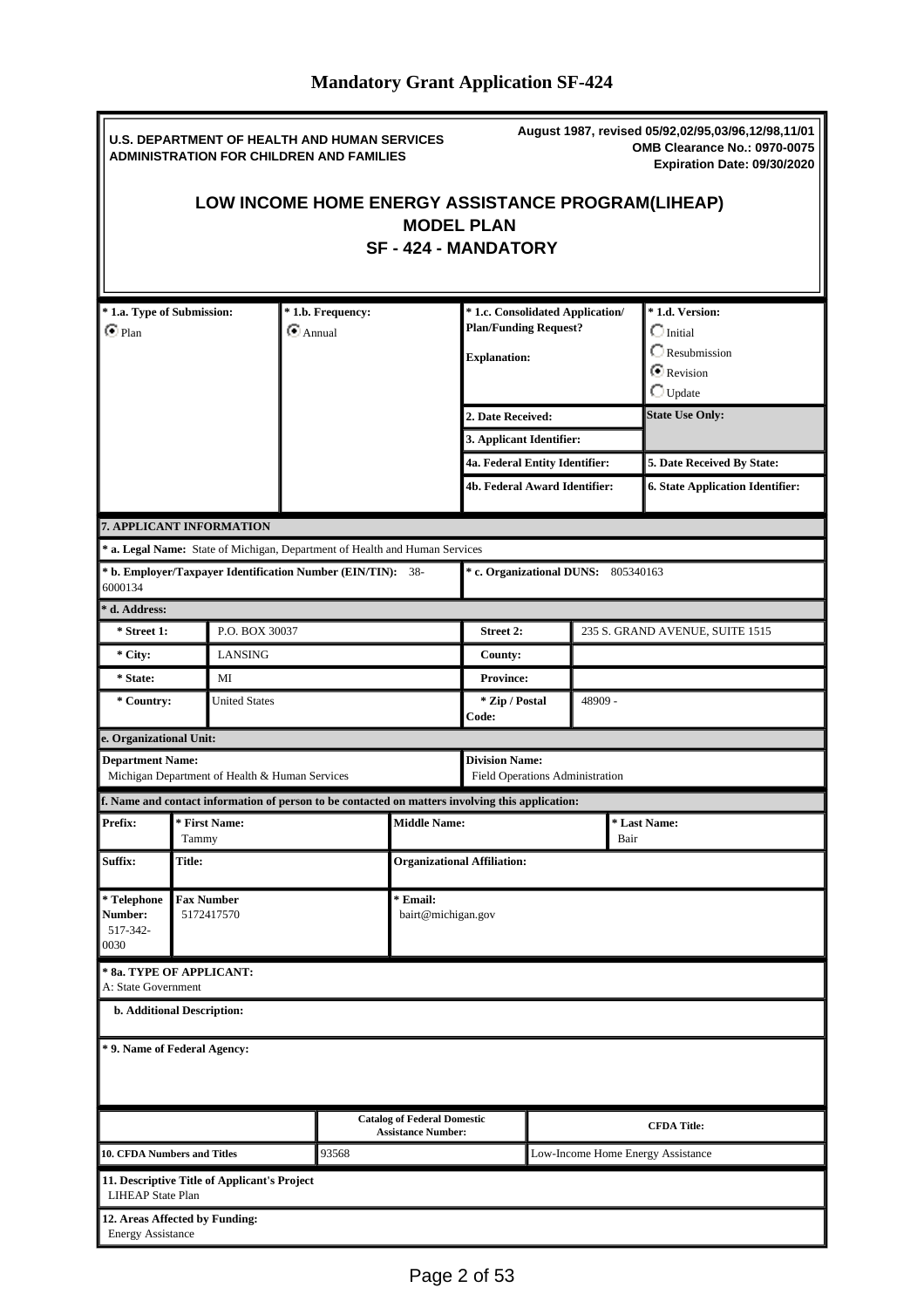| <b>13. CONGRESSIONAL DISTRICTS OF:</b>                                                            |                                                                                     |                                                                                                                                                                                                                                                                                                              |  |  |  |  |
|---------------------------------------------------------------------------------------------------|-------------------------------------------------------------------------------------|--------------------------------------------------------------------------------------------------------------------------------------------------------------------------------------------------------------------------------------------------------------------------------------------------------------|--|--|--|--|
| * a. Applicant<br>08                                                                              |                                                                                     | b. Program/Project:<br>statewide                                                                                                                                                                                                                                                                             |  |  |  |  |
|                                                                                                   | Attach an additional list of Program/Project Congressional Districts if needed.     |                                                                                                                                                                                                                                                                                                              |  |  |  |  |
| <b>14. FUNDING PERIOD:</b>                                                                        |                                                                                     | <b>15. ESTIMATED FUNDING:</b>                                                                                                                                                                                                                                                                                |  |  |  |  |
| a. Start Date:<br>10/01/2019                                                                      | <b>b.</b> End Date:<br>09/30/2020                                                   | $*$ a. Federal $(\$)$ :<br>$\mathbf b$ . Match $(\$)$ :<br>\$0<br>\$0                                                                                                                                                                                                                                        |  |  |  |  |
|                                                                                                   | * 16. IS SUBMISSION SUBJECT TO REVIEW BY STATE UNDER EXECUTIVE ORDER 12372 PROCESS? |                                                                                                                                                                                                                                                                                                              |  |  |  |  |
|                                                                                                   | a. This submission was made available to the State under the Executive Order 12372  |                                                                                                                                                                                                                                                                                                              |  |  |  |  |
| <b>Process for Review on:</b>                                                                     |                                                                                     |                                                                                                                                                                                                                                                                                                              |  |  |  |  |
| b. Program is subject to E.O. 12372 but has not been selected by State for review.                |                                                                                     |                                                                                                                                                                                                                                                                                                              |  |  |  |  |
| c. Program is not covered by E.O. 12372.                                                          |                                                                                     |                                                                                                                                                                                                                                                                                                              |  |  |  |  |
| $\Box$ yes<br>$\odot$ NO<br><b>Explanation:</b>                                                   | * 17. Is The Applicant Delinquent On Any Federal Debt?                              | 18. By signing this application, I certify $(1)$ to the statements contained in the list of certifications** and $(2)$ that the statements herein are true,<br>complete and accurate to the best of my knowledge. I also provide the required assurances** and agree to comply with any resulting terms if I |  |  |  |  |
| penalties. (U.S. Code, Title 218, Section 1001)<br>$*$ <sup>I</sup> Agree                         |                                                                                     | accept an award. I am aware that any false, fictitious, or fraudulent statements or claims may subject me to criminal, civil, or administrative                                                                                                                                                              |  |  |  |  |
| specific instructions.                                                                            |                                                                                     | ** The list of certifications and assurances, or an internet site where you may obtain this list, is contained in the announcement or agency                                                                                                                                                                 |  |  |  |  |
|                                                                                                   | 18a. Typed or Printed Name and Title of Authorized Certifying Official              | 18c. Telephone (area code, number and extension)                                                                                                                                                                                                                                                             |  |  |  |  |
|                                                                                                   |                                                                                     | 18d. Email Address                                                                                                                                                                                                                                                                                           |  |  |  |  |
| 18b. Signature of Authorized Certifying Official<br>18e. Date Report Submitted (Month, Day, Year) |                                                                                     |                                                                                                                                                                                                                                                                                                              |  |  |  |  |
|                                                                                                   | Attach supporting documents as specified in agency instructions.                    |                                                                                                                                                                                                                                                                                                              |  |  |  |  |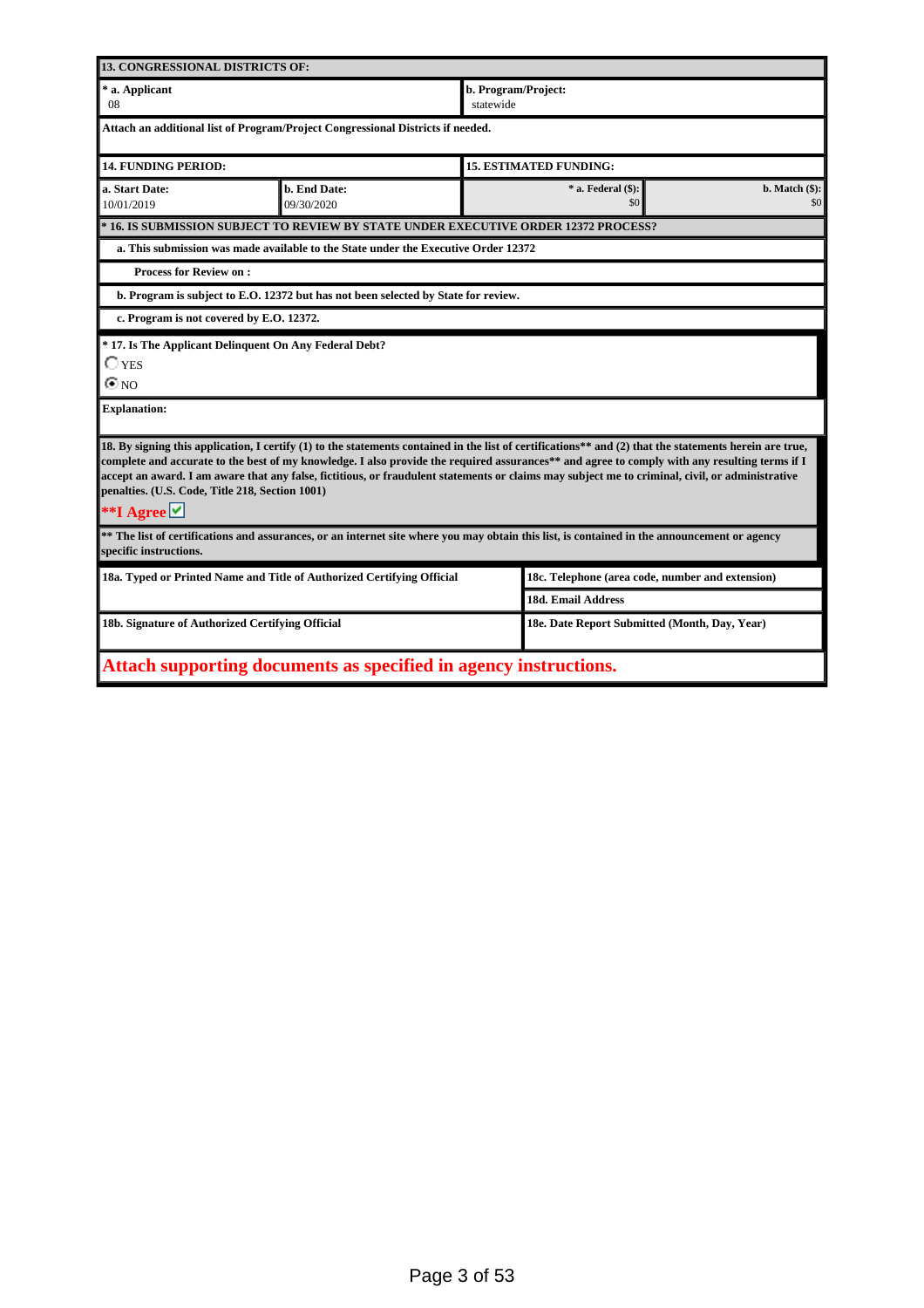<span id="page-3-0"></span>

|  |  |  | <b>Section 1 - Program Components</b> |
|--|--|--|---------------------------------------|
|--|--|--|---------------------------------------|

| <b>U.S. DEPARTMENT OF HEALTH AND HUMAN SERVICES</b><br><b>ADMINISTRATION FOR CHILDREN AND FAMILIES</b>                                                                                                                                                                                                                                                                                                                                                                                                                                                                                                                                                                                                                                                                                                                                                                                                                                                                                                                                                                   | August 1987, revised 05/92,02/95,03/96,12/98,11/01 | <b>OMB Clearance No.: 0970-0075</b><br>Expiration Date: 09/30/2020 |  |  |  |  |
|--------------------------------------------------------------------------------------------------------------------------------------------------------------------------------------------------------------------------------------------------------------------------------------------------------------------------------------------------------------------------------------------------------------------------------------------------------------------------------------------------------------------------------------------------------------------------------------------------------------------------------------------------------------------------------------------------------------------------------------------------------------------------------------------------------------------------------------------------------------------------------------------------------------------------------------------------------------------------------------------------------------------------------------------------------------------------|----------------------------------------------------|--------------------------------------------------------------------|--|--|--|--|
| LOW INCOME HOME ENERGY ASSISTANCE PROGRAM(LIHEAP)<br><b>MODEL PLAN</b><br><b>SF-424-MANDATORY</b>                                                                                                                                                                                                                                                                                                                                                                                                                                                                                                                                                                                                                                                                                                                                                                                                                                                                                                                                                                        |                                                    |                                                                    |  |  |  |  |
| <b>Department of Health and Human Services</b><br><b>Administration for Children and Families</b><br><b>Office of Community Services</b><br>Washington, DC 20201<br>August 1987, revised 05/92, 02/95, 03/96, 12/98, 11/01<br>OMB Approval No. 0970-0075<br>Expiration Date: 09/30/2020<br>THE PAPERWORK REDUCTION ACT OF 1995 (Pub. L. 104-13)Use of this model plan is optional. However, the information requested is<br>required in order to receive a Low Income Home Energy Assistance Program (LIHEAP) grant in years in which the grantee is not permitted to<br>file an abbreviated plan. Public reporting burden for this collection of information is estimated to average 1 hour per response, including the<br>time for reviewing instructions, gathering and maintaining the data needed, and reviewing the collection of information. An agency may not<br>conduct or sponsor, and a person is not required to respond to, a collection of information unless it displays a currently valid OMB control<br>number.<br><b>Section 1 Program Components</b> |                                                    |                                                                    |  |  |  |  |
| Program Components, 2605(a), 2605(b)(1) - Assurance 1, 2605(c)(1)(C)                                                                                                                                                                                                                                                                                                                                                                                                                                                                                                                                                                                                                                                                                                                                                                                                                                                                                                                                                                                                     |                                                    |                                                                    |  |  |  |  |
| 1.1 Check which components you will operate under the LIHEAP program.<br>(Note: You must provide information for each component designated here as requested elsewhere in                                                                                                                                                                                                                                                                                                                                                                                                                                                                                                                                                                                                                                                                                                                                                                                                                                                                                                |                                                    | <b>Dates of Operation</b>                                          |  |  |  |  |
| this plan.)                                                                                                                                                                                                                                                                                                                                                                                                                                                                                                                                                                                                                                                                                                                                                                                                                                                                                                                                                                                                                                                              | <b>Start Date</b>                                  | <b>End Date</b>                                                    |  |  |  |  |
| <b>Heating assistance</b><br>⊽                                                                                                                                                                                                                                                                                                                                                                                                                                                                                                                                                                                                                                                                                                                                                                                                                                                                                                                                                                                                                                           | 01/01/2020                                         | 09/30/2020                                                         |  |  |  |  |
| <b>Cooling assistance</b>                                                                                                                                                                                                                                                                                                                                                                                                                                                                                                                                                                                                                                                                                                                                                                                                                                                                                                                                                                                                                                                |                                                    |                                                                    |  |  |  |  |
| Crisis assistance<br>⊻                                                                                                                                                                                                                                                                                                                                                                                                                                                                                                                                                                                                                                                                                                                                                                                                                                                                                                                                                                                                                                                   | 10/01/2019                                         | 09/30/2020                                                         |  |  |  |  |
| <b>Weatherization assistance</b><br>V                                                                                                                                                                                                                                                                                                                                                                                                                                                                                                                                                                                                                                                                                                                                                                                                                                                                                                                                                                                                                                    | 10/01/2019                                         | 09/30/2020                                                         |  |  |  |  |
| Provide further explanation for the dates of operation, if necessary                                                                                                                                                                                                                                                                                                                                                                                                                                                                                                                                                                                                                                                                                                                                                                                                                                                                                                                                                                                                     |                                                    |                                                                    |  |  |  |  |
|                                                                                                                                                                                                                                                                                                                                                                                                                                                                                                                                                                                                                                                                                                                                                                                                                                                                                                                                                                                                                                                                          |                                                    |                                                                    |  |  |  |  |
| Estimated Funding Allocation, 2604(C), 2605(k)(1), 2605(b)(9), 2605(b)(16) - Assurances 9 and 16                                                                                                                                                                                                                                                                                                                                                                                                                                                                                                                                                                                                                                                                                                                                                                                                                                                                                                                                                                         |                                                    |                                                                    |  |  |  |  |
| 1.2 Estimate what amount of available LIHEAP funds will be used for each component that you will operate: The total of all percentages<br>must add up to 100%.                                                                                                                                                                                                                                                                                                                                                                                                                                                                                                                                                                                                                                                                                                                                                                                                                                                                                                           |                                                    | Percentage $(\frac{6}{6})$                                         |  |  |  |  |
| <b>Heating assistance</b>                                                                                                                                                                                                                                                                                                                                                                                                                                                                                                                                                                                                                                                                                                                                                                                                                                                                                                                                                                                                                                                |                                                    | 40.00%                                                             |  |  |  |  |
| <b>Cooling assistance</b>                                                                                                                                                                                                                                                                                                                                                                                                                                                                                                                                                                                                                                                                                                                                                                                                                                                                                                                                                                                                                                                |                                                    | 0.00%                                                              |  |  |  |  |
| Crisis assistance                                                                                                                                                                                                                                                                                                                                                                                                                                                                                                                                                                                                                                                                                                                                                                                                                                                                                                                                                                                                                                                        |                                                    | 42.00%                                                             |  |  |  |  |
| <b>Weatherization assistance</b>                                                                                                                                                                                                                                                                                                                                                                                                                                                                                                                                                                                                                                                                                                                                                                                                                                                                                                                                                                                                                                         |                                                    | 3.00%                                                              |  |  |  |  |
| Carryover to the following federal fiscal year                                                                                                                                                                                                                                                                                                                                                                                                                                                                                                                                                                                                                                                                                                                                                                                                                                                                                                                                                                                                                           |                                                    | 0.00%                                                              |  |  |  |  |
| Administrative and planning costs                                                                                                                                                                                                                                                                                                                                                                                                                                                                                                                                                                                                                                                                                                                                                                                                                                                                                                                                                                                                                                        |                                                    | 10.00%                                                             |  |  |  |  |
| 5.00%<br>Services to reduce home energy needs including needs assessment (Assurance 16)                                                                                                                                                                                                                                                                                                                                                                                                                                                                                                                                                                                                                                                                                                                                                                                                                                                                                                                                                                                  |                                                    |                                                                    |  |  |  |  |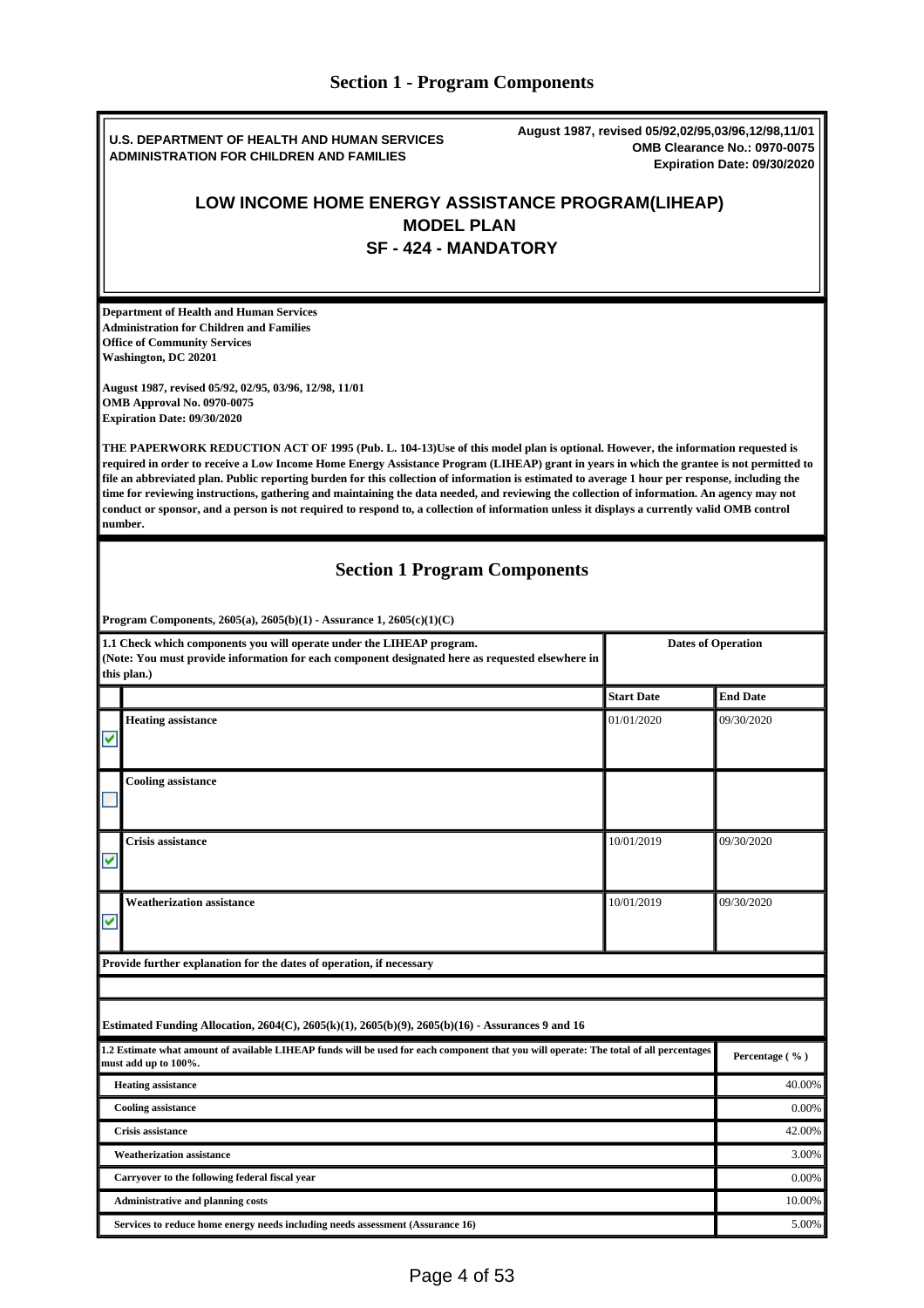|                                                                                                                                                                                                          | 0.00%<br>Used to develop and implement leveraging activities                                                                                                                                     |                              |   |                              |  |                                                         |  |                              |  |  |  |  |
|----------------------------------------------------------------------------------------------------------------------------------------------------------------------------------------------------------|--------------------------------------------------------------------------------------------------------------------------------------------------------------------------------------------------|------------------------------|---|------------------------------|--|---------------------------------------------------------|--|------------------------------|--|--|--|--|
| <b>TOTAL</b>                                                                                                                                                                                             |                                                                                                                                                                                                  |                              |   |                              |  |                                                         |  | 100.00%                      |  |  |  |  |
|                                                                                                                                                                                                          | Alternate Use of Crisis Assistance Funds, 2605(c)(1)(C)                                                                                                                                          |                              |   |                              |  |                                                         |  |                              |  |  |  |  |
|                                                                                                                                                                                                          | 1.3 The funds reserved for winter crisis assistance that have not been expended by March 15 will be reprogrammed to:                                                                             |                              |   |                              |  |                                                         |  |                              |  |  |  |  |
| ⊽                                                                                                                                                                                                        | <b>Heating assistance</b><br><b>Cooling assistance</b>                                                                                                                                           |                              |   |                              |  |                                                         |  |                              |  |  |  |  |
|                                                                                                                                                                                                          | <b>Weatherization assistance</b>                                                                                                                                                                 |                              | M |                              |  | Other (specify:) Not applicable                         |  |                              |  |  |  |  |
|                                                                                                                                                                                                          |                                                                                                                                                                                                  |                              |   |                              |  |                                                         |  |                              |  |  |  |  |
|                                                                                                                                                                                                          | Categorical Eligibility, 2605(b)(2)(A) - Assurance 2, 2605(c)(1)(A), 2605(b)(8A) - Assurance 8                                                                                                   |                              |   |                              |  |                                                         |  |                              |  |  |  |  |
|                                                                                                                                                                                                          | 1.4 Do you consider households categorically eligible if one household member receives one of the following categories of benefits in the left                                                   |                              |   |                              |  |                                                         |  |                              |  |  |  |  |
| column below? $\Box$ Yes $\bigcirc$ No                                                                                                                                                                   |                                                                                                                                                                                                  |                              |   |                              |  |                                                         |  |                              |  |  |  |  |
|                                                                                                                                                                                                          | If you answered "Yes" to question 1.4, you must complete the table below and answer questions 1.5 and 1.6.                                                                                       |                              |   |                              |  |                                                         |  |                              |  |  |  |  |
|                                                                                                                                                                                                          |                                                                                                                                                                                                  | Heating                      |   | Cooling                      |  | <b>Crisis</b>                                           |  | Weatherization               |  |  |  |  |
| <b>TANF</b>                                                                                                                                                                                              |                                                                                                                                                                                                  | $\bigcirc$ Yes $\bigcirc$ No |   | $\bigcirc$ Yes $\bigcirc$ No |  | $\bigcirc$ Yes $\bigcirc$ No                            |  | $\bigcirc$ Yes $\bigcirc$ No |  |  |  |  |
| SSI                                                                                                                                                                                                      |                                                                                                                                                                                                  | $C$ Yes $C$ No               |   | $C$ Yes $C$ No               |  | $\overline{\bigcirc_{\text{Yes}} \bigcirc_{\text{No}}}$ |  | $O_{Yes}$ $O_{No}$           |  |  |  |  |
| <b>SNAP</b>                                                                                                                                                                                              |                                                                                                                                                                                                  | $C$ Yes $C$ No               |   | $C$ Yes $C$ No               |  | $Q$ Yes $Q$ No                                          |  | $C$ Yes $C$ No               |  |  |  |  |
|                                                                                                                                                                                                          | <b>Means-tested Veterans Programs</b>                                                                                                                                                            | $\bigcirc$ Yes $\bigcirc$ No |   | $\bigcirc$ Yes $\bigcirc$ No |  | $\bigcirc$ Yes $\bigcirc$ No                            |  | $\bigcirc$ Yes $\bigcirc$ No |  |  |  |  |
|                                                                                                                                                                                                          | <b>Program Name</b>                                                                                                                                                                              | Heating                      |   | Cooling                      |  | <b>Crisis</b>                                           |  | Weatherization               |  |  |  |  |
| Other(Specify) 1                                                                                                                                                                                         |                                                                                                                                                                                                  | $\bigcirc$ Yes $\bigcirc$ No |   | $QYes$ $QNo$                 |  | $C$ Yes $C$ No                                          |  | $C$ Yes $C$ No               |  |  |  |  |
|                                                                                                                                                                                                          | 1.5 Do you automatically enroll households without a direct annual application? $\Box$ Yes $\,\blacksquare\,$ No                                                                                 |                              |   |                              |  |                                                         |  |                              |  |  |  |  |
| 1.6 How do you ensure there is no difference in the treatment of categorically eligible households from those not receiving other public assistance<br>when determining eligibility and benefit amounts? |                                                                                                                                                                                                  |                              |   |                              |  |                                                         |  |                              |  |  |  |  |
|                                                                                                                                                                                                          | <b>SNAP Nominal Payments</b><br>1.7a Do you allocate LIHEAP funds toward a nominal payment for SNAP households? $\bullet$ Yes $\textcircled{N}$ No                                               |                              |   |                              |  |                                                         |  |                              |  |  |  |  |
|                                                                                                                                                                                                          | If you answered "Yes" to question 1.7a, you must provide a response to questions 1.7b, 1.7c, and 1.7d.                                                                                           |                              |   |                              |  |                                                         |  |                              |  |  |  |  |
|                                                                                                                                                                                                          | 1.7b Amount of Nominal Assistance: \$20.01                                                                                                                                                       |                              |   |                              |  |                                                         |  |                              |  |  |  |  |
|                                                                                                                                                                                                          | 1.7c Frequency of Assistance                                                                                                                                                                     |                              |   |                              |  |                                                         |  |                              |  |  |  |  |
| ⊽                                                                                                                                                                                                        | <b>Once Per Year</b>                                                                                                                                                                             |                              |   |                              |  |                                                         |  |                              |  |  |  |  |
|                                                                                                                                                                                                          | Once every five years                                                                                                                                                                            |                              |   |                              |  |                                                         |  |                              |  |  |  |  |
|                                                                                                                                                                                                          | Other - Describe:                                                                                                                                                                                |                              |   |                              |  |                                                         |  |                              |  |  |  |  |
|                                                                                                                                                                                                          | 1.7d How do you confirm that the household receiving a nominal payment has an energy cost or need?                                                                                               |                              |   |                              |  |                                                         |  |                              |  |  |  |  |
|                                                                                                                                                                                                          | Households who have an energy expense included in their rent may receive the SNAP nominal payment if they have not already received<br>energy assistance through LIHEAP or MEAP, exceeding \$20. |                              |   |                              |  |                                                         |  |                              |  |  |  |  |
|                                                                                                                                                                                                          | <b>Determination of Eligibility - Countable Income</b>                                                                                                                                           |                              |   |                              |  |                                                         |  |                              |  |  |  |  |
|                                                                                                                                                                                                          | 1.8. In determining a household's income eligibility for LIHEAP, do you use gross income or net income?                                                                                          |                              |   |                              |  |                                                         |  |                              |  |  |  |  |
| v                                                                                                                                                                                                        | <b>Gross Income</b>                                                                                                                                                                              |                              |   |                              |  |                                                         |  |                              |  |  |  |  |
| <b>Net Income</b>                                                                                                                                                                                        |                                                                                                                                                                                                  |                              |   |                              |  |                                                         |  |                              |  |  |  |  |
|                                                                                                                                                                                                          | 1.9. Select all the applicable forms of countable income used to determine a household's income eligibility for LIHEAP                                                                           |                              |   |                              |  |                                                         |  |                              |  |  |  |  |
| v<br><b>Wages</b>                                                                                                                                                                                        |                                                                                                                                                                                                  |                              |   |                              |  |                                                         |  |                              |  |  |  |  |
| v                                                                                                                                                                                                        | <b>Self - Employment Income</b>                                                                                                                                                                  |                              |   |                              |  |                                                         |  |                              |  |  |  |  |
|                                                                                                                                                                                                          |                                                                                                                                                                                                  |                              |   |                              |  |                                                         |  | <b>Contract Income</b>       |  |  |  |  |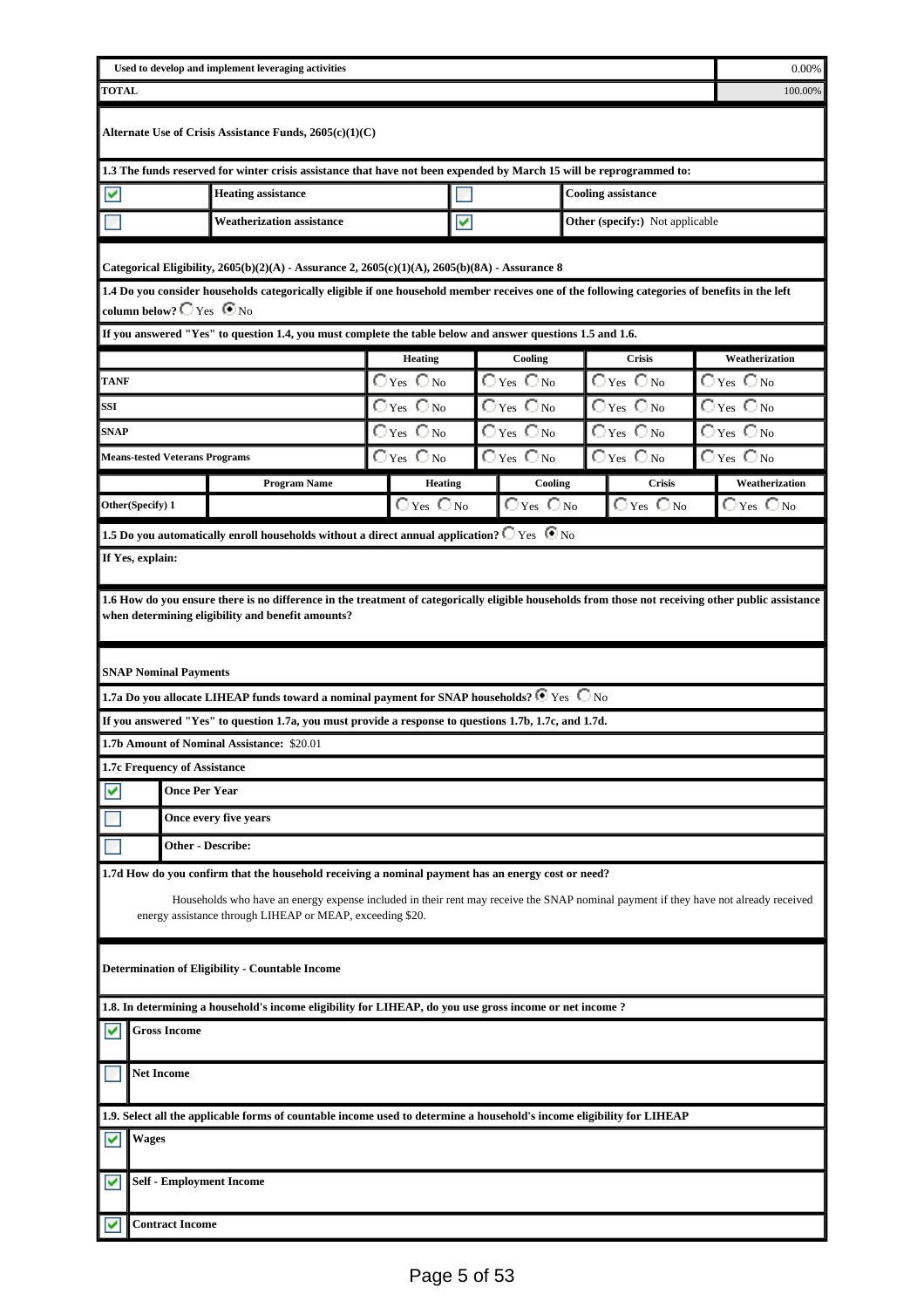| ⊽ | <b>Payments from mortgage or Sales Contracts</b>                                                    |  |  |  |  |  |
|---|-----------------------------------------------------------------------------------------------------|--|--|--|--|--|
| ▽ | <b>Unemployment insurance</b>                                                                       |  |  |  |  |  |
| ▽ | <b>Strike Pay</b>                                                                                   |  |  |  |  |  |
| ⊽ | <b>Social Security Administration (SSA) benefits</b>                                                |  |  |  |  |  |
|   | M<br><b>Including MediCare</b><br><b>Excluding MediCare deduction</b>                               |  |  |  |  |  |
| V | deduction<br><b>Supplemental Security Income (SSI)</b>                                              |  |  |  |  |  |
| ▽ | Retirement / pension benefits                                                                       |  |  |  |  |  |
| ▽ | <b>General Assistance benefits</b>                                                                  |  |  |  |  |  |
| ▽ | Temporary Assistance for Needy Families (TANF) benefits                                             |  |  |  |  |  |
|   | <b>Supplemental Nutrition Assistance Program (SNAP) benefits</b>                                    |  |  |  |  |  |
|   | Women, Infants, and Children Supplemental Nutrition Program (WIC) benefits                          |  |  |  |  |  |
|   | Loans that need to be repaid                                                                        |  |  |  |  |  |
| ⊽ | Cash gifts                                                                                          |  |  |  |  |  |
|   | <b>Savings account balance</b>                                                                      |  |  |  |  |  |
| ▽ | One-time lump-sum payments, such as rebates/credits, winnings from lotteries, refund deposits, etc. |  |  |  |  |  |
| M | <b>Jury duty compensation</b>                                                                       |  |  |  |  |  |
| v | <b>Rental income</b>                                                                                |  |  |  |  |  |
| ▽ | Income from employment through Workforce Investment Act (WIA)                                       |  |  |  |  |  |
| ▽ | Income from work study programs                                                                     |  |  |  |  |  |
| M | <b>Alimony</b>                                                                                      |  |  |  |  |  |
| M | <b>Child support</b>                                                                                |  |  |  |  |  |
| v | Interest, dividends, or royalties                                                                   |  |  |  |  |  |
| ▽ | <b>Commissions</b>                                                                                  |  |  |  |  |  |
|   | <b>Legal settlements</b>                                                                            |  |  |  |  |  |
|   | Insurance payments made directly to the insured                                                     |  |  |  |  |  |
|   | Insurance payments made specifically for the repayment of a bill, debt, or estimate                 |  |  |  |  |  |
| v | <b>Veterans Administration (VA) benefits</b>                                                        |  |  |  |  |  |
|   |                                                                                                     |  |  |  |  |  |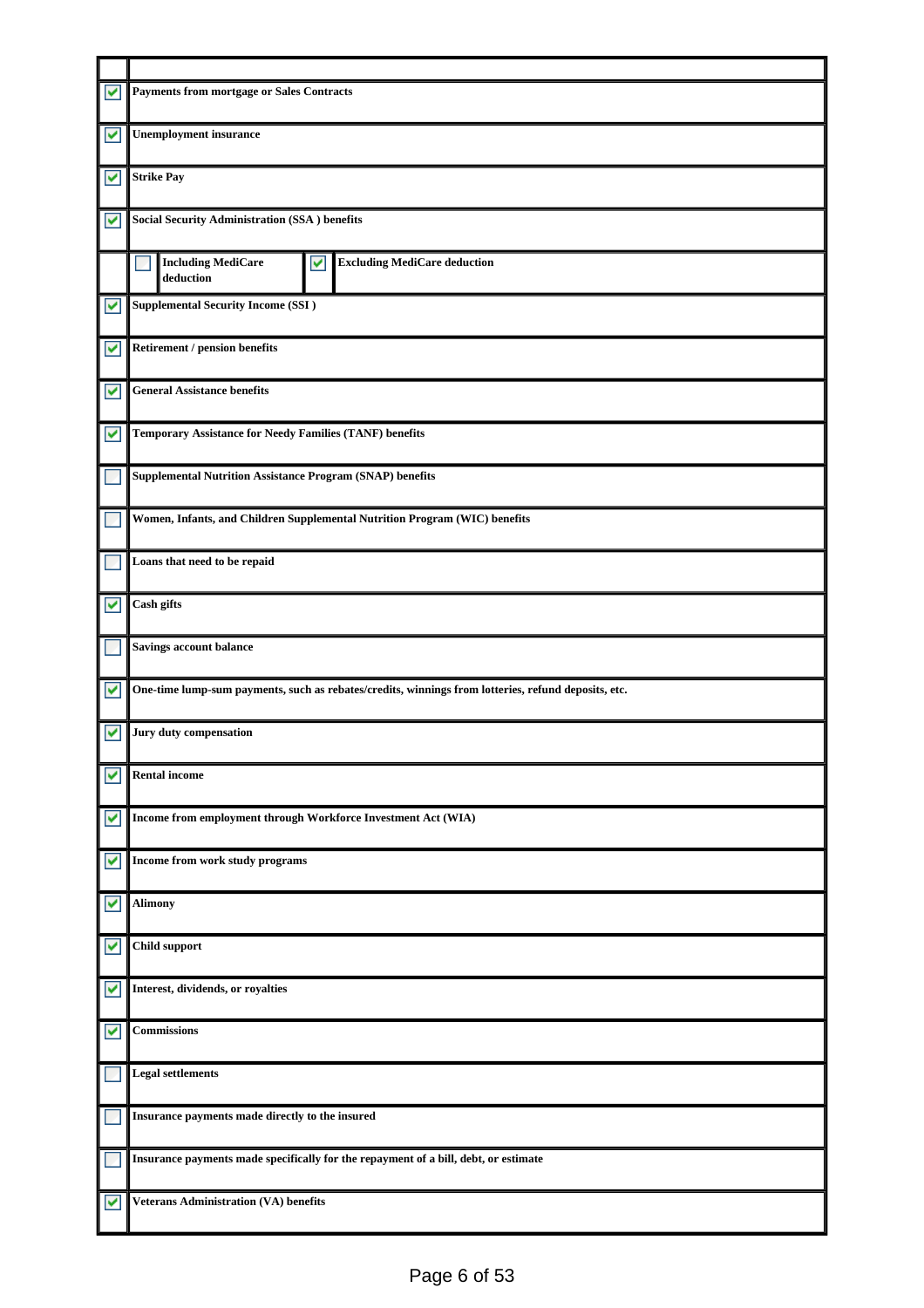|   | Earned income of a child under the age of 18                                                                                                                                                                                                             |
|---|----------------------------------------------------------------------------------------------------------------------------------------------------------------------------------------------------------------------------------------------------------|
|   | Balance of retirement, pension, or annuity accounts where funds cannot be withdrawn without a penalty.                                                                                                                                                   |
| M | <b>Income tax refunds</b>                                                                                                                                                                                                                                |
| M | Stipends from senior companion programs, such as VISTA                                                                                                                                                                                                   |
|   | Funds received by household for the care of a foster child                                                                                                                                                                                               |
|   | Ameri-Corp Program payments for living allowances, earnings, and in-kind aid                                                                                                                                                                             |
|   | Reimbursements (for mileage, gas, lodging, meals, etc.)                                                                                                                                                                                                  |
| M | Other                                                                                                                                                                                                                                                    |
|   | Crisis: DHHS policy manual item, ERM 206, provides a complete list of countable and excluded income for crisis assistance.<br>Federal Income Tax refunds are excluded as income; however, other refunds are countable.                                   |
|   | Heating: Total Household Resources are counted for the Home Heating Credit which includes interest, dividends, or royalties and<br>excludes all Income Tax refunds and income of a dependent child under the age of 18, unless the applicant is a minor. |
|   | If any of the above questions require further explanation or clarification that could not be made in<br>the fields provided, attach a document with said explanation here.                                                                               |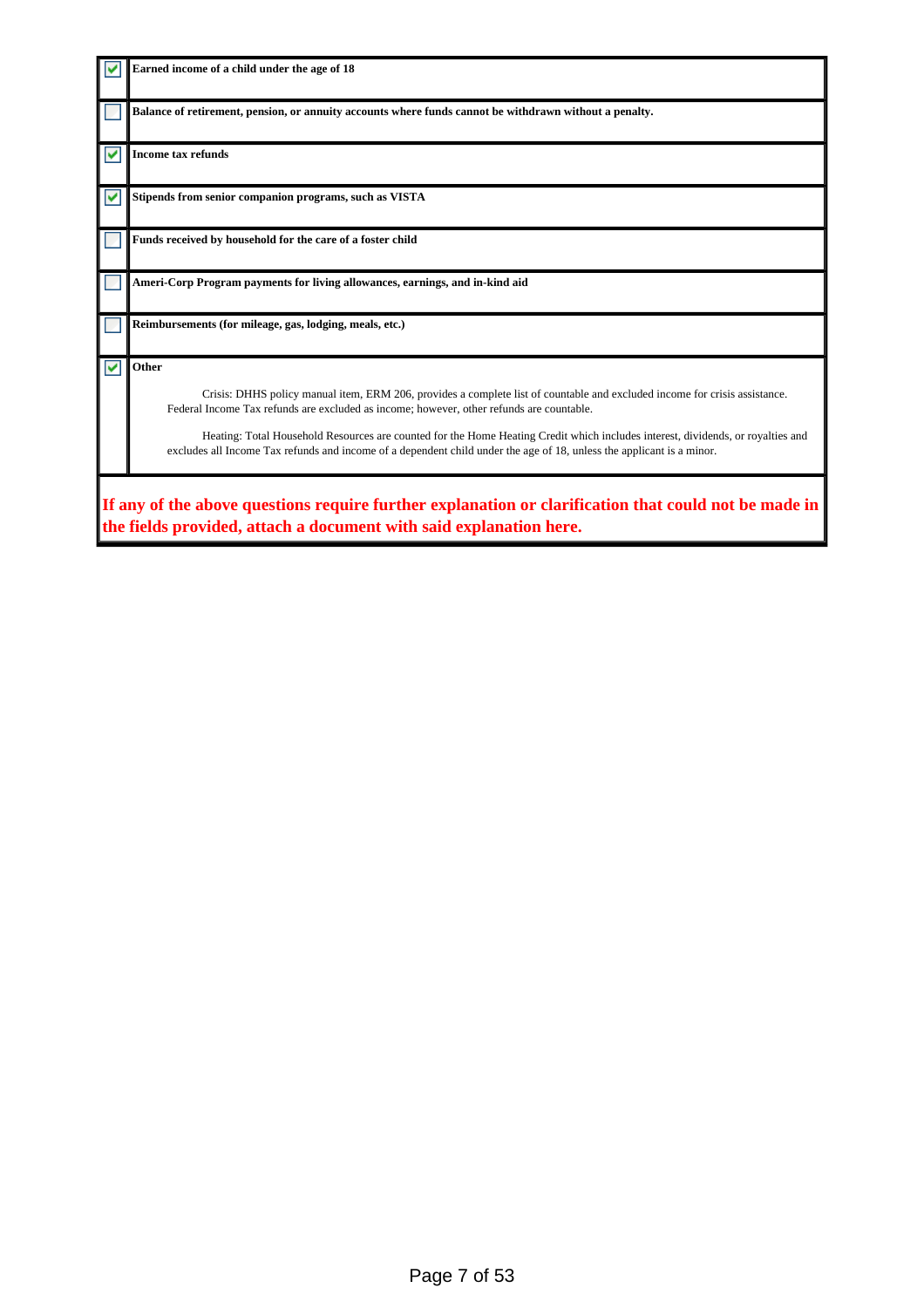**U.S. DEPARTMENT OF HEALTH AND HUMAN SERVICES ADMINISTRATION FOR CHILDREN AND FAMILIES**

**August 1987, revised 05/92,02/95,03/96,12/98,11/01 OMB Clearance No.: 0970-0075 Expiration Date: 09/30/2020**

## <span id="page-7-0"></span>**LOW INCOME HOME ENERGY ASSISTANCE PROGRAM(LIHEAP) MODEL PLAN SF - 424 - MANDATORY**

| <b>Section 2 - Heating Assistance</b>                                                                             |                                                                                                                                                                                                                                                                                                                                                                                                                                                                                                  |                                                        |                                                                                                                                                 |                              |  |  |  |  |
|-------------------------------------------------------------------------------------------------------------------|--------------------------------------------------------------------------------------------------------------------------------------------------------------------------------------------------------------------------------------------------------------------------------------------------------------------------------------------------------------------------------------------------------------------------------------------------------------------------------------------------|--------------------------------------------------------|-------------------------------------------------------------------------------------------------------------------------------------------------|------------------------------|--|--|--|--|
|                                                                                                                   | Eligibility, $2605(b)(2)$ - Assurance 2                                                                                                                                                                                                                                                                                                                                                                                                                                                          |                                                        |                                                                                                                                                 |                              |  |  |  |  |
|                                                                                                                   | 2.1 Designate the income eligibility threshold used for the heating component:                                                                                                                                                                                                                                                                                                                                                                                                                   |                                                        |                                                                                                                                                 |                              |  |  |  |  |
| Add                                                                                                               | <b>Household size</b>                                                                                                                                                                                                                                                                                                                                                                                                                                                                            |                                                        | <b>Eligibility Guideline</b>                                                                                                                    | <b>Eligibility Threshold</b> |  |  |  |  |
| $\mathbf{1}$                                                                                                      | All Household Sizes                                                                                                                                                                                                                                                                                                                                                                                                                                                                              |                                                        | <b>HHS Poverty Guidelines</b>                                                                                                                   | 110.00%                      |  |  |  |  |
| $\odot$ Yes $\bigcirc$ No<br>2.2 Do you have additional eligibility requirements for<br><b>HEATING ASSITANCE?</b> |                                                                                                                                                                                                                                                                                                                                                                                                                                                                                                  |                                                        |                                                                                                                                                 |                              |  |  |  |  |
|                                                                                                                   | 2.3 Check the appropriate boxes below and describe the policies for each.                                                                                                                                                                                                                                                                                                                                                                                                                        |                                                        |                                                                                                                                                 |                              |  |  |  |  |
| Do you require an Assets test?                                                                                    |                                                                                                                                                                                                                                                                                                                                                                                                                                                                                                  | $\bigcirc$ Yes $\bigcirc$ No                           |                                                                                                                                                 |                              |  |  |  |  |
|                                                                                                                   | Do you have additional/differing eligibility policies for:                                                                                                                                                                                                                                                                                                                                                                                                                                       |                                                        |                                                                                                                                                 |                              |  |  |  |  |
| Renters?                                                                                                          |                                                                                                                                                                                                                                                                                                                                                                                                                                                                                                  |                                                        | $C$ Yes $C$ No                                                                                                                                  |                              |  |  |  |  |
|                                                                                                                   | <b>Renters Living in subsidized housing?</b>                                                                                                                                                                                                                                                                                                                                                                                                                                                     | $C$ Yes $C$ No                                         |                                                                                                                                                 |                              |  |  |  |  |
|                                                                                                                   | Renters with utilities included in the rent?                                                                                                                                                                                                                                                                                                                                                                                                                                                     | $\odot$ Yes $\odot$ No                                 |                                                                                                                                                 |                              |  |  |  |  |
|                                                                                                                   | Do you give priority in eligibility to:                                                                                                                                                                                                                                                                                                                                                                                                                                                          |                                                        |                                                                                                                                                 |                              |  |  |  |  |
| Elderly?                                                                                                          |                                                                                                                                                                                                                                                                                                                                                                                                                                                                                                  | $\mathbb{C}_{\text{Yes}}$ $\mathbb{C}_{\text{No}}$     |                                                                                                                                                 |                              |  |  |  |  |
| Disabled?                                                                                                         |                                                                                                                                                                                                                                                                                                                                                                                                                                                                                                  | $\odot$ Yes $\odot$ No                                 |                                                                                                                                                 |                              |  |  |  |  |
| Young children?                                                                                                   |                                                                                                                                                                                                                                                                                                                                                                                                                                                                                                  | $C$ Yes $C$ No                                         |                                                                                                                                                 |                              |  |  |  |  |
|                                                                                                                   | Households with high energy burdens?                                                                                                                                                                                                                                                                                                                                                                                                                                                             | $\odot$ Yes $\odot$ No                                 |                                                                                                                                                 |                              |  |  |  |  |
| Other?                                                                                                            |                                                                                                                                                                                                                                                                                                                                                                                                                                                                                                  | $\overline{\mathbb{C}}$ Yes $\overline{\mathbb{C}}$ No |                                                                                                                                                 |                              |  |  |  |  |
|                                                                                                                   | Explanations of policies for each "yes" checked above:                                                                                                                                                                                                                                                                                                                                                                                                                                           |                                                        |                                                                                                                                                 |                              |  |  |  |  |
|                                                                                                                   | who are deaf, disabled, blind or a qualified veteran.                                                                                                                                                                                                                                                                                                                                                                                                                                            |                                                        | The Home Heating Credit (HHC) application captures the number of exemptions allowed for each household with priority given to those             |                              |  |  |  |  |
|                                                                                                                   | The credit amount for renters, whose heating costs are included in their rent or if heat service is in someone else's name, is reduced by 50<br>percent. Michigan believes that the 50 percent reduction is equitable and within the guidelines of this program since groups whose heat is included<br>in their rent or when the bill is in someone else's name are unable to provide proof of their actual heat obligations and costs. This group is eligible<br>but at a lower benefit amount. |                                                        |                                                                                                                                                 |                              |  |  |  |  |
|                                                                                                                   | the same group size, receive a larger benefit amount.                                                                                                                                                                                                                                                                                                                                                                                                                                            |                                                        | HHC allows applicants to provide their actual heating costs; therefore those paying actual costs that are greater than the standard credit, for |                              |  |  |  |  |
|                                                                                                                   |                                                                                                                                                                                                                                                                                                                                                                                                                                                                                                  |                                                        | Program details and eligibility requirements can be found on the Department of Treasury's website: www.michigan.gov/taxes.                      |                              |  |  |  |  |
|                                                                                                                   |                                                                                                                                                                                                                                                                                                                                                                                                                                                                                                  |                                                        |                                                                                                                                                 |                              |  |  |  |  |

#### **Determination of Benefits 2605(b)(5) - Assurance 5, 2605(c)(1)(B)**

**2.4 Describe how you prioritize the provision of heating assistance tovulnerable populations,e.g., benefit amounts, early application periods, etc.**

Heating assistance is administered by the Department of Treasury, which allows low income households to apply for LIHEAP without having to come to the Department of Health and Human Services or another community agency in order to receive benefits. Requests for the Home Heating Credit can be submitted at the same time tax forms are completed, through September 30 each year.

#### **2.5 Check the variables you use to determine your benefit levels. (Check all that apply):**

**Income**

**Family (household) size**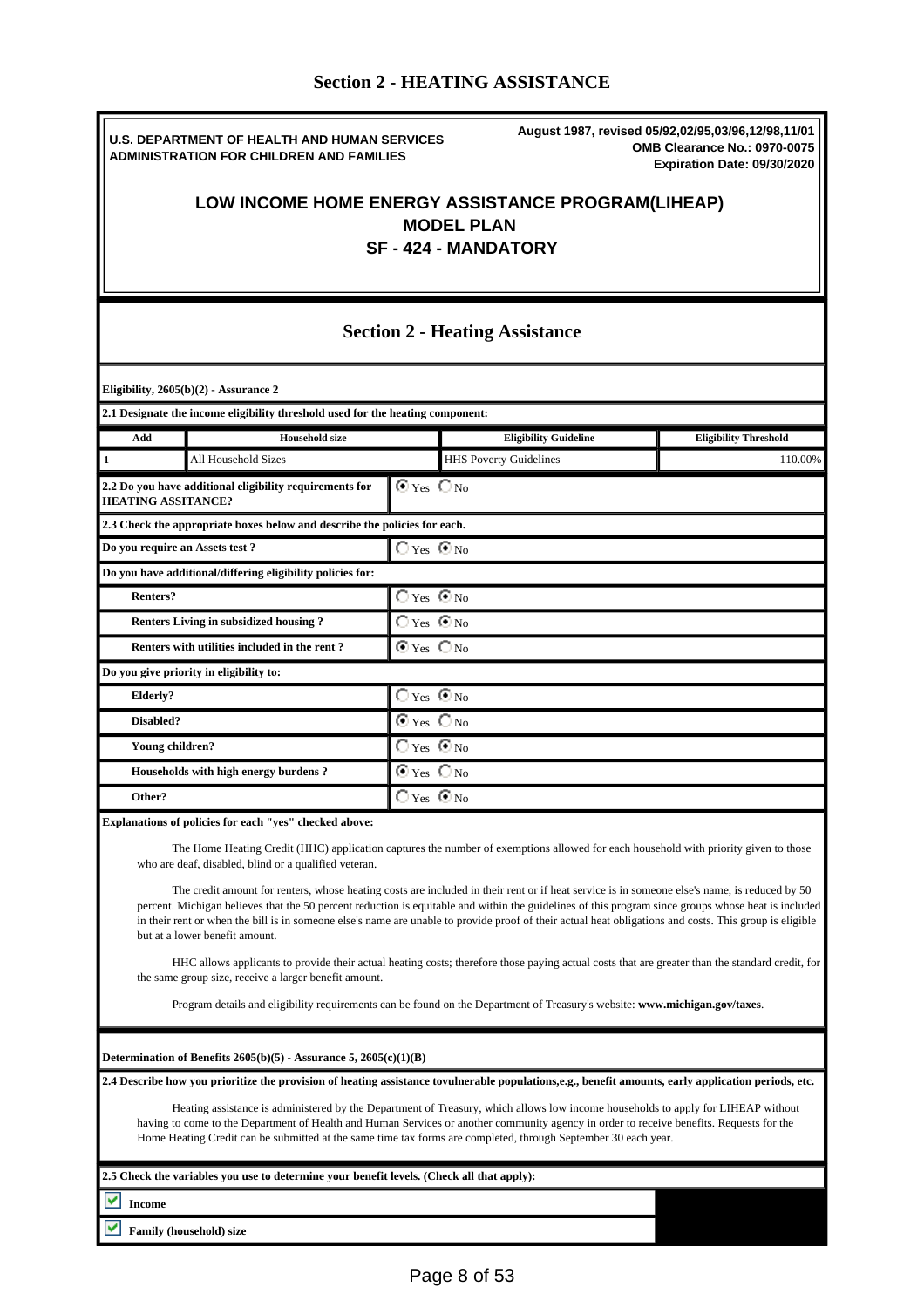| ▽<br>Home energy cost or need:                                                                                                                                                                                                                                                                                                                                                                                                                                                                                                                                                                                                                                                                                                                                             |  |  |  |  |  |  |  |  |
|----------------------------------------------------------------------------------------------------------------------------------------------------------------------------------------------------------------------------------------------------------------------------------------------------------------------------------------------------------------------------------------------------------------------------------------------------------------------------------------------------------------------------------------------------------------------------------------------------------------------------------------------------------------------------------------------------------------------------------------------------------------------------|--|--|--|--|--|--|--|--|
| <b>Fuel type</b>                                                                                                                                                                                                                                                                                                                                                                                                                                                                                                                                                                                                                                                                                                                                                           |  |  |  |  |  |  |  |  |
| Climate/region                                                                                                                                                                                                                                                                                                                                                                                                                                                                                                                                                                                                                                                                                                                                                             |  |  |  |  |  |  |  |  |
| <b>Individual bill</b>                                                                                                                                                                                                                                                                                                                                                                                                                                                                                                                                                                                                                                                                                                                                                     |  |  |  |  |  |  |  |  |
| <b>Dwelling type</b>                                                                                                                                                                                                                                                                                                                                                                                                                                                                                                                                                                                                                                                                                                                                                       |  |  |  |  |  |  |  |  |
| Energy burden (% of income spent on home energy)                                                                                                                                                                                                                                                                                                                                                                                                                                                                                                                                                                                                                                                                                                                           |  |  |  |  |  |  |  |  |
| <b>Energy need</b>                                                                                                                                                                                                                                                                                                                                                                                                                                                                                                                                                                                                                                                                                                                                                         |  |  |  |  |  |  |  |  |
| ⊽<br>Other - Describe:                                                                                                                                                                                                                                                                                                                                                                                                                                                                                                                                                                                                                                                                                                                                                     |  |  |  |  |  |  |  |  |
| The standard credit computation uses standard allowances established by law and the alternate credit uses actual heating costs to compute<br>the Home Heating Credit. The benefit amount is determined using actual heating costs for an established 12 month period, (November 1 through<br>October 31). The MI-1040CR-7 Instruction Booklet and Application provide specific details about how each benefit is calculated. See attached<br>HHC Instruction Booklet, pages 5 & 6. The FY21 HHC Instruction booklet and application (for Tax year 2020) will not be available until January<br>so FY20 documentation has been attached for reference.<br>Benefit Levels, $2605(b)(5)$ - Assurance 5, $2605(c)(1)(B)$<br>2.6 Describe estimated benefit levels for FY 2020: |  |  |  |  |  |  |  |  |
| \$1<br><b>Minimum Benefit</b><br><b>Maximum Benefit</b><br>\$1,535                                                                                                                                                                                                                                                                                                                                                                                                                                                                                                                                                                                                                                                                                                         |  |  |  |  |  |  |  |  |
| 2.7 Do you provide in-kind (e.g., blankets, space heaters) and/or other forms of benefits? $\bigcirc$ Yes $\,\bullet$ No                                                                                                                                                                                                                                                                                                                                                                                                                                                                                                                                                                                                                                                   |  |  |  |  |  |  |  |  |
| If yes, describe.                                                                                                                                                                                                                                                                                                                                                                                                                                                                                                                                                                                                                                                                                                                                                          |  |  |  |  |  |  |  |  |
| N/A                                                                                                                                                                                                                                                                                                                                                                                                                                                                                                                                                                                                                                                                                                                                                                        |  |  |  |  |  |  |  |  |
| If any of the above questions require further explanation or clarification that could not be made in<br>the fields provided, attach a document with said explanation here.                                                                                                                                                                                                                                                                                                                                                                                                                                                                                                                                                                                                 |  |  |  |  |  |  |  |  |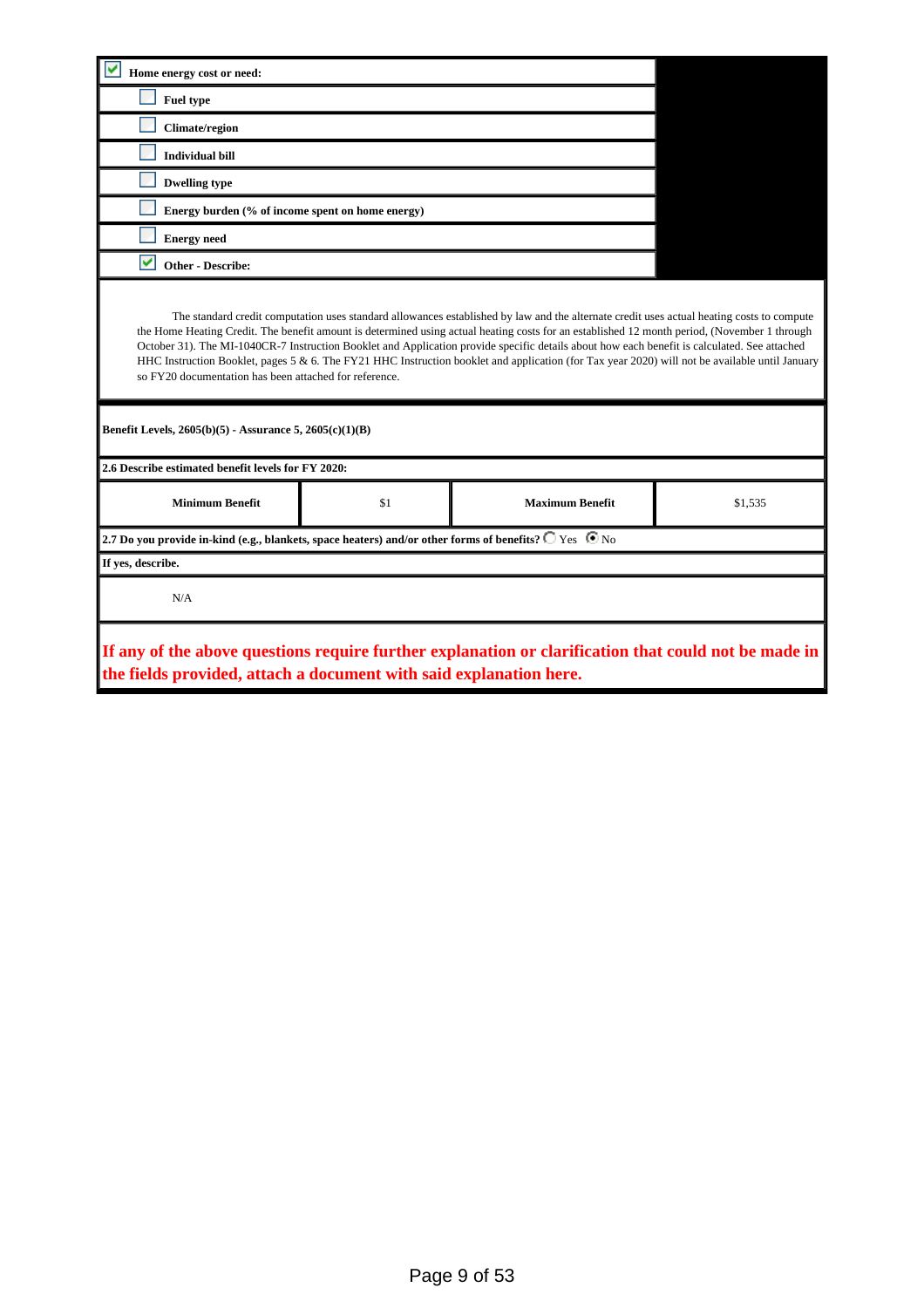<span id="page-9-0"></span>**U.S. DEPARTMENT OF HEALTH AND HUMAN SERVICES ADMINISTRATION FOR CHILDREN AND FAMILIES August 1987, revised 05/92,02/95,03/96,12/98,11/01 OMB Clearance No.: 0970-0075 Expiration Date: 09/30/2020 LOW INCOME HOME ENERGY ASSISTANCE PROGRAM(LIHEAP) MODEL PLAN SF - 424 - MANDATORY Section 3 - Cooling Assistance Eligibility, 2605(c)(1)(A), 2605 (b)(2) - Assurance 2 3.1 Designate The income eligibility threshold used for the Cooling component: Add Household size Eligibility Guideline Eligibility Threshold 1** 0.00% **1** 0.00% **3.2 Do you have additional eligibility requirements for COOLING ASSITANCE?**  $\bigcirc$  Yes  $\bigcirc$  No **3.3 Check the appropriate boxes below and describe the policies for each. Do you require an Assets test ?**  $\qquad \qquad$  **C** Yes  $\qquad \qquad$  No **Do you have additional/differing eligibility policies for: Renters?**  $\qquad \qquad \qquad$  Yes  $\qquad \qquad$  No **Renters Living in subsidized housing ?**  $\qquad$   $\qquad$   $\qquad$   $\qquad$   $\qquad$   $\qquad$   $\qquad$   $\qquad$   $\qquad$   $\qquad$   $\qquad$   $\qquad$   $\qquad$   $\qquad$   $\qquad$   $\qquad$   $\qquad$   $\qquad$   $\qquad$   $\qquad$   $\qquad$   $\qquad$   $\qquad$   $\qquad$   $\qquad$   $\qquad$   $\qquad$   $\qquad$   $\qquad$   $\qquad$  **Renters with utilities included in the rent ?**  $\qquad \qquad \qquad \bullet$  Yes  $\qquad \qquad$  No **Do you give priority in eligibility to: Elderly?** C Yes  $\Box$  Yes  $\Box$  No Disabled? Disabled? C Yes C No **Young children?**  $\qquad \qquad \qquad \qquad \qquad$   $\qquad \qquad \qquad \qquad$   $\qquad \qquad \qquad$   $\qquad \qquad \qquad \qquad$   $\qquad \qquad \qquad \qquad$   $\qquad \qquad \qquad \qquad$   $\qquad \qquad \qquad \qquad$   $\qquad \qquad \qquad \qquad$   $\qquad \qquad \qquad \qquad \qquad$ **Households with high energy burdens ?**  $\qquad \qquad \qquad \bullet \qquad \bullet$  Yes  $\qquad \bullet$  No **Other?** Oves  $\bigcirc$  Yes  $\bigcirc$  No **Explanations of policies for each "yes" checked above: 3.4 Describe how you prioritize the provision of cooling assistance tovulnerable populations,e.g., benefit amounts, early application periods, etc. Determination of Benefits 2605(b)(5) - Assurance 5, 2605(c)(1)(B) 3.5 Check the variables you use to determine your benefit levels. (Check all that apply): Income Family (household) size Home energy cost or need: Fuel type Climate/region Individual bill Dwelling type Energy burden (% of income spent on home energy) Energy need**

**Other - Describe:**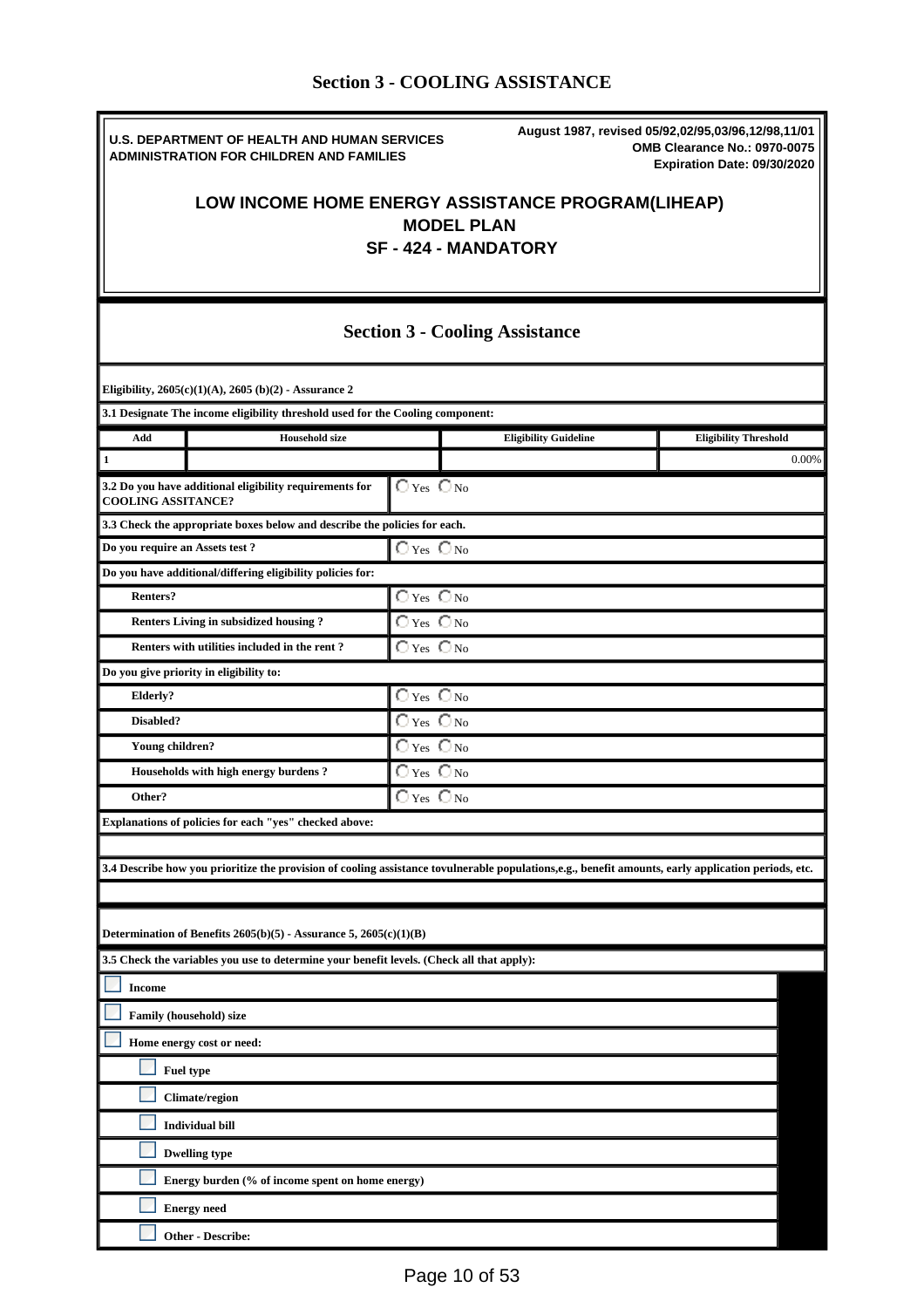|                                                                                                                | 3.6 Describe estimated benefit levels for FY 2020: |                        |     |  |  |  |  |
|----------------------------------------------------------------------------------------------------------------|----------------------------------------------------|------------------------|-----|--|--|--|--|
| <b>Minimum Renefit</b>                                                                                         | \$0                                                | <b>Maximum Benefit</b> | \$0 |  |  |  |  |
| 3.7 Do you provide in-kind (e.g., fans, air conditioners) and/or other forms of benefits? $\Box$ Yes $\Box$ No |                                                    |                        |     |  |  |  |  |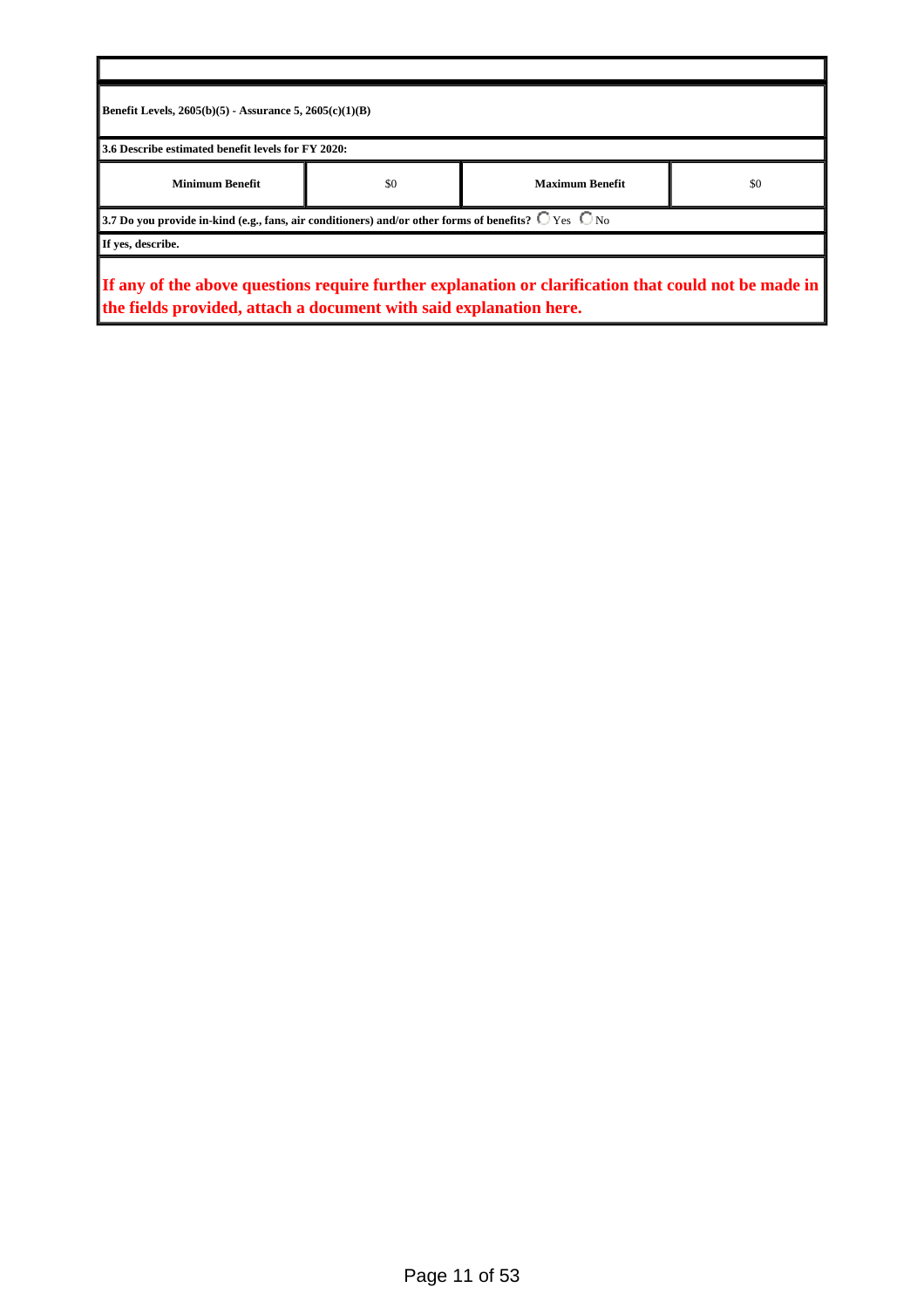<span id="page-11-0"></span>

| August 1987, revised 05/92,02/95,03/96,12/98,11/01<br><b>U.S. DEPARTMENT OF HEALTH AND HUMAN SERVICES</b><br>OMB Clearance No.: 0970-0075<br><b>ADMINISTRATION FOR CHILDREN AND FAMILIES</b><br>Expiration Date: 09/30/2020                                                                                                                                                                                                                                                                                                                                                                                                                                                                          |                                                                                                                                          |                               |                              |  |  |  |  |
|------------------------------------------------------------------------------------------------------------------------------------------------------------------------------------------------------------------------------------------------------------------------------------------------------------------------------------------------------------------------------------------------------------------------------------------------------------------------------------------------------------------------------------------------------------------------------------------------------------------------------------------------------------------------------------------------------|------------------------------------------------------------------------------------------------------------------------------------------|-------------------------------|------------------------------|--|--|--|--|
| LOW INCOME HOME ENERGY ASSISTANCE PROGRAM(LIHEAP)<br><b>MODEL PLAN</b><br><b>SF-424-MANDATORY</b>                                                                                                                                                                                                                                                                                                                                                                                                                                                                                                                                                                                                    |                                                                                                                                          |                               |                              |  |  |  |  |
| <b>Section 4: CRISIS ASSISTANCE</b>                                                                                                                                                                                                                                                                                                                                                                                                                                                                                                                                                                                                                                                                  |                                                                                                                                          |                               |                              |  |  |  |  |
|                                                                                                                                                                                                                                                                                                                                                                                                                                                                                                                                                                                                                                                                                                      | Eligibility - 2604(c), 2605(c)(1)(A)                                                                                                     |                               |                              |  |  |  |  |
|                                                                                                                                                                                                                                                                                                                                                                                                                                                                                                                                                                                                                                                                                                      | 4.1 Designate the income eligibility threshold used for the crisis component                                                             |                               |                              |  |  |  |  |
| Add                                                                                                                                                                                                                                                                                                                                                                                                                                                                                                                                                                                                                                                                                                  | <b>Household size</b>                                                                                                                    | <b>Eligibility Guideline</b>  | <b>Eligibility Threshold</b> |  |  |  |  |
|                                                                                                                                                                                                                                                                                                                                                                                                                                                                                                                                                                                                                                                                                                      | All Household Sizes                                                                                                                      | <b>HHS Poverty Guidelines</b> | 150.00%                      |  |  |  |  |
|                                                                                                                                                                                                                                                                                                                                                                                                                                                                                                                                                                                                                                                                                                      | 4.2 Provide your LIHEAP program's definition for determining a crisis.                                                                   |                               |                              |  |  |  |  |
| Eligibility for an energy-related crisis is based on the household's demonstration of immediate need for assistance with home heating fuel,<br>electricity or energy-related home repair of a non-functioning furnace. Crisis means the following:                                                                                                                                                                                                                                                                                                                                                                                                                                                   |                                                                                                                                          |                               |                              |  |  |  |  |
| An individual or household has received a past due or shut off notice on an energy bill for his or her household.<br>A residential fuel tank is estimated to contain not more than 25% of its heating fuel capacity.<br>A stated need for household deliverable fuel or a non-traditional fuel source in which there is no meter or regular energy bill provided<br>(examples include: wood, corn, cherry pits, etc.).<br>A notice that the balance of a prepayment account is below \$100.<br>A statement from a licensed furnace provider indicating the homeowners's furnace is inoperable and in need of repair or replacement.                                                                  |                                                                                                                                          |                               |                              |  |  |  |  |
|                                                                                                                                                                                                                                                                                                                                                                                                                                                                                                                                                                                                                                                                                                      | 4.3 What constitutes a life-threatening crisis?                                                                                          |                               |                              |  |  |  |  |
| A household is considered to have a life-threatening crisis if the following criteria is met:<br>The household is not protected by Michigan's Winter Protection Plan;<br>The household has experienced disconnection of natural gas or electric service or have ran out of deliverable fuel or a non-traditional heat<br>source such as wood, corn, cherry pits, etc., or the household has a statement from a licensed service provider indicating the homeowner's<br>furnace is inoperable and in need of repair or replacement;<br>Restoration of energy services is medically necessary<br>The household does not have any temporary housing alternatives while the emergency is being resolved. |                                                                                                                                          |                               |                              |  |  |  |  |
| Crisis Requirement, 2604(c)                                                                                                                                                                                                                                                                                                                                                                                                                                                                                                                                                                                                                                                                          |                                                                                                                                          |                               |                              |  |  |  |  |
|                                                                                                                                                                                                                                                                                                                                                                                                                                                                                                                                                                                                                                                                                                      | 4.4 Within how many hours do you provide an intervention that will resolve the energy crisis for eligible households? 48Hours            |                               |                              |  |  |  |  |
| situations? 18Hours                                                                                                                                                                                                                                                                                                                                                                                                                                                                                                                                                                                                                                                                                  | 4.5 Within how many hours do you provide an intervention that will resolve the energy crisis for eligible households in life-threatening |                               |                              |  |  |  |  |
|                                                                                                                                                                                                                                                                                                                                                                                                                                                                                                                                                                                                                                                                                                      | Crisis Eligibility, $2605(c)(1)(A)$                                                                                                      |                               |                              |  |  |  |  |
| <b>ASSISTANCE?</b>                                                                                                                                                                                                                                                                                                                                                                                                                                                                                                                                                                                                                                                                                   | 4.6 Do you have additional eligibility requirements for CRISIS                                                                           | $\odot$ Yes $\odot$ No        |                              |  |  |  |  |
|                                                                                                                                                                                                                                                                                                                                                                                                                                                                                                                                                                                                                                                                                                      | 4.7 Check the appropriate boxes below and describe the policies for each                                                                 |                               |                              |  |  |  |  |
|                                                                                                                                                                                                                                                                                                                                                                                                                                                                                                                                                                                                                                                                                                      | Do you require an Assets test?                                                                                                           | $\odot$ Yes $\bigcirc$ No     |                              |  |  |  |  |
|                                                                                                                                                                                                                                                                                                                                                                                                                                                                                                                                                                                                                                                                                                      | Do you give priority in eligibility to:                                                                                                  |                               |                              |  |  |  |  |
| Elderly?                                                                                                                                                                                                                                                                                                                                                                                                                                                                                                                                                                                                                                                                                             |                                                                                                                                          | $\bigcirc$ Yes $\bigcirc$ No  |                              |  |  |  |  |
| Disabled?                                                                                                                                                                                                                                                                                                                                                                                                                                                                                                                                                                                                                                                                                            |                                                                                                                                          | $C$ Yes $C$ No                |                              |  |  |  |  |
| <b>Young Children?</b>                                                                                                                                                                                                                                                                                                                                                                                                                                                                                                                                                                                                                                                                               |                                                                                                                                          | $\bigcirc$ Yes $\bigcirc$ No  |                              |  |  |  |  |
|                                                                                                                                                                                                                                                                                                                                                                                                                                                                                                                                                                                                                                                                                                      | Households with high energy burdens?                                                                                                     | $\bigcirc$ Yes $\bigcirc$ No  |                              |  |  |  |  |
| Other?                                                                                                                                                                                                                                                                                                                                                                                                                                                                                                                                                                                                                                                                                               |                                                                                                                                          | $\bigcirc$ Yes $\bigcirc$ No  |                              |  |  |  |  |
|                                                                                                                                                                                                                                                                                                                                                                                                                                                                                                                                                                                                                                                                                                      |                                                                                                                                          |                               |                              |  |  |  |  |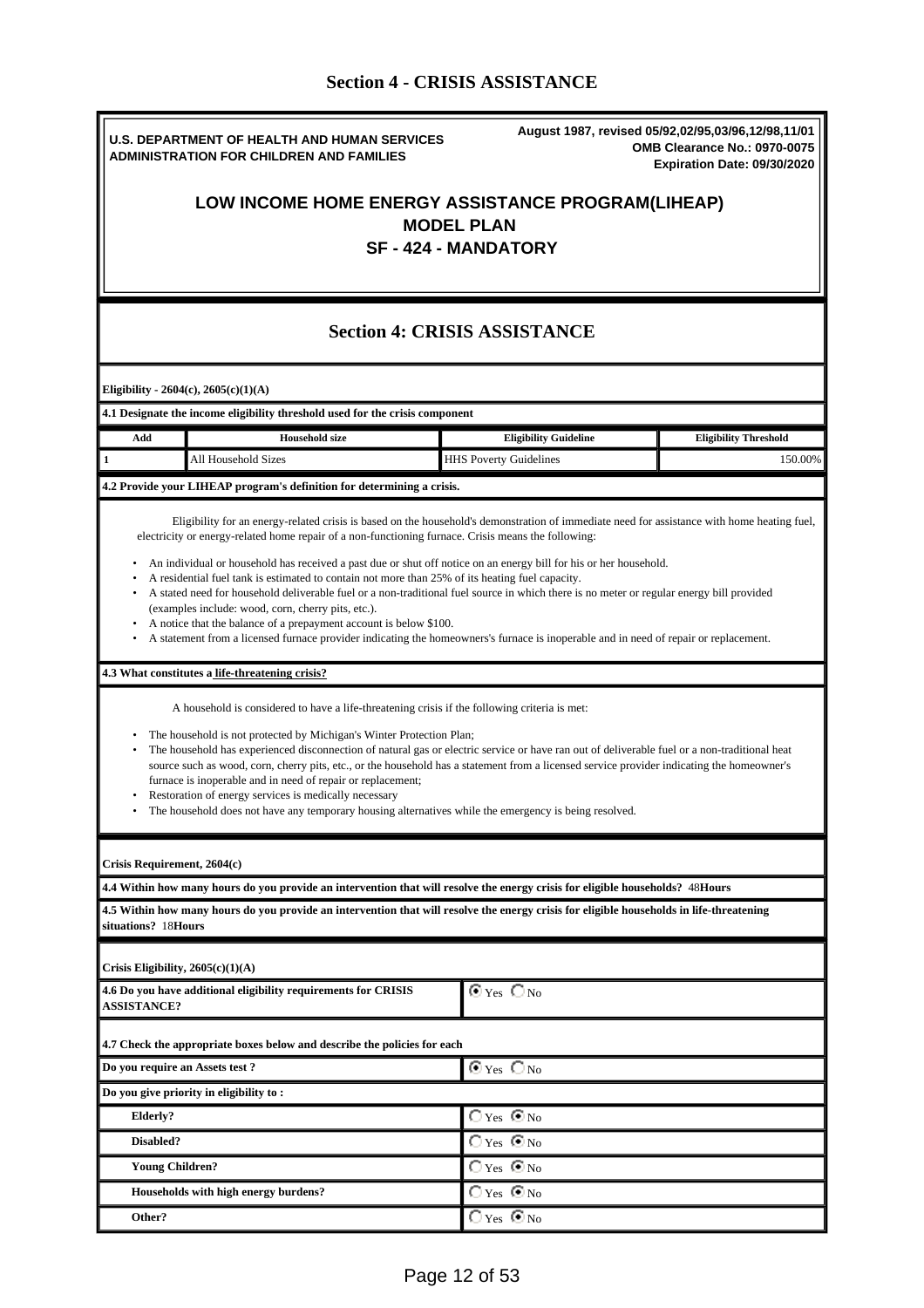| In Order to receive crisis assistance:                                                      |                              |
|---------------------------------------------------------------------------------------------|------------------------------|
| Must the household have received a shut-off notice or have a near<br>empty tank?            | $C$ Yes $C$ No               |
| Must the household have been shut off or have an empty tank?                                | $C$ Yes $C$ No               |
| Must the household have exhausted their regular heating benefit?                            | $C$ Yes $C$ No               |
| Must renters with heating costs included in their rent have<br>received an eviction notice? | $\bigcirc$ Yes $\bigcirc$ No |
| Must heating/cooling be medically necessary?                                                | $C$ Yes $C$ No               |
| Must the household have non-working heating or cooling<br>equipment?                        | $\bigcirc$ Yes $\bigcirc$ No |
| Other?                                                                                      | $C$ Yes $C$ No               |
| Do you have additional / differing eligibility policies for:                                |                              |
| Renters?                                                                                    | $C$ Yes $C$ No               |
| Renters living in subsidized housing?                                                       | $C$ Yes $C$ No               |
| Renters with utilities included in the rent?                                                | $\odot$ Yes $\odot$ No       |
| Explanations of policies for each "yes" checked above:                                      |                              |

In order to qualify for the State Emergency Relief (SER) crisis assistance, the household must use their available resources to resolve their own emergency therefore an asset test is included in the eligibility determination. Effective December 1, 2019 the protected cash asset limit increased from \$500 to \$15,000.

In instances where the energy costs are included in the rental obligation, no crisis assistance is issued. However, the property owner has the right to apply and an eligibility determination would be made for their request.

Asset policy is located in policy manual, ERM 205, which outlines countable and excluded assets used for eligibility, see attached document.

| <b>Determination of Benefits</b>                                                                                                                                                                                                                                                                                                                                                                                                                                                                                                                                                                                                                                                             |                                                                                                                                                                                                                                                                        |  |  |  |  |
|----------------------------------------------------------------------------------------------------------------------------------------------------------------------------------------------------------------------------------------------------------------------------------------------------------------------------------------------------------------------------------------------------------------------------------------------------------------------------------------------------------------------------------------------------------------------------------------------------------------------------------------------------------------------------------------------|------------------------------------------------------------------------------------------------------------------------------------------------------------------------------------------------------------------------------------------------------------------------|--|--|--|--|
| 4.8 How do you handle crisis situations?                                                                                                                                                                                                                                                                                                                                                                                                                                                                                                                                                                                                                                                     |                                                                                                                                                                                                                                                                        |  |  |  |  |
|                                                                                                                                                                                                                                                                                                                                                                                                                                                                                                                                                                                                                                                                                              | Separate component                                                                                                                                                                                                                                                     |  |  |  |  |
|                                                                                                                                                                                                                                                                                                                                                                                                                                                                                                                                                                                                                                                                                              | <b>Fast Track</b>                                                                                                                                                                                                                                                      |  |  |  |  |
|                                                                                                                                                                                                                                                                                                                                                                                                                                                                                                                                                                                                                                                                                              | <b>Other - Describe:</b>                                                                                                                                                                                                                                               |  |  |  |  |
|                                                                                                                                                                                                                                                                                                                                                                                                                                                                                                                                                                                                                                                                                              | 4.9 If you have a separate component, how do you determine crisis assistance benefits?                                                                                                                                                                                 |  |  |  |  |
| $\blacktriangledown$                                                                                                                                                                                                                                                                                                                                                                                                                                                                                                                                                                                                                                                                         | Amount to resolve the crisis.                                                                                                                                                                                                                                          |  |  |  |  |
|                                                                                                                                                                                                                                                                                                                                                                                                                                                                                                                                                                                                                                                                                              | Other - Describe:<br>Crisis payments are the minimum amount needed to prevent shut off or restore service for natural gas and<br>electric services for at least 30 days. Payments for other fuel types and deliverable fuels may be made up to the<br>fiscal year cap. |  |  |  |  |
| Crisis Requirements, 2604(c)                                                                                                                                                                                                                                                                                                                                                                                                                                                                                                                                                                                                                                                                 |                                                                                                                                                                                                                                                                        |  |  |  |  |
|                                                                                                                                                                                                                                                                                                                                                                                                                                                                                                                                                                                                                                                                                              | 4.10 Do you accept applications for energy crisis assistance at sites that are geographically accessible to all households in the area to be served?                                                                                                                   |  |  |  |  |
| ⊙ Yes ONo Explain.                                                                                                                                                                                                                                                                                                                                                                                                                                                                                                                                                                                                                                                                           |                                                                                                                                                                                                                                                                        |  |  |  |  |
| DHHS county offices are operated statewide; an SER application can be mailed in, faxed or hand-delivered to any DHHS office.<br>Applications are also accepted electronically through the DHHS MI Bridges online application platform. Furthermore, grantees receiving energy<br>assistance funding through the Michigan Energy Assistance Program (MEAP) will be partnering with DHHS to become Navigation and Referral<br>Partners using the department's Integrated Service Delivery (ISD) platform. MEAP grantees are expected to assist with the online application<br>process for those seeking crisis energy assistance if they present with an emergency at a MEAP grantee location. |                                                                                                                                                                                                                                                                        |  |  |  |  |
| 4.11 Do you provide individuals who are physically disabled the means to:                                                                                                                                                                                                                                                                                                                                                                                                                                                                                                                                                                                                                    |                                                                                                                                                                                                                                                                        |  |  |  |  |
| Submit applications for crisis benefits without leaving their homes?                                                                                                                                                                                                                                                                                                                                                                                                                                                                                                                                                                                                                         |                                                                                                                                                                                                                                                                        |  |  |  |  |
| Ves ONo If No, explain.                                                                                                                                                                                                                                                                                                                                                                                                                                                                                                                                                                                                                                                                      |                                                                                                                                                                                                                                                                        |  |  |  |  |
| Travel to the sites at which applications for crisis assistance are accepted?                                                                                                                                                                                                                                                                                                                                                                                                                                                                                                                                                                                                                |                                                                                                                                                                                                                                                                        |  |  |  |  |
| $\bullet$ Yes $\circledcirc$ No If No, explain.                                                                                                                                                                                                                                                                                                                                                                                                                                                                                                                                                                                                                                              |                                                                                                                                                                                                                                                                        |  |  |  |  |
| If you answered "No" to both options in question 4.11, please explain alternative means of intake to those who are homebound or physically<br>disabled?                                                                                                                                                                                                                                                                                                                                                                                                                                                                                                                                      |                                                                                                                                                                                                                                                                        |  |  |  |  |
|                                                                                                                                                                                                                                                                                                                                                                                                                                                                                                                                                                                                                                                                                              |                                                                                                                                                                                                                                                                        |  |  |  |  |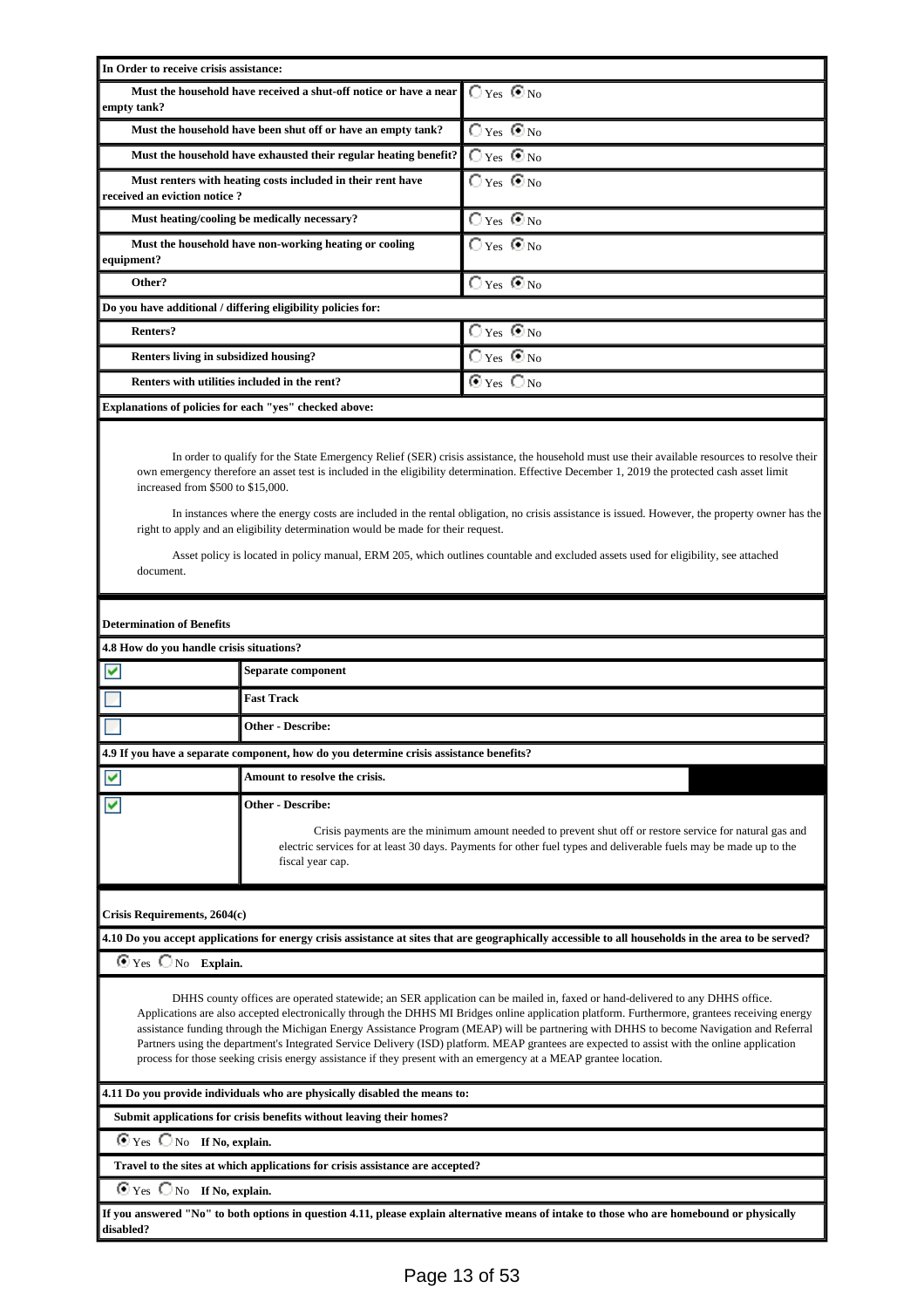| Benefit Levels, 2605(c)(1)(B)                                                                                                                                                                                                                                                                                                                                                                                                                                                                                                                                                                                                                                                                                                                                                                                            |                                                                                                  |                         |                                |                          |                                                                                                                                    |
|--------------------------------------------------------------------------------------------------------------------------------------------------------------------------------------------------------------------------------------------------------------------------------------------------------------------------------------------------------------------------------------------------------------------------------------------------------------------------------------------------------------------------------------------------------------------------------------------------------------------------------------------------------------------------------------------------------------------------------------------------------------------------------------------------------------------------|--------------------------------------------------------------------------------------------------|-------------------------|--------------------------------|--------------------------|------------------------------------------------------------------------------------------------------------------------------------|
| 4.12 Indicate the maximum benefit for each type of crisis assistance offered.                                                                                                                                                                                                                                                                                                                                                                                                                                                                                                                                                                                                                                                                                                                                            |                                                                                                  |                         |                                |                          |                                                                                                                                    |
| <b>Winter Crisis</b>                                                                                                                                                                                                                                                                                                                                                                                                                                                                                                                                                                                                                                                                                                                                                                                                     | \$0.00 maximum benefit                                                                           |                         |                                |                          |                                                                                                                                    |
| <b>Summer Crisis</b>                                                                                                                                                                                                                                                                                                                                                                                                                                                                                                                                                                                                                                                                                                                                                                                                     | \$0.00 maximum benefit                                                                           |                         |                                |                          |                                                                                                                                    |
| <b>Year-round Crisis</b>                                                                                                                                                                                                                                                                                                                                                                                                                                                                                                                                                                                                                                                                                                                                                                                                 | \$1,200.00 maximum benefit                                                                       |                         |                                |                          |                                                                                                                                    |
|                                                                                                                                                                                                                                                                                                                                                                                                                                                                                                                                                                                                                                                                                                                                                                                                                          | 4.13 Do you provide in-kind (e.g. blankets, space heaters, fans) and/or other forms of benefits? |                         |                                |                          |                                                                                                                                    |
| $\bigcirc$ Yes $\bigcirc$ No If yes, Describe                                                                                                                                                                                                                                                                                                                                                                                                                                                                                                                                                                                                                                                                                                                                                                            |                                                                                                  |                         |                                |                          |                                                                                                                                    |
|                                                                                                                                                                                                                                                                                                                                                                                                                                                                                                                                                                                                                                                                                                                                                                                                                          | exceeding the payment maximum require an exception by the LIHEAP program office.                 |                         |                                |                          | The maximum payment is \$1,200, based on fuel type and the minimum amount needed to resolve the energy crisis. SER payment amounts |
|                                                                                                                                                                                                                                                                                                                                                                                                                                                                                                                                                                                                                                                                                                                                                                                                                          | 4.14 Do you provide for equipment repair or replacement using crisis funds?                      |                         |                                |                          |                                                                                                                                    |
| $\odot$ Yes $\odot$ No                                                                                                                                                                                                                                                                                                                                                                                                                                                                                                                                                                                                                                                                                                                                                                                                   |                                                                                                  |                         |                                |                          |                                                                                                                                    |
|                                                                                                                                                                                                                                                                                                                                                                                                                                                                                                                                                                                                                                                                                                                                                                                                                          | If you answered "Yes" to question 4.14, you must complete question 4.15.                         |                         |                                |                          |                                                                                                                                    |
|                                                                                                                                                                                                                                                                                                                                                                                                                                                                                                                                                                                                                                                                                                                                                                                                                          | 4.15 Check appropriate boxes below to indicate type(s) of assistance provided.                   |                         |                                |                          |                                                                                                                                    |
|                                                                                                                                                                                                                                                                                                                                                                                                                                                                                                                                                                                                                                                                                                                                                                                                                          |                                                                                                  | Winter<br><b>Crisis</b> | <b>Summer</b><br><b>Crisis</b> | <b>Year-round Crisis</b> |                                                                                                                                    |
| <b>Heating system repair</b>                                                                                                                                                                                                                                                                                                                                                                                                                                                                                                                                                                                                                                                                                                                                                                                             |                                                                                                  |                         |                                | ▽                        |                                                                                                                                    |
| <b>Heating system replacement</b>                                                                                                                                                                                                                                                                                                                                                                                                                                                                                                                                                                                                                                                                                                                                                                                        |                                                                                                  |                         |                                | M                        |                                                                                                                                    |
| Cooling system repair                                                                                                                                                                                                                                                                                                                                                                                                                                                                                                                                                                                                                                                                                                                                                                                                    |                                                                                                  |                         |                                |                          |                                                                                                                                    |
| <b>Cooling system replacement</b>                                                                                                                                                                                                                                                                                                                                                                                                                                                                                                                                                                                                                                                                                                                                                                                        |                                                                                                  |                         |                                |                          |                                                                                                                                    |
| Wood stove purchase                                                                                                                                                                                                                                                                                                                                                                                                                                                                                                                                                                                                                                                                                                                                                                                                      |                                                                                                  |                         |                                |                          |                                                                                                                                    |
| <b>Pellet stove purchase</b>                                                                                                                                                                                                                                                                                                                                                                                                                                                                                                                                                                                                                                                                                                                                                                                             |                                                                                                  |                         |                                |                          |                                                                                                                                    |
| Solar panel(s)                                                                                                                                                                                                                                                                                                                                                                                                                                                                                                                                                                                                                                                                                                                                                                                                           |                                                                                                  |                         |                                |                          |                                                                                                                                    |
| Utility poles / gas line hook-ups                                                                                                                                                                                                                                                                                                                                                                                                                                                                                                                                                                                                                                                                                                                                                                                        |                                                                                                  |                         |                                |                          |                                                                                                                                    |
| Other (Specify):                                                                                                                                                                                                                                                                                                                                                                                                                                                                                                                                                                                                                                                                                                                                                                                                         |                                                                                                  |                         |                                |                          |                                                                                                                                    |
|                                                                                                                                                                                                                                                                                                                                                                                                                                                                                                                                                                                                                                                                                                                                                                                                                          | 4.16 Do any of the utility vendors you work with enforce a moratorium on shut offs?              |                         |                                |                          |                                                                                                                                    |
| $\odot$ Yes $\bigcirc$ No                                                                                                                                                                                                                                                                                                                                                                                                                                                                                                                                                                                                                                                                                                                                                                                                |                                                                                                  |                         |                                |                          |                                                                                                                                    |
|                                                                                                                                                                                                                                                                                                                                                                                                                                                                                                                                                                                                                                                                                                                                                                                                                          | If you responded "Yes" to question 4.16, you must respond to question 4.17.                      |                         |                                |                          |                                                                                                                                    |
| 4.17 Describe the terms of the moratorium and any special dispensation received by LIHEAP clients during or after the moratorium period.                                                                                                                                                                                                                                                                                                                                                                                                                                                                                                                                                                                                                                                                                 |                                                                                                  |                         |                                |                          |                                                                                                                                    |
| Public Act 95 of 2013 created the low-income energy assistance fund which is the funding mechanism for the Michigan Energy Assistance<br>Program (MEAP). The act states: "An electric utility, municipally owned electric utility, or a cooperative electric utility may elect to not collect a<br>low-income energy assistance funding factor under this section by annually filing a notice with the public service commission by July 1.<br>Notwithstanding any other provision of this act, an electric utility, municipally owned electric utility, or a cooperative electric utility that elects<br>not to collect a low-income energy assistance funding factor under this section shall not shut off service to any residential customer from<br>November 1 to April 15 for nonpayment of a delinquent account." |                                                                                                  |                         |                                |                          |                                                                                                                                    |
|                                                                                                                                                                                                                                                                                                                                                                                                                                                                                                                                                                                                                                                                                                                                                                                                                          |                                                                                                  |                         |                                |                          |                                                                                                                                    |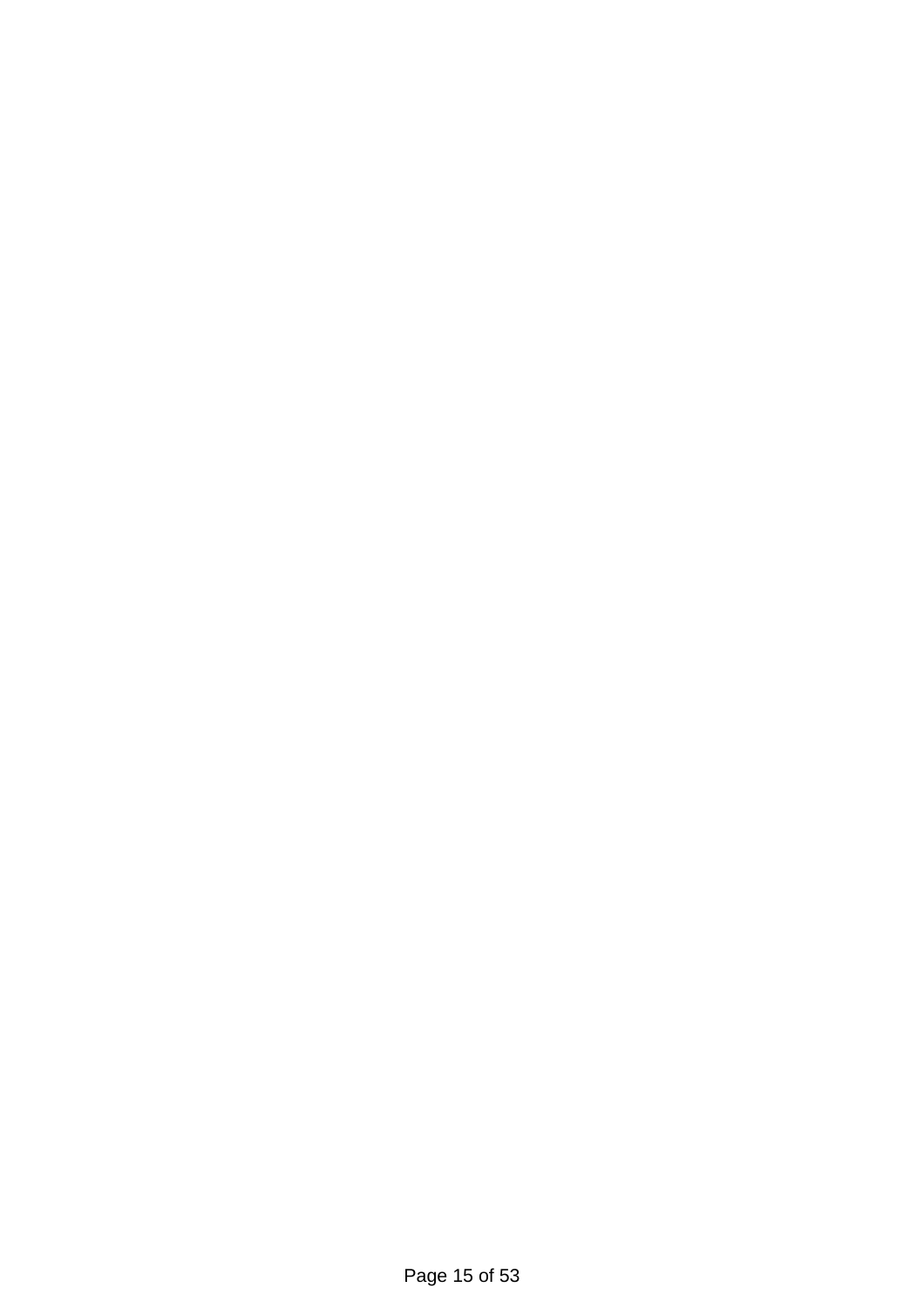<span id="page-15-0"></span>

|                                                                                                                                                                                                                                                                                              | <b>U.S. DEPARTMENT OF HEALTH AND HUMAN SERVICES</b><br><b>ADMINISTRATION FOR CHILDREN AND FAMILIES</b>                                                                                     |                                             | August 1987, revised 05/92,02/95,03/96,12/98,11/01<br><b>OMB Clearance No.: 0970-0075</b><br>Expiration Date: 09/30/2020 |  |  |
|----------------------------------------------------------------------------------------------------------------------------------------------------------------------------------------------------------------------------------------------------------------------------------------------|--------------------------------------------------------------------------------------------------------------------------------------------------------------------------------------------|---------------------------------------------|--------------------------------------------------------------------------------------------------------------------------|--|--|
|                                                                                                                                                                                                                                                                                              | LOW INCOME HOME ENERGY ASSISTANCE PROGRAM(LIHEAP)                                                                                                                                          |                                             |                                                                                                                          |  |  |
|                                                                                                                                                                                                                                                                                              |                                                                                                                                                                                            | <b>MODEL PLAN</b>                           |                                                                                                                          |  |  |
|                                                                                                                                                                                                                                                                                              |                                                                                                                                                                                            | <b>SF-424-MANDATORY</b>                     |                                                                                                                          |  |  |
|                                                                                                                                                                                                                                                                                              |                                                                                                                                                                                            |                                             |                                                                                                                          |  |  |
|                                                                                                                                                                                                                                                                                              |                                                                                                                                                                                            | <b>Section 5: WEATHERIZATION ASSISTANCE</b> |                                                                                                                          |  |  |
|                                                                                                                                                                                                                                                                                              | Eligibility, $2605(c)(1)(A)$ , $2605(b)(2)$ - Assurance 2                                                                                                                                  |                                             |                                                                                                                          |  |  |
|                                                                                                                                                                                                                                                                                              | 5.1 Designate the income eligibility threshold used for the Weatherization component                                                                                                       |                                             |                                                                                                                          |  |  |
| Add                                                                                                                                                                                                                                                                                          | <b>Household Size</b>                                                                                                                                                                      | <b>Eligibility Guideline</b>                | <b>Eligibility Threshold</b>                                                                                             |  |  |
| 1                                                                                                                                                                                                                                                                                            | All Household Sizes                                                                                                                                                                        | <b>HHS Poverty Guidelines</b>               | 200.00%                                                                                                                  |  |  |
| No                                                                                                                                                                                                                                                                                           | 5.2 Do you enter into an interagency agreement to have another government agency administer a WEATHERIZATION component? O Yes (                                                            |                                             |                                                                                                                          |  |  |
| 5.3 If yes, name the agency.                                                                                                                                                                                                                                                                 |                                                                                                                                                                                            |                                             |                                                                                                                          |  |  |
|                                                                                                                                                                                                                                                                                              | 5.4 Is there a separate monitoring protocol for weatherization? $\bullet$ Yes $\circ$ No                                                                                                   |                                             |                                                                                                                          |  |  |
|                                                                                                                                                                                                                                                                                              | <b>WEATHERIZATION - Types of Rules</b>                                                                                                                                                     |                                             |                                                                                                                          |  |  |
|                                                                                                                                                                                                                                                                                              | 5.5 Under what rules do you administer LIHEAP weatherization? (Check only one.)                                                                                                            |                                             |                                                                                                                          |  |  |
|                                                                                                                                                                                                                                                                                              | <b>Entirely under LIHEAP (not DOE) rules</b>                                                                                                                                               |                                             |                                                                                                                          |  |  |
|                                                                                                                                                                                                                                                                                              | Entirely under DOE WAP (not LIHEAP) rules                                                                                                                                                  |                                             |                                                                                                                          |  |  |
| Mostly under LIHEAP rules with the following DOE WAP rule(s) where LIHEAP and WAP rules differ (Check all that apply):                                                                                                                                                                       |                                                                                                                                                                                            |                                             |                                                                                                                          |  |  |
| <b>Income Threshold</b>                                                                                                                                                                                                                                                                      |                                                                                                                                                                                            |                                             |                                                                                                                          |  |  |
|                                                                                                                                                                                                                                                                                              | Weatherization of entire multi-family housing structure is permitted if at least 66% of units (50% in 2- & 4-unit buildings) are<br>eligible units or will become eligible within 180 days |                                             |                                                                                                                          |  |  |
| Weatherize shelters temporarily housing primarily low income persons (excluding nursing homes, prisons, and similar institutional<br>care facilities).                                                                                                                                       |                                                                                                                                                                                            |                                             |                                                                                                                          |  |  |
| <b>Other - Describe:</b>                                                                                                                                                                                                                                                                     |                                                                                                                                                                                            |                                             |                                                                                                                          |  |  |
| V                                                                                                                                                                                                                                                                                            | Mostly under DOE WAP rules, with the following LIHEAP rule(s) where LIHEAP and WAP rules differ (Check all that apply.)                                                                    |                                             |                                                                                                                          |  |  |
|                                                                                                                                                                                                                                                                                              | <b>Income Threshold</b>                                                                                                                                                                    |                                             |                                                                                                                          |  |  |
| M                                                                                                                                                                                                                                                                                            | Weatherization not subject to DOE WAP maximum statewide average cost per dwelling unit.                                                                                                    |                                             |                                                                                                                          |  |  |
| M                                                                                                                                                                                                                                                                                            | Weatherization measures are not subject to DOE Savings to Investment Ration (SIR) standards.                                                                                               |                                             |                                                                                                                          |  |  |
| ⊻<br>Other - Describe:                                                                                                                                                                                                                                                                       |                                                                                                                                                                                            |                                             |                                                                                                                          |  |  |
| The flexibility in these rules allows for more extensive measure installation than what is normally allowed in the Weatherization<br>Assistance program (WAP), with the ultimate goal of increasing energy savings, reducing fuel use, and providing a safe and healthy home<br>environment. |                                                                                                                                                                                            |                                             |                                                                                                                          |  |  |
|                                                                                                                                                                                                                                                                                              | Re-weatherization is allowable.                                                                                                                                                            |                                             |                                                                                                                          |  |  |
|                                                                                                                                                                                                                                                                                              | Health and safety items that are not covered by DOE WAP Health and Safety Plan may be included.                                                                                            |                                             |                                                                                                                          |  |  |
|                                                                                                                                                                                                                                                                                              | The State of Michigan allows for the following measures under LIHEAP:                                                                                                                      |                                             |                                                                                                                          |  |  |
|                                                                                                                                                                                                                                                                                              | Solar screen installation<br>Mobile home door installation<br>Gas cook stove repair/replacement for H&S concerns                                                                           |                                             |                                                                                                                          |  |  |
| Duct cleaning                                                                                                                                                                                                                                                                                |                                                                                                                                                                                            |                                             |                                                                                                                          |  |  |

Page 16 of 53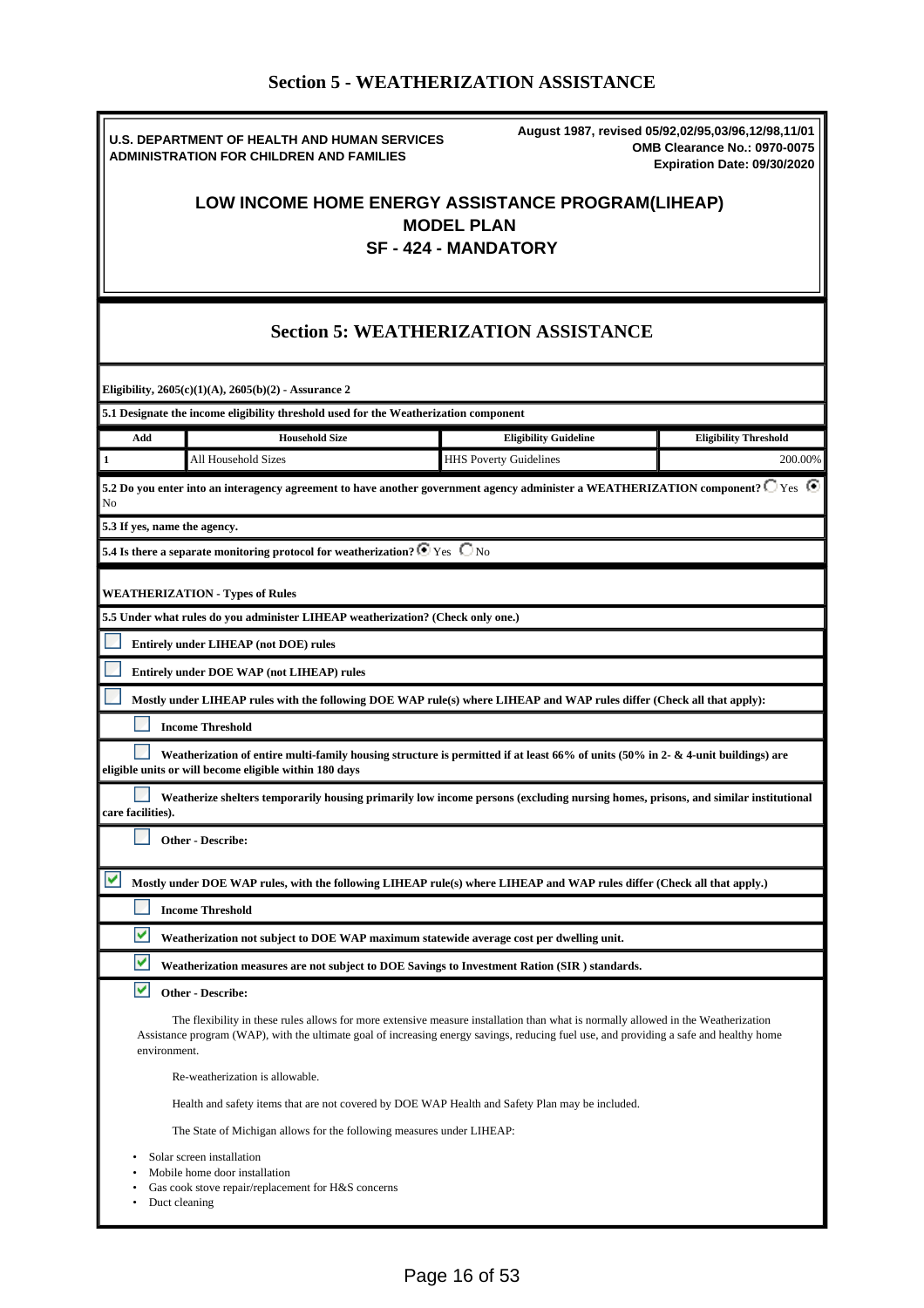Procurement of vehicles and equipment is allowable.

Additional measures not called for in the audit may be implemented to reduce deferrals, following the parameters below:

- A total fiscal cost of this category not to exceed 25% of the LIHEAP allocation toward weatherization services.
	- A limit of \$2,000 per job on deferral reduction is allowed without prior approval from BCAEO. Jobs needing more than \$2,000 in deferral reduction costs must be submitted to BCAEO and receive pre-approval before work commences
- Measures that may be addressed to reduce deferrals without prior approval from BCAEO are as follows:

Mold remediation, moisture control, knob and tube wiring issues, other electrical issues, grading, roof repair, gutters and downspouts, drainage system, sump pump installation, pest control, ASHRAE related ventilation issues, asbestos encapsulation and radon testing and mitigation. Other measures to address for deferral reduction must be submitted to BCAEO and receive pre-approval before work commences.

COVID-19 Mitigation

•

• Due to the COVID-19 pandemic, more clients will shelter in place in their homes. For this fact, WAP programs may specifically install air conditioning units and/or HRV/ERV ventilation systems into Weatherization client homes, under the following circumstances:

Air conditioning may only be installed in medically vulnerable clients' homes. A doctor's note is required for this installation. Air conditioning and HRV/ERV ventilation systems are to be tracked separately and charged to the Labor and Materials line.

LIHEAP/DOE combo jobs defer to the DOE monitoring schedule. LIHEAP only jobs will be monitored in the current year based on the 5%/10% rule for current year LIHEAP only.

| Eligibility, $2605(b)(5)$ - Assurance 5                         |                                                                                 |  |  |
|-----------------------------------------------------------------|---------------------------------------------------------------------------------|--|--|
| 5.6 Do you require an assets test?                              | $\overline{\mathbb{C}_{\,\mathrm{Yes}}}\ \overline{\mathbb{C}}_{\,\mathrm{No}}$ |  |  |
| 5.7 Do you have additional/differing eligibility policies for : |                                                                                 |  |  |
| Renters                                                         | $\odot$ Yes $\bigcirc$ No                                                       |  |  |
| <b>Renters living in subsidized</b><br>housing?                 | $\odot$ Yes $\odot$ No                                                          |  |  |
| 5.8 Do you give priority in eligibility to:                     |                                                                                 |  |  |
| Elderly?                                                        | $\odot$ Yes $\bigcirc$ No                                                       |  |  |
| Disabled?                                                       | $\odot$ Yes $\odot$ No                                                          |  |  |
| <b>Young Children?</b>                                          | $\odot$ Yes $\odot$ No                                                          |  |  |
| House holds with high energy<br>burdens?                        | $\odot$ Yes $\odot$ No                                                          |  |  |
| <b>Other?</b> Flint Emergency<br>Weatherization                 | $\odot$ Yes $\odot$ No                                                          |  |  |

**If you selected "Yes" for any of the options in questions 5.6, 5.7, or 5.8, you must provide further explanation of these policies in the text field below.**

Michigan utilizes a priority point system when delivering services to low income homes to meet 10 CR 440.16(b)(15).

Mandatory priority categories include households with:

• children

- an elderly group member
- a disabled group member, including SSI recipient(s)
- high energy usage and high energy burden

The Department of Licensing and Regulatory Affairs' Public Service Commission publishes an annual report titled, "Michigan Energy Appraisal". High Residential Energy User households are defined as meeting or exceeding the normalized heating fuel consumption identified in the Michigan Energy Appraisal by 10 percent or more.

Households with a high energy burden are defined as follows: 'any household that pays more than 20% of its total annual household income toward annual energy costs.'

Each rental unit weatherized requires the landlord to complete an agreement.

| Benefit Levels                                                                                                  |                                   |  |  |  |
|-----------------------------------------------------------------------------------------------------------------|-----------------------------------|--|--|--|
| 5.9 Do you have a maximum LIHEAP weatherization benefit/expenditure per household? $\bigcirc$ Yes $\bigcirc$ No |                                   |  |  |  |
| 5.10 If yes, what is the maximum? \$0                                                                           |                                   |  |  |  |
| Types of Assistance, $2605(c)(1)$ , (B) & (D)                                                                   |                                   |  |  |  |
| 5.11 What LIHEAP weatherization measures do you provide ? (Check all categories that apply.)                    |                                   |  |  |  |
| Weatherization needs assessments/audits                                                                         | <b>Energy related roof repair</b> |  |  |  |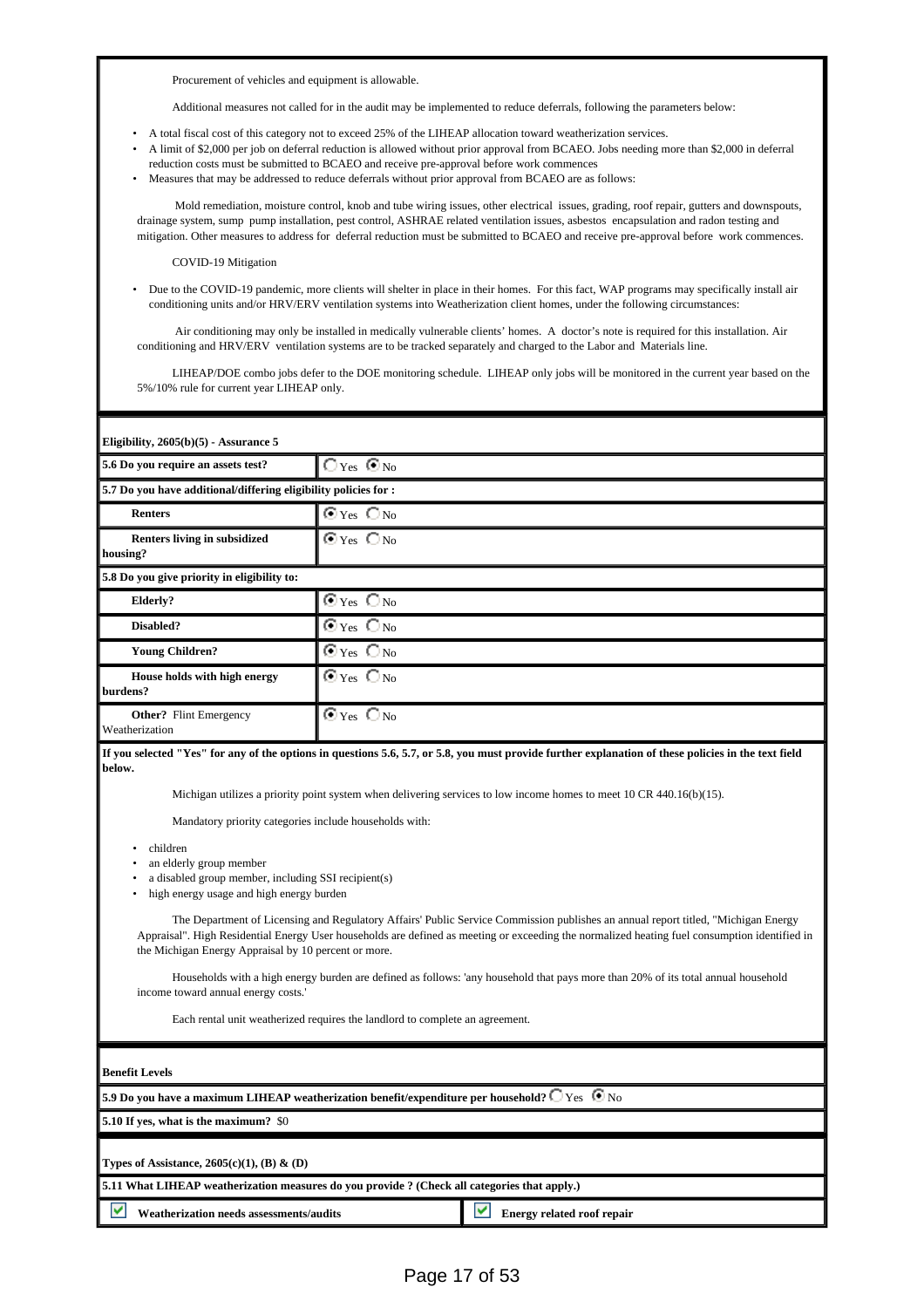| <b>Caulking and insulation</b>                    | v<br><b>Major appliance Repairs</b> |
|---------------------------------------------------|-------------------------------------|
| <b>Storm windows</b>                              | v<br>Major appliance replacement    |
| M<br>Furnace/heating system modifications/repairs | M<br>Windows/sliding glass doors    |
| <b>Furnace replacement</b>                        | v<br><b>Doors</b>                   |
| Cooling system modifications/repairs              | v<br><b>Water Heater</b>            |
| <b>Water conservation measures</b>                | Cooling system replacement          |
| <b>Compact florescent light bulbs</b>             | <b>Other - Describe:</b>            |
|                                                   |                                     |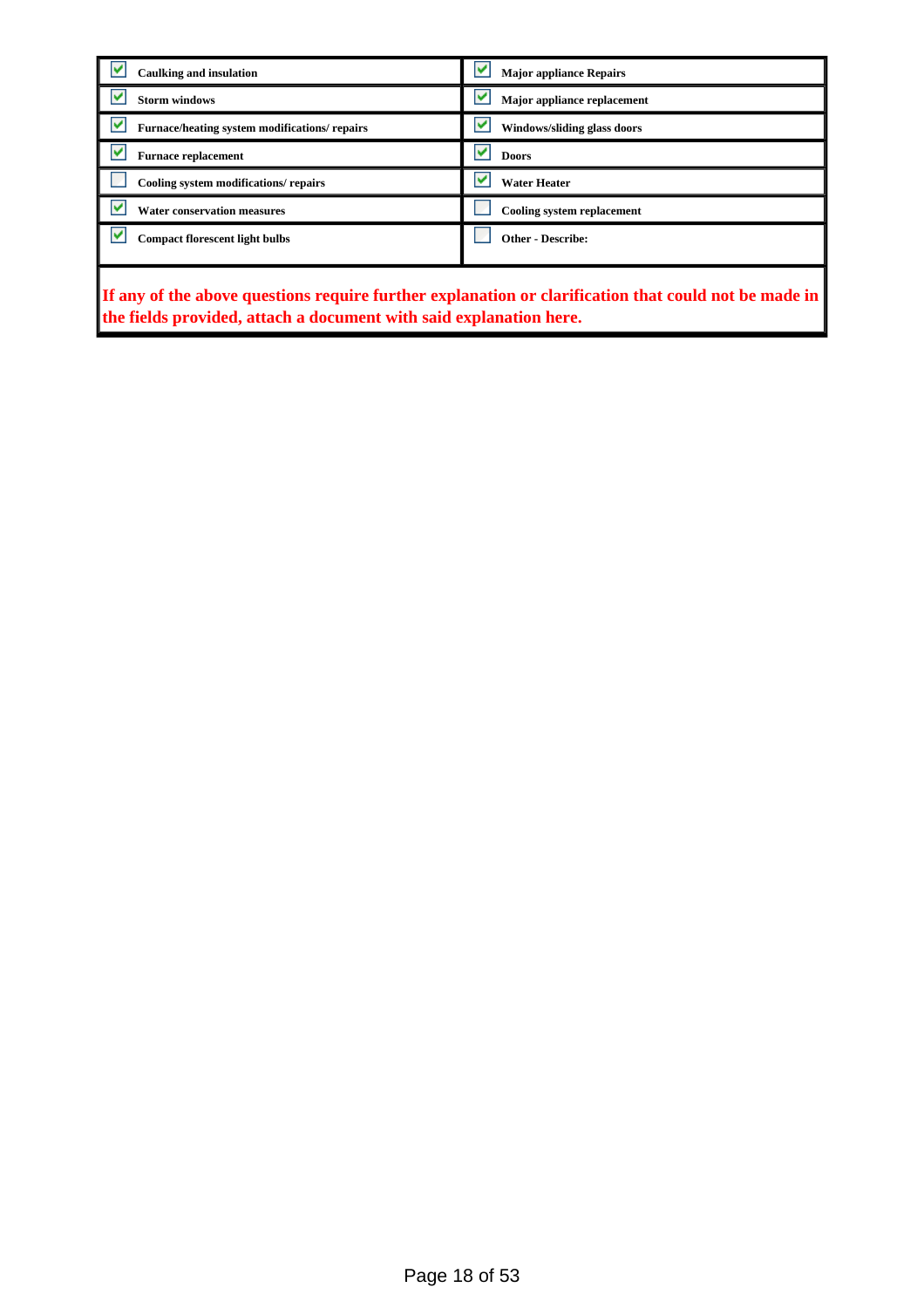<span id="page-18-0"></span>**U.S. DEPARTMENT OF HEALTH AND HUMAN SERVICES ADMINISTRATION FOR CHILDREN AND FAMILIES August 1987, revised 05/92,02/95,03/96,12/98,11/01 OMB Clearance No.: 0970-0075 Expiration Date: 09/30/2020 LOW INCOME HOME ENERGY ASSISTANCE PROGRAM(LIHEAP) MODEL PLAN SF - 424 - MANDATORY Section 6: Outreach, 2605(b)(3) - Assurance 3, 2605(c)(3)(A) 6.1 Select all outreach activities that you conduct that are designed to assure that eligible households are made aware of all LIHEAP assistance available:** Place posters/flyers in local and county social service offices, offices of aging, Social Security offices, VA, etc. **Publish articles in local newspapers or broadcast media announcements. Include inserts in energy vendor billings to inform individuals of the availability of all types of LIHEAP assistance. Mass mailing(s) to prior-year LIHEAP recipients.** Inform low income applicants of the availability of all types of LIHEAP assistance at application intake for other low-income programs. **Execute interagency agreements with other low-income program offices to perform outreach to target groups.** Other (specify): Michigan informs low-income residents and other stakeholders of the availability of LIHEAP via notices to clients, State websites, letters, posters, publications, weatherization referrals, United Way's 2-1-1 phone referral system and regular involvement with the Coalition to Keep Michigan Warm. DHHS is also a contributing member to the State of Michigan's Low Income Energy Waste Reduction workgroup and provides information about LIHEAP services to other stakeholders and service providers. **If any of the above questions require further explanation or clarification that could not be made in the fields provided, attach a document with said explanation here.**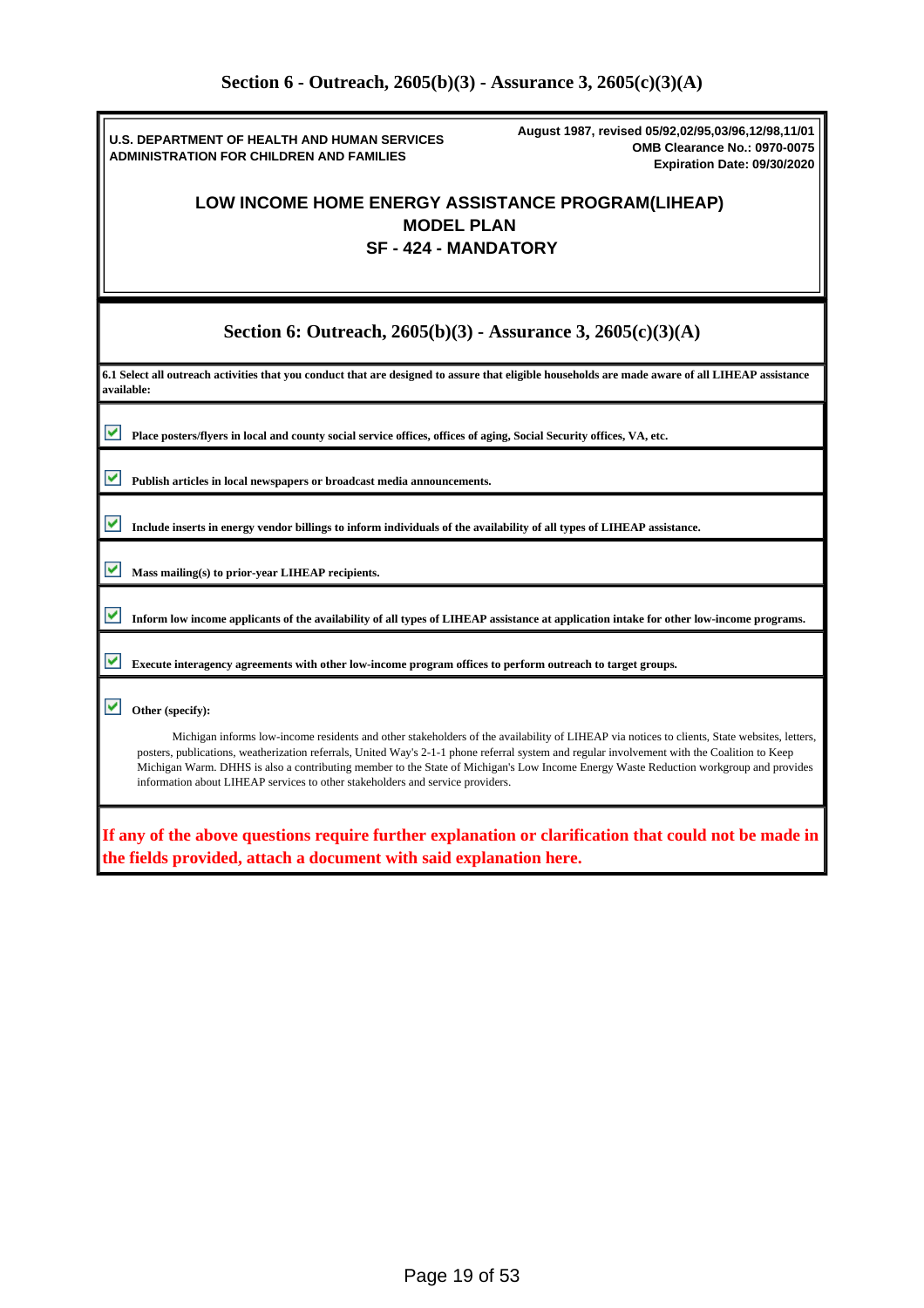**U.S. DEPARTMENT OF HEALTH AND HUMAN SERVICES ADMINISTRATION FOR CHILDREN AND FAMILIES**

**August 1987, revised 05/92,02/95,03/96,12/98,11/01 OMB Clearance No.: 0970-0075 Expiration Date: 09/30/2020**

## <span id="page-19-0"></span>**LOW INCOME HOME ENERGY ASSISTANCE PROGRAM(LIHEAP) MODEL PLAN SF - 424 - MANDATORY**

### **Section 7: Coordination, 2605(b)(4) - Assurance 4**

| 7.1 Describe how you will ensure that the LIHEAP program is coordinated with other programs available to low-income households (TANF,<br>SSI, WAP, etc.). |                                         |  |
|-----------------------------------------------------------------------------------------------------------------------------------------------------------|-----------------------------------------|--|
| ▽                                                                                                                                                         | Joint application for multiple programs |  |
| $\blacktriangledown$                                                                                                                                      | Intake referrals to/from other programs |  |
| ▽                                                                                                                                                         | One - stop intake centers               |  |
| $\blacktriangledown$                                                                                                                                      | Other - Describe:                       |  |

The DHHS county offices who are responsible for determining eligibility for LIHEAP crisis assistance also process applications for TANF, SNAP, Medicaid and other public assistance benefit programs. LIHEAP crisis assistance is also coordinated with the Michigan Energy Assistance Program (MEAP). Households who apply for crisis assistance are referred to a MEAP grantee for additional energy assistance services, including Assurance 16 activities. Note: MEAP also utilizes state funding.

LIHEAP weatherization will be coordinated with the US Department of Energy (DOE) Weatherization Assistance Program (WAP). Local weatherization operators coordinate LIHEAP and DOE funds to meet weatherization needs at the local level.

Michigan's Community Action Agencies and other MEAP grantees provide energy assistance, referrals to WAP and other self-sufficiency programs.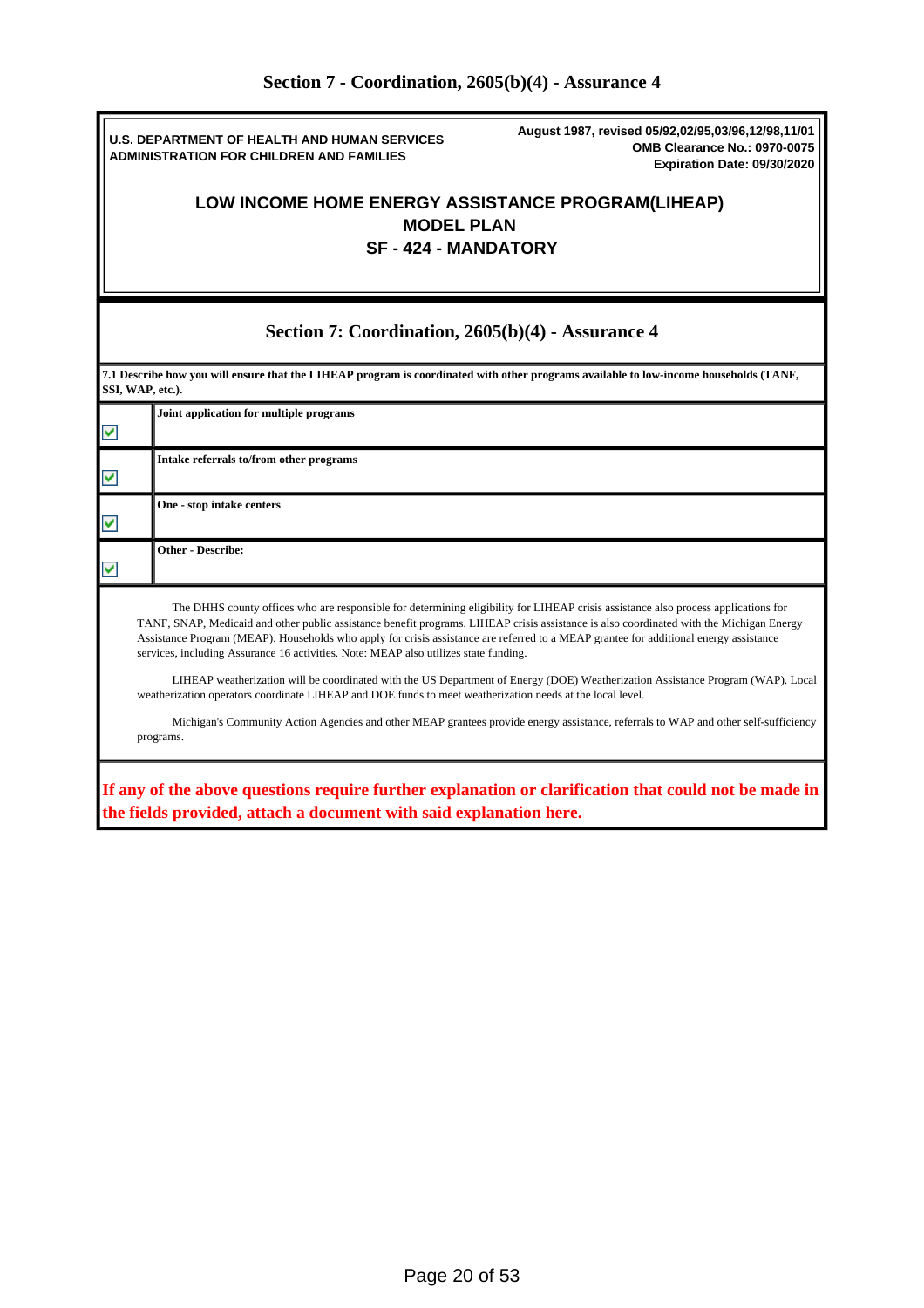<span id="page-20-0"></span>

|   | August 1987, revised 05/92,02/95,03/96,12/98,11/01<br><b>U.S. DEPARTMENT OF HEALTH AND HUMAN SERVICES</b><br><b>OMB Clearance No.: 0970-0075</b><br><b>ADMINISTRATION FOR CHILDREN AND FAMILIES</b><br>Expiration Date: 09/30/2020                                                                                                                                                                                                                                                                                                           |  |  |  |  |  |
|---|----------------------------------------------------------------------------------------------------------------------------------------------------------------------------------------------------------------------------------------------------------------------------------------------------------------------------------------------------------------------------------------------------------------------------------------------------------------------------------------------------------------------------------------------|--|--|--|--|--|
|   | LOW INCOME HOME ENERGY ASSISTANCE PROGRAM(LIHEAP)<br><b>MODEL PLAN</b><br><b>SF-424-MANDATORY</b>                                                                                                                                                                                                                                                                                                                                                                                                                                            |  |  |  |  |  |
|   | Section 8: Agency Designation, 2605(b)(6) - Assurance 6 (Required for state grantees and<br>the Commonwealth of Puerto Rico)                                                                                                                                                                                                                                                                                                                                                                                                                 |  |  |  |  |  |
|   | 8.1 How would you categorize the primary responsibility of your State agency?                                                                                                                                                                                                                                                                                                                                                                                                                                                                |  |  |  |  |  |
| ⊻ | <b>Administration Agency</b>                                                                                                                                                                                                                                                                                                                                                                                                                                                                                                                 |  |  |  |  |  |
|   | <b>Commerce Agency</b>                                                                                                                                                                                                                                                                                                                                                                                                                                                                                                                       |  |  |  |  |  |
|   | <b>Community Services Agency</b>                                                                                                                                                                                                                                                                                                                                                                                                                                                                                                             |  |  |  |  |  |
|   | <b>Energy / Environment Agency</b>                                                                                                                                                                                                                                                                                                                                                                                                                                                                                                           |  |  |  |  |  |
|   | <b>Housing Agency</b>                                                                                                                                                                                                                                                                                                                                                                                                                                                                                                                        |  |  |  |  |  |
| M | <b>Welfare Agency</b>                                                                                                                                                                                                                                                                                                                                                                                                                                                                                                                        |  |  |  |  |  |
|   | Other - Describe:                                                                                                                                                                                                                                                                                                                                                                                                                                                                                                                            |  |  |  |  |  |
|   |                                                                                                                                                                                                                                                                                                                                                                                                                                                                                                                                              |  |  |  |  |  |
|   | Alternate Outreach and Intake, 2605(b)(15) - Assurance 15<br>If you selected "Welfare Agency" in question 8.1, you must complete questions 8.2, 8.3, and 8.4, as applicable.                                                                                                                                                                                                                                                                                                                                                                 |  |  |  |  |  |
|   | 8.2 How do you provide alternate outreach and intake for HEATING ASSISTANCE?                                                                                                                                                                                                                                                                                                                                                                                                                                                                 |  |  |  |  |  |
|   | DHHS and the Department of Treasury coordinate outreach activities to inform LIHEAP eligible households of the program, as well as<br>inform such households of other energy assistance programs. Target groups are senior citizens, disabled residents, Native Americans, migrants<br>and households with young children. To reach this goal, Community Action Agencies, the Michigan Public Service Commission, the Office of<br>Services to the Aging, the Commission on Indian Affairs and other advocate groups are informed of LIHEAP. |  |  |  |  |  |
|   | The Department of Treasury will mail a Home Heating Credit application to all households who were eligible for the program during the<br>previous fiscal year, including households with high home energy burdens, low income senior citizens who filed a property tax claim during the<br>previous fiscal year and to TANF recipients.                                                                                                                                                                                                      |  |  |  |  |  |
|   | 8.3 How do you provide alternate outreach and intake for COOLING ASSISTANCE?                                                                                                                                                                                                                                                                                                                                                                                                                                                                 |  |  |  |  |  |
|   | N/A                                                                                                                                                                                                                                                                                                                                                                                                                                                                                                                                          |  |  |  |  |  |
|   | 8.4 How do you provide alternate outreach and intake for CRISIS ASSISTANCE?                                                                                                                                                                                                                                                                                                                                                                                                                                                                  |  |  |  |  |  |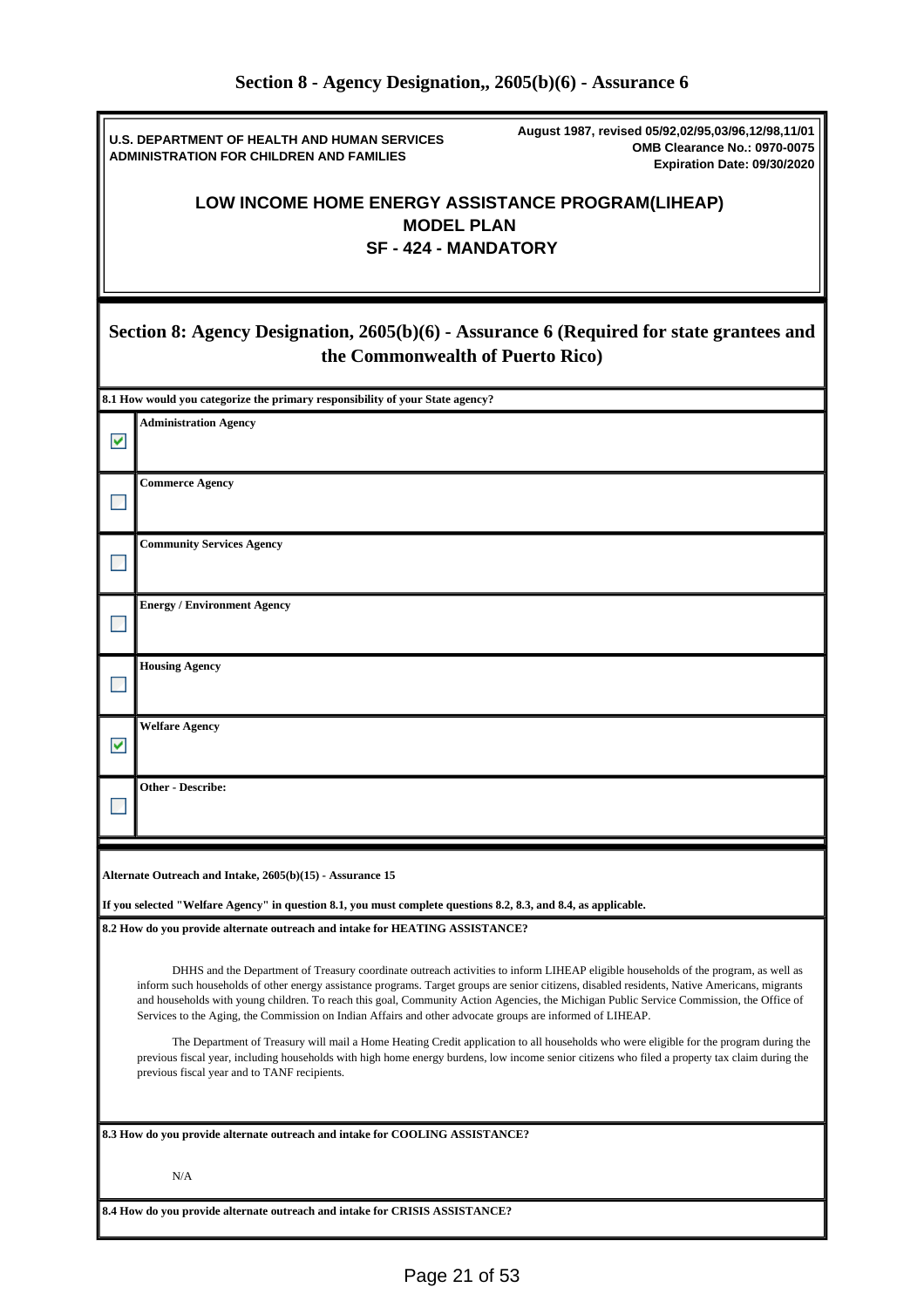The LIHEAP crisis assistance component is coordinated with the Michigan Energy Assistance Program (MEAP). MEAP is an energy assistance program that offers Assurance 16 activies, enrollment into utility companies affordable payment plans, and other direct payment assistance. MEAP is funded with LIHEAP Assurance 16 and state funds. Through a "no-wrong door" approach, MEAP grantees will assist households with the application process for SER crisis assistance and accept self-referrals to households seeking additional energy assistance and support in becoming energy self-sufficient. A household who applies for LIHEAP crisis assistance is eligiblie to receive Assurance 16 services; households that receive a LIHEAP crisis payment are eligible for additional MEAP assistance payments (state funds) and other self sufficiency services.

Clarification to 8.5 Heating - As required by the State of Michigan Income Tax Act of 1967, the Department of Treasury is responsible for determining benefits for the home heating credit.

| 8.5 LIHEAP Component Administration.                                  | <b>Heating</b> | Cooling        | <b>Crisis</b>               | Weatherization                      |
|-----------------------------------------------------------------------|----------------|----------------|-----------------------------|-------------------------------------|
| 8.5a Who determines client eligibility?                               | Other          | Non-Applicable | State Welfare Agency        | <b>Community Action</b><br>Agencies |
| 8.5b Who processes benefit payments to gas and<br>l electric vendors? | Other          | Non-Applicable | State Welfare Agency        |                                     |
| 8.5c who processes benefit payments to bulk fuel<br>  vendors?        | Other          | Non-Applicable | <b>State Welfare Agency</b> |                                     |
| 8.5d Who performs installation of weatherization<br>l measures?       |                |                |                             | <b>Community Action</b><br>Agencies |

## **If any of your LIHEAP components are not centrally-administered by a state agency, you must complete questions 8.6, 8.7, 8.8, and, if applicable, 8.9.**

#### **8.6 What is your process for selecting local administering agencies?**

The Department of Health and Human Services has an Interagency Agreement (IA) with the Department of Treasury for the administration of heating assistance and with the Department of Licensing and Regulatory Affairs for the administration of Assurance 16 activities offered through the MEAP program. We are currently in the review and selection process for MEAP and the number of grantees for FY20 is unknown at this time; there were 9 MEAP grantees selected to provide services in FY19.

The LIHEAP Weatherization dollars are allocated to current DOE Weatherization providers with active contracts with our department. In 2016, the Bureau of Community Action and Economic Opportunity held a statewide RFP for Weatherization providers.

#### **8.7 How many local administering agencies do you use?** 25 CAAs

### **8.8 Have you changed any local administering agencies in the last year?**

Yes

 $\overline{\bigcirc}$  No

**8.9 If so, why?** 

| L. | Agency was in noncompliance with grantee requirements for LIHEAP - |
|----|--------------------------------------------------------------------|
| L. | Agency is under criminal investigation                             |
| L. | <b>Added agency</b>                                                |
| L  | <b>Agency closed</b>                                               |
| V  | Other - describe                                                   |

The County of Kalamazoo Community Action Bureau voluntarily rescinded their Community Action Agency designation and terminated all related agreements. This was not related to non-compliance or performance issues.

Follow up questions posed by OSC and MDHHS responses:

1.) Please explain if there is suspicion that the County of Kalamazoo Community Action Bureau may have misspent or mismanaged prior-year LIHEAP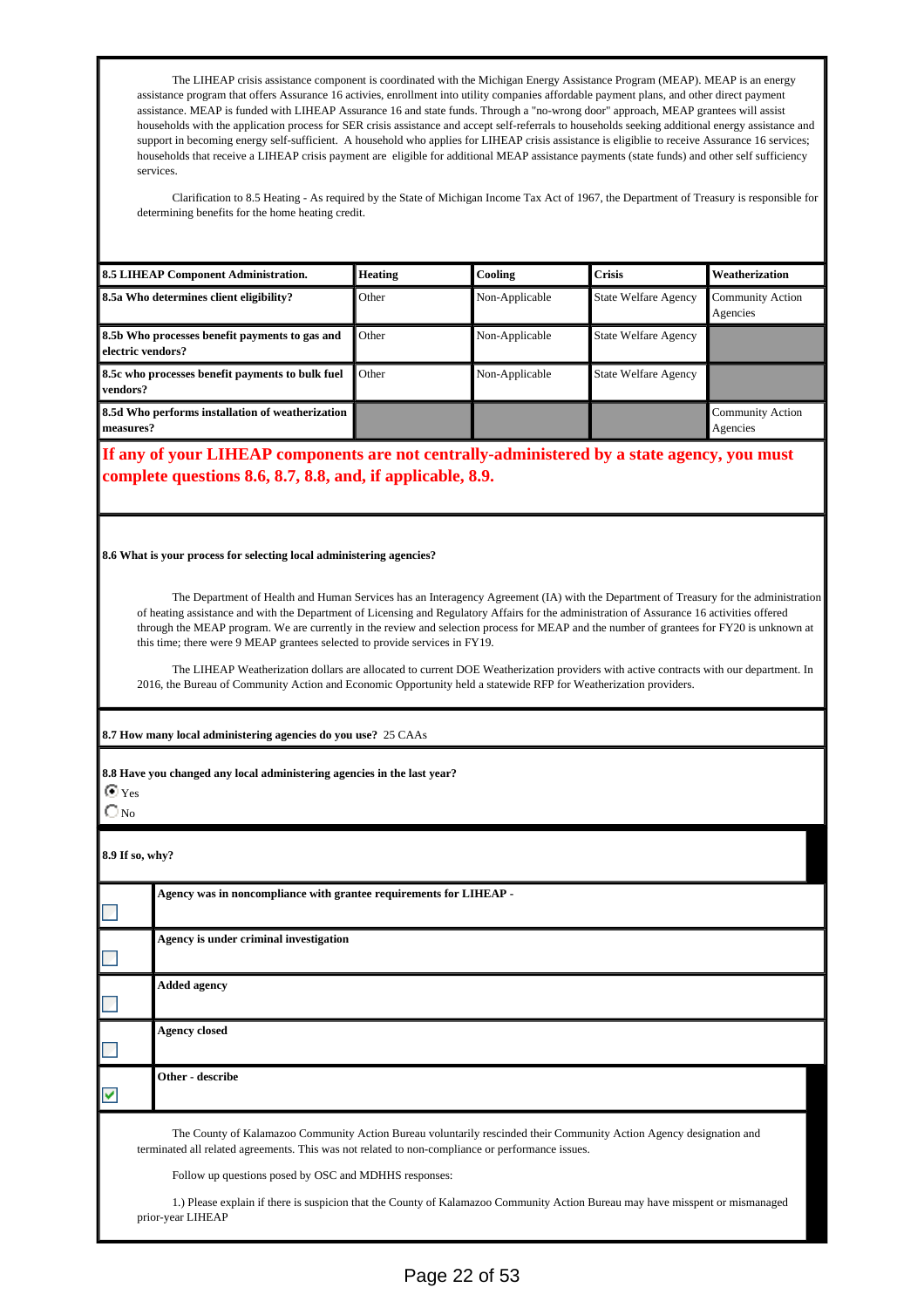funds. No, the agency was in good standing when they rescinded their designation.

2.) Has any fraud been discovered at the agency? If so, please explain. No.

3.) Were any other federal programs impacted such as Dept. of Energy Weatherization, CSBG, etc.? If so, please explain. No. Several years ago, a program was ran that resulted in disallowed costs for CSBG but the amount was paid back and the monitoring finding has been resolved and closed.

4.)Who are the new LIHEAP subgrantees replacing the agency? Please list their names, addresses and contact information. Community Action Agency South Central Michigan has taken over the Kalamazoo County Service area as an interim provider selected through an RFP process. (same info applies as what has been submitted for them—they are an existing CAA).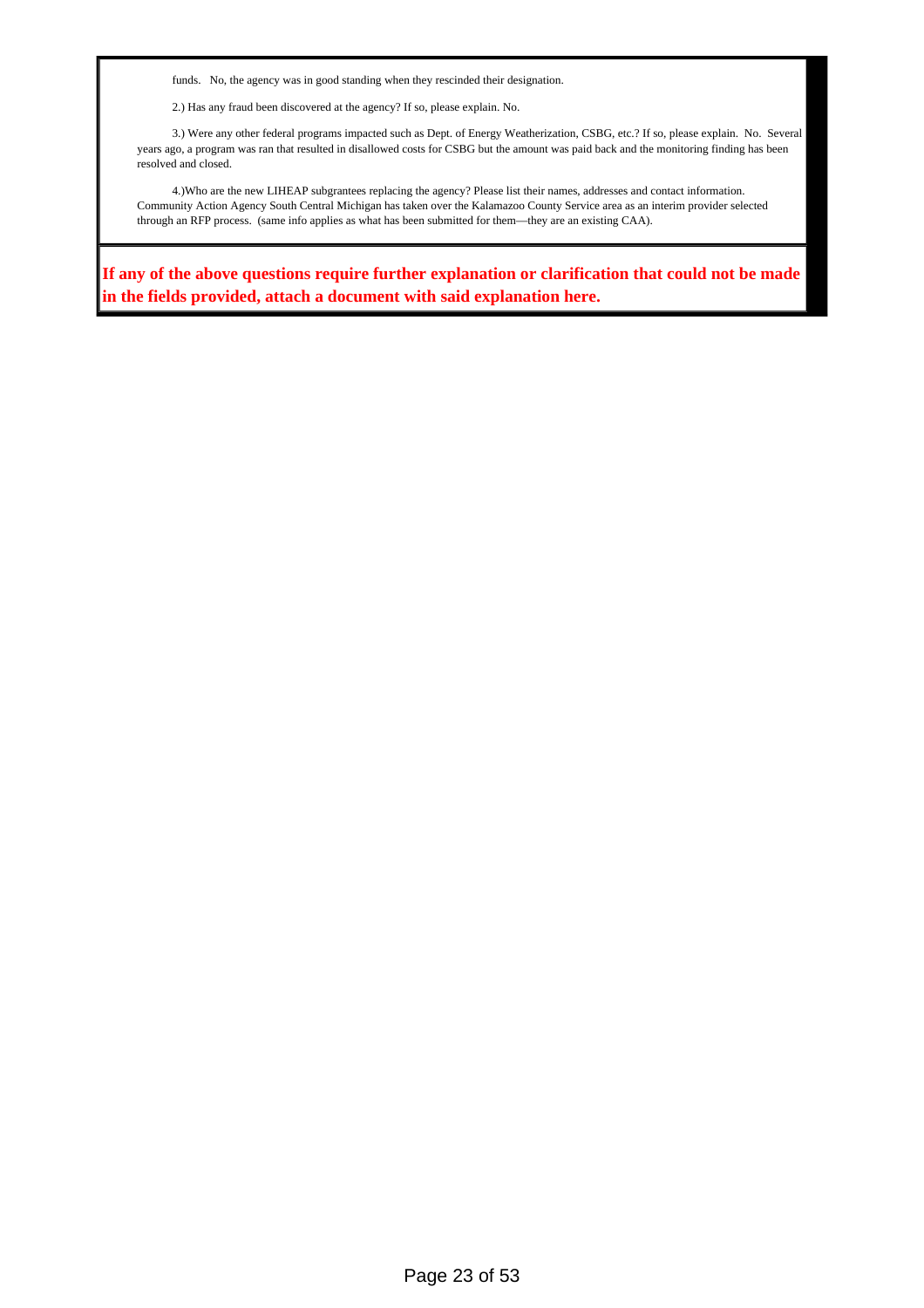<span id="page-23-0"></span>

| August 1987, revised 05/92,02/95,03/96,12/98,11/01<br><b>U.S. DEPARTMENT OF HEALTH AND HUMAN SERVICES</b><br>OMB Clearance No.: 0970-0075<br>ADMINISTRATION FOR CHILDREN AND FAMILIES<br>Expiration Date: 09/30/2020                                                                                                                                                                                                                                                                                            |
|-----------------------------------------------------------------------------------------------------------------------------------------------------------------------------------------------------------------------------------------------------------------------------------------------------------------------------------------------------------------------------------------------------------------------------------------------------------------------------------------------------------------|
| LOW INCOME HOME ENERGY ASSISTANCE PROGRAM(LIHEAP)                                                                                                                                                                                                                                                                                                                                                                                                                                                               |
| <b>MODEL PLAN</b>                                                                                                                                                                                                                                                                                                                                                                                                                                                                                               |
| <b>SF-424-MANDATORY</b>                                                                                                                                                                                                                                                                                                                                                                                                                                                                                         |
|                                                                                                                                                                                                                                                                                                                                                                                                                                                                                                                 |
|                                                                                                                                                                                                                                                                                                                                                                                                                                                                                                                 |
| Section 9: Energy Suppliers, 2605(b)(7) - Assurance 7                                                                                                                                                                                                                                                                                                                                                                                                                                                           |
| 9.1 Do you make payments directly to home energy suppliers?                                                                                                                                                                                                                                                                                                                                                                                                                                                     |
| $\odot$ Yes $\bigcirc$ No<br><b>Heating</b>                                                                                                                                                                                                                                                                                                                                                                                                                                                                     |
| $C$ Yes $C$ No<br>Cooling                                                                                                                                                                                                                                                                                                                                                                                                                                                                                       |
| $\odot$ Yes $\odot$ No<br><b>Crisis</b>                                                                                                                                                                                                                                                                                                                                                                                                                                                                         |
| Are there exceptions? $\bullet$ Yes $\bullet$ No                                                                                                                                                                                                                                                                                                                                                                                                                                                                |
| If yes, Describe.                                                                                                                                                                                                                                                                                                                                                                                                                                                                                               |
| Home Heating Credit benefits will be issued as an energy draft or vendor payment if the household has a direct responsibility to an energy<br>supplier for heating costs; or as a direct payment if heat is included in rent.                                                                                                                                                                                                                                                                                   |
| 9.2 How do you notify the client of the amount of assistance paid?<br>Clients are issued a statement notifying them of the amount of assistance paid after a payment is made to their energy supplier.                                                                                                                                                                                                                                                                                                          |
| 9.3 How do you assure that the home energy supplier will charge the eligible household, in the normal billing process, the difference between the<br>actual cost of the home energy and the amount of the payment?                                                                                                                                                                                                                                                                                              |
| Each energy provider is required to sign a Participation Agreement for Michigan's LIHEAP form. The agreement form outlines conditions<br>for participation as a LIHEAP provider. The first condition of the form requires that, "The energy supplier or furnace contractor shall not charge<br>the eligible household any more than the difference between the normal charge for the service and the payment amount received or expected from<br>the Michigan Department of Health and Human Services (MDHHS)." |
| 9.4 How do you assure that no household receiving assistance under this title will be treated adversely because of their receipt of LIHEAP<br>assistance?                                                                                                                                                                                                                                                                                                                                                       |
| Energy providers are required to sign a participation agreement form that assures non-discrimination against eligible households. Vendor<br>payments for energy services and energy drafts may be accepted only by enrolled energy suppliers. Local DHHS offices have access to the<br>provider file through an online inquiry. The Department of Treasury will not redeem energy drafts submitted by non-enrolled energy suppliers.                                                                            |
| Home repair service providers must agree to non-discrimination provisions before payment will be made as well. All home repair service<br>providers must be licensed by the State of Michigan Department of Licensing and Regulatory Affairs. The Authorization/Invoice provided to the<br>provider outlines these provisions and must be signed by the provider, prior to payment being issued.                                                                                                                |
| 9.5. Do you make payments contingent on unregulated vendors taking appropriate measures to alleviate the energy burdens of eligible<br>households?<br>$\bigcirc$ Yes $\bigcirc$ No                                                                                                                                                                                                                                                                                                                              |
| If so, describe the measures unregulated vendors may take.                                                                                                                                                                                                                                                                                                                                                                                                                                                      |
|                                                                                                                                                                                                                                                                                                                                                                                                                                                                                                                 |
| If any of the above questions require further explanation or clarification that could not be made in<br>the fields provided, attach a document with said explanation here.                                                                                                                                                                                                                                                                                                                                      |
|                                                                                                                                                                                                                                                                                                                                                                                                                                                                                                                 |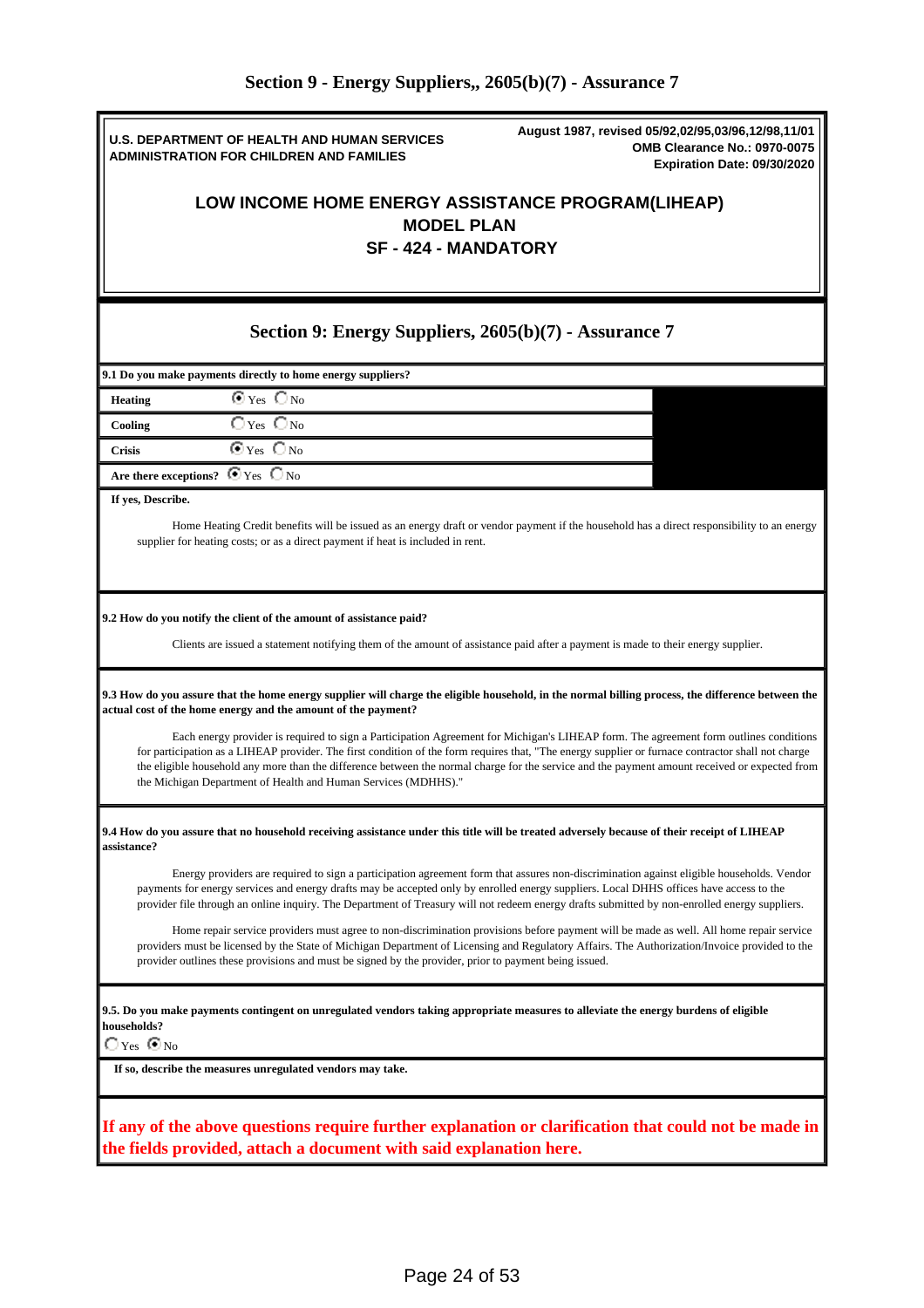<span id="page-24-0"></span>**U.S. DEPARTMENT OF HEALTH AND HUMAN SERVICES ADMINISTRATION FOR CHILDREN AND FAMILIES**

**August 1987, revised 05/92,02/95,03/96,12/98,11/01 OMB Clearance No.: 0970-0075 Expiration Date: 09/30/2020**

## **LOW INCOME HOME ENERGY ASSISTANCE PROGRAM(LIHEAP) MODEL PLAN SF - 424 - MANDATORY**

## **Section 10: Program, Fiscal Monitoring, and Audit, 2605(b)(10)**

**10.1. How do you ensure good fiscal accounting and tracking of LIHEAP funds?** 

Fiscal control and accounting procedures have been established to assure proper dispersal for all federal funds received. The State of Michigan has upgraded its financial and accounting system and now uses a Statewide Integrated Governmental Management Application, also known as SIGMA. SIGMA has improved the way Michigan performs financial transactions, including budgeting, accounting and payments.

DHHS must follow rigorous fiscal accountability and control procedures as laid out in the Financial Management Guide (FMG). The FMG represents a consolidation of state financial management policies and procedures. The FMG is an internal document, available on the State of Michigan's intranet.

The program area works with Grant Management Staff to develop Interagency Agreements which specify the responsibilities of any state department and the DHHS in the dispersal of federal funds and reporting the required data and fiscal information to the US Department of Health and Human Services. Involved state departments will cooperate in providing reports, as outlined in the Interagency Agreement and with the federal investigations undertaken in accordance with section 2608 of the Low Income Home Energy Assistance Act of 1981, as amended.

The LIHEAP Program Office also works with the department's Bureau of Audit and Compliance division for ongoing reviews of crisis assistance benefits issued through the State Emergency Relief program. These reviews include accounting and tracking practices.

MDHHS intends to request federal review of Finding #2 in Section 10.3 below and has also provided a written definition of administrative costs and is evaluation whether or not a change is needed to our Random Moment Time Study to resolve this issue.

**Audit Process** 

**10.2. Is your LIHEAP program audited annually under the Single Audit Act and OMB Circular A - 133?**  $\overline{\Theta}$  Yes  $\overline{\bigcirc}$  No

**10.3. Describe any audit findings rising to the level of material weakness or reportable condition cited in the A-133 audits, Grantee monitoring assessments, inspector general reviews, or other government agency reviews of the LIHEAP agency from the most recently audited fiscal year.**

**No Findings**

| Finding      | Type  | <b>Brief Summary</b>                                                                                                                                                                                                                                                                                                                                                                      | Resolved?   | <b>Action Taken</b>      |
|--------------|-------|-------------------------------------------------------------------------------------------------------------------------------------------------------------------------------------------------------------------------------------------------------------------------------------------------------------------------------------------------------------------------------------------|-------------|--------------------------|
|              | other | MDHHS did not maintain sufficient<br>documentation of its efforts to<br>evaluate client eligibility, verify<br>income and assets, and properly<br>authorize payments and did not<br>document results in accordance with<br>policy for 5 (29%) of 17 sampled<br>LIHEAP-funded State Emergency<br>Relief (SER) energy payments.                                                             | In Progress | procedure/policy changes |
| $\mathbf{2}$ | other | MDHHS did not appropriately<br>record LIHEAP expenditures as<br>administrative costs in SIGMA. In<br>addition, MDHHS drew down<br>federal funds of \$10.7 million for<br>administrative expenditures that<br>were in excess of the allowable<br>federal amount. During its year-end<br>closing procedures, MDHHS<br>reclassified \$10.6 million of<br>administrative expenditures related | In Progress | procedure/policy changes |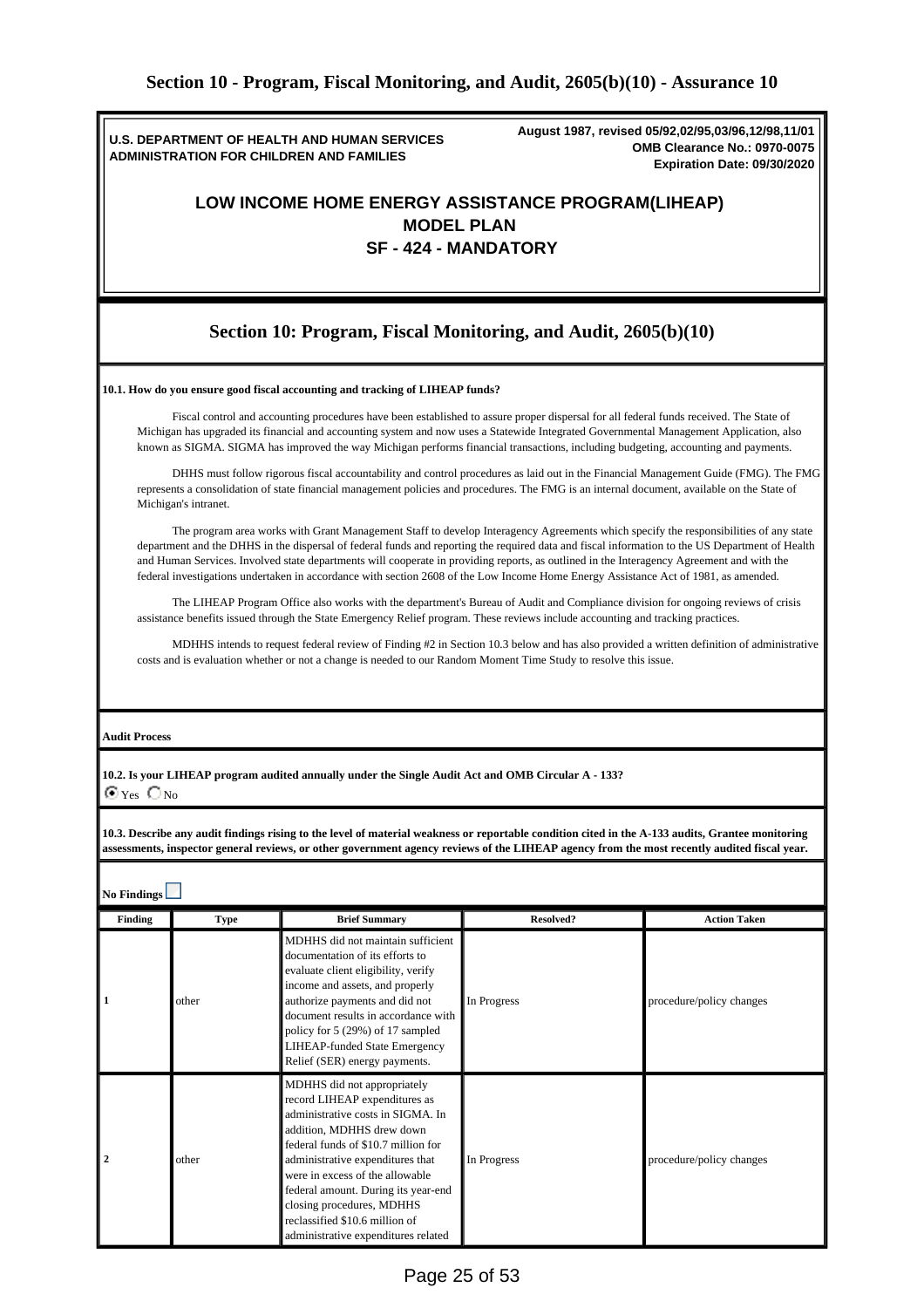|                              | to eligibility determinations, which                                                                                                                                              |  |  |  |  |  |
|------------------------------|-----------------------------------------------------------------------------------------------------------------------------------------------------------------------------------|--|--|--|--|--|
|                              | were allocated through the PACAP,                                                                                                                                                 |  |  |  |  |  |
|                              | to a federally funded non-                                                                                                                                                        |  |  |  |  |  |
|                              | administrative expenditure category.<br>We calculated total LIHEAP                                                                                                                |  |  |  |  |  |
|                              | federally funded administrative                                                                                                                                                   |  |  |  |  |  |
|                              | expenditures (including the \$10.6)                                                                                                                                               |  |  |  |  |  |
|                              | million that was reclassified to a non                                                                                                                                            |  |  |  |  |  |
|                              | administrative category) to be \$26.8                                                                                                                                             |  |  |  |  |  |
|                              | million in fiscal year 2018. This<br>exceeds the federal 10% planning                                                                                                             |  |  |  |  |  |
|                              | and administrative earmark                                                                                                                                                        |  |  |  |  |  |
|                              | threshold by \$10.7 million.                                                                                                                                                      |  |  |  |  |  |
|                              | 10.4. Audits of Local Administering Agencies                                                                                                                                      |  |  |  |  |  |
| Select all that apply.       | What types of annual audit requirements do you have in place for local administering agencies/district offices?                                                                   |  |  |  |  |  |
| v                            | Local agencies/district offices are required to have an annual audit in compliance with Single Audit Act and OMB Circular A-133                                                   |  |  |  |  |  |
|                              | Local agencies/district offices are required to have an annual audit (other than A-133)                                                                                           |  |  |  |  |  |
|                              | Local agencies/district offices' A-133 or other independent audits are reviewed by Grantee as part of compliance process.                                                         |  |  |  |  |  |
| v                            | Grantee conducts fiscal and program monitoring of local agencies/district offices                                                                                                 |  |  |  |  |  |
|                              |                                                                                                                                                                                   |  |  |  |  |  |
| <b>Compliance Monitoring</b> |                                                                                                                                                                                   |  |  |  |  |  |
| that apply                   | 10.5. Describe the Grantee's strategies for monitoring compliance with the Grantee's and Federal LIHEAP policies and procedures: Select all                                       |  |  |  |  |  |
|                              |                                                                                                                                                                                   |  |  |  |  |  |
| <b>Grantee employees:</b>    |                                                                                                                                                                                   |  |  |  |  |  |
| ⊻                            | <b>Internal program review</b>                                                                                                                                                    |  |  |  |  |  |
| v                            | Departmental oversight                                                                                                                                                            |  |  |  |  |  |
| ᢦ                            | Secondary review of invoices and payments                                                                                                                                         |  |  |  |  |  |
|                              | Other program review mechanisms are in place. Describe:                                                                                                                           |  |  |  |  |  |
|                              |                                                                                                                                                                                   |  |  |  |  |  |
|                              | <b>Local Administering Agencies / District Offices:</b>                                                                                                                           |  |  |  |  |  |
| v                            | On - site evaluation                                                                                                                                                              |  |  |  |  |  |
| ⊻                            | Annual program review                                                                                                                                                             |  |  |  |  |  |
| M                            |                                                                                                                                                                                   |  |  |  |  |  |
| M                            | Monitoring through central database                                                                                                                                               |  |  |  |  |  |
| M                            | <b>Desk reviews</b>                                                                                                                                                               |  |  |  |  |  |
|                              | <b>Client File Testing / Sampling</b>                                                                                                                                             |  |  |  |  |  |
|                              | Other program review mechanisms are in place. Describe:                                                                                                                           |  |  |  |  |  |
|                              |                                                                                                                                                                                   |  |  |  |  |  |
|                              | 10.6 Explain, or attach a copy of your local agency monitoring schedule and protocol.                                                                                             |  |  |  |  |  |
|                              |                                                                                                                                                                                   |  |  |  |  |  |
|                              | Weatherization: The Department's Bureau of Community Action and Economic Opportunity (BCAEO) conducts the program monitoring                                                      |  |  |  |  |  |
|                              | for weatherization. We monitor 10 percent file reviews and 5 percent onsite technical monitoring. Grant managers monitor expenditures and grant                                   |  |  |  |  |  |
|                              | compliance throughout the grant period. Annual programmatic and fiscal monitoring are completed at each agency along with the quarterly                                           |  |  |  |  |  |
|                              | production desk reviews. See attached Monitoring Plan.                                                                                                                            |  |  |  |  |  |
|                              | MEAP: MEAP grantees provide financial status reports on a monthly basis and provide program status reports on a quarterly basis, which                                            |  |  |  |  |  |
|                              | are reviewed by monitoring staff from the Michigan Public Service Commission, who administers MEAP on behalf of DHHS. Reporting                                                   |  |  |  |  |  |
|                              | requirements are outlined in the RFP, see attached. Staff from the LIHEAP program office work closely with MPSC staff to ensure compliance<br>and appropriate spending of LIHEAP. |  |  |  |  |  |
|                              |                                                                                                                                                                                   |  |  |  |  |  |
|                              |                                                                                                                                                                                   |  |  |  |  |  |
|                              | 10.7. Describe how you select local agencies for monitoring reviews.                                                                                                              |  |  |  |  |  |

**Site Visits:**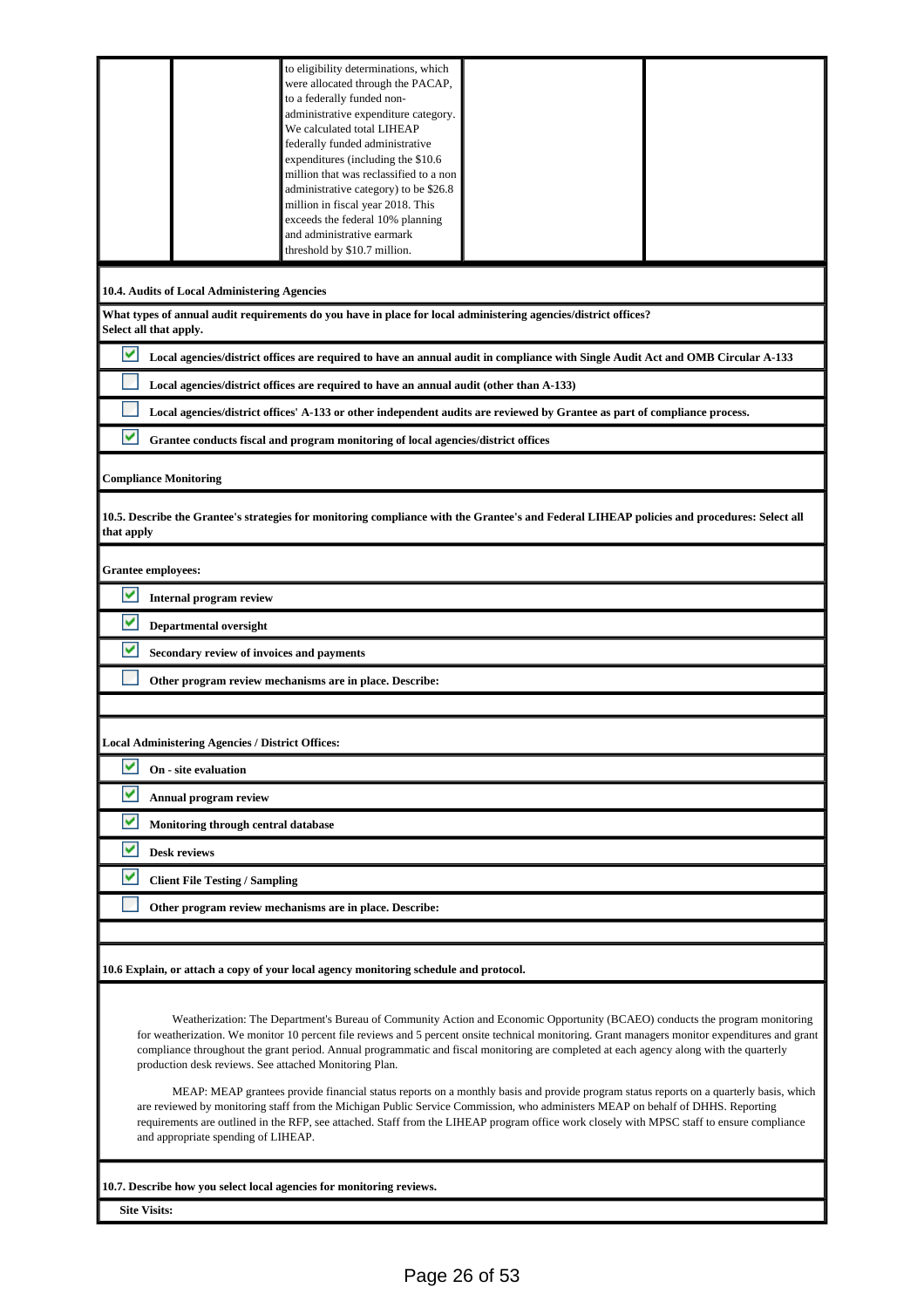5 percent of LIHEAP weatherized homes are monitored based on annual production reports from CAAs.

MPSC will review and perform an attribute-sampling of the monthly client lists and conduct site visits with each grant recipient during the fiscal year as well. An initial site visit will be conducted with each grantee within six weeks of the grant agreements being signed.

**Desk Reviews:**

10 percent of LIHEAP weatherized homes are monitored based on annual production reports from CAAs.

**10.8. How often is each local agency monitored ?**

Annually. More often if necessary.

**10.9. What is the combined error rate for eligibility determinations? OPTIONAL**

Data not available

**10.10. What is the combined error rate for benefit determinations? OPTIONAL**

Data not available.

**10.11. How many local agencies are currently on corrective action plans for eligibility and/or benefit determination issues? None**

**10.12. How many local agencies are currently on corrective action plans for financial accounting or administrative issues? None**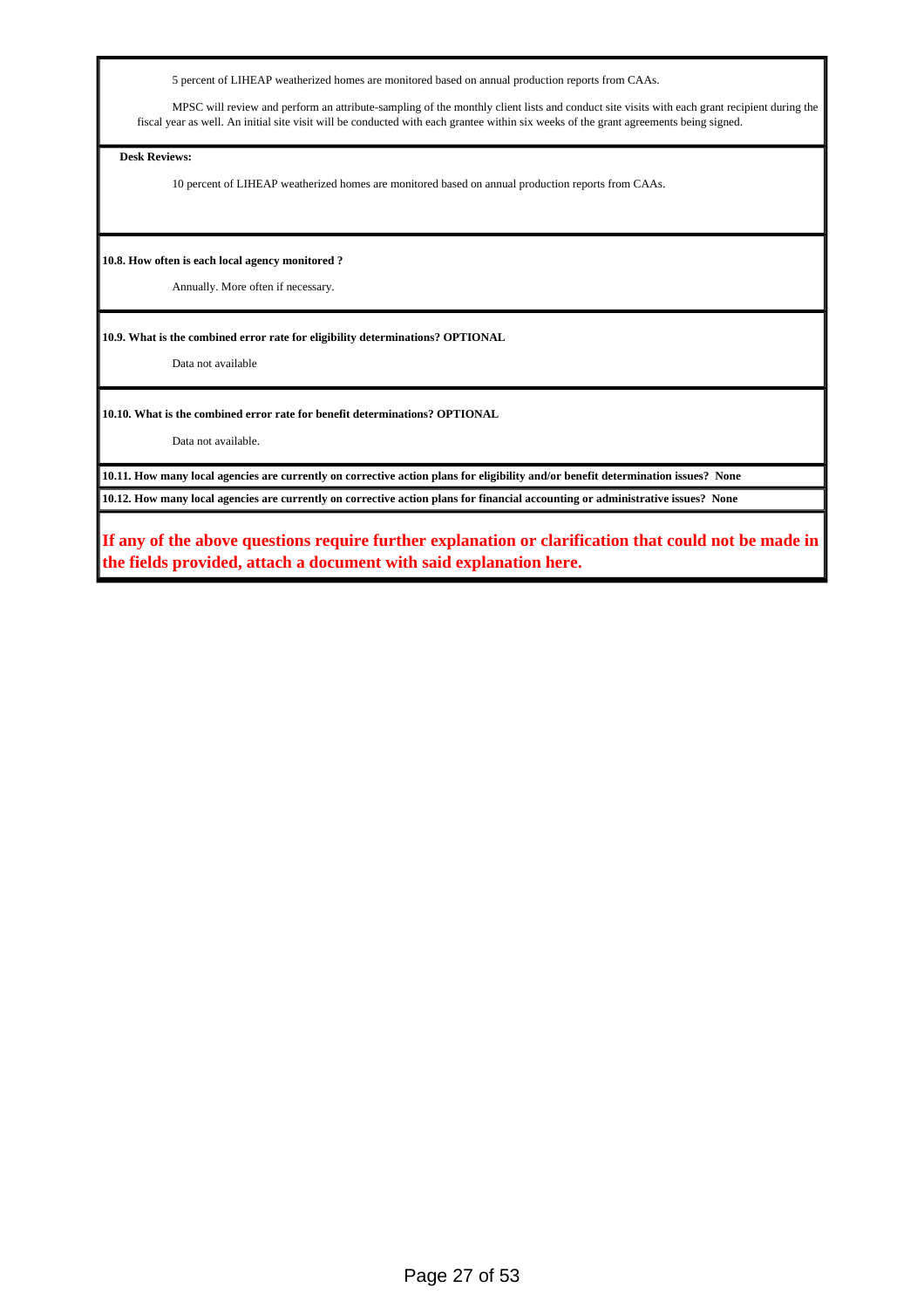<span id="page-27-0"></span>

| <b>U.S. DEPARTMENT OF HEALTH AND HUMAN SERVICES</b><br><b>ADMINISTRATION FOR CHILDREN AND FAMILIES</b>                                                                                                                                                                                                                                                                                                             | August 1987, revised 05/92,02/95,03/96,12/98,11/01<br><b>OMB Clearance No.: 0970-0075</b><br>Expiration Date: 09/30/2020 |  |  |  |
|--------------------------------------------------------------------------------------------------------------------------------------------------------------------------------------------------------------------------------------------------------------------------------------------------------------------------------------------------------------------------------------------------------------------|--------------------------------------------------------------------------------------------------------------------------|--|--|--|
| LOW INCOME HOME ENERGY ASSISTANCE PROGRAM(LIHEAP)<br><b>MODEL PLAN</b><br><b>SF-424-MANDATORY</b>                                                                                                                                                                                                                                                                                                                  |                                                                                                                          |  |  |  |
|                                                                                                                                                                                                                                                                                                                                                                                                                    |                                                                                                                          |  |  |  |
| Section 11: Timely and Meaningful Public Participation, $2605(b)(12)$ , $2605(C)(2)$                                                                                                                                                                                                                                                                                                                               |                                                                                                                          |  |  |  |
| 11.1 How did you obtain input from the public in the development of your LIHEAP plan?<br>Select all that apply.                                                                                                                                                                                                                                                                                                    |                                                                                                                          |  |  |  |
| <b>Tribal Council meeting(s)</b>                                                                                                                                                                                                                                                                                                                                                                                   |                                                                                                                          |  |  |  |
| <b>Public Hearing(s)</b>                                                                                                                                                                                                                                                                                                                                                                                           |                                                                                                                          |  |  |  |
| Draft Plan posted to website and available for comment                                                                                                                                                                                                                                                                                                                                                             |                                                                                                                          |  |  |  |
| Hard copy of plan is available for public view and comment                                                                                                                                                                                                                                                                                                                                                         |                                                                                                                          |  |  |  |
| v<br>Comments from applicants are recorded                                                                                                                                                                                                                                                                                                                                                                         |                                                                                                                          |  |  |  |
| Request for comments on draft Plan is advertised                                                                                                                                                                                                                                                                                                                                                                   |                                                                                                                          |  |  |  |
| Stakeholder consultation meeting(s)                                                                                                                                                                                                                                                                                                                                                                                |                                                                                                                          |  |  |  |
| Comments are solicited during outreach activities                                                                                                                                                                                                                                                                                                                                                                  |                                                                                                                          |  |  |  |
| <b>Other - Describe:</b>                                                                                                                                                                                                                                                                                                                                                                                           |                                                                                                                          |  |  |  |
| Due to the COVID-19 pandemic and precautionary measures, the State of Michigan is taking advantage of the option to revise our FY2020<br>Model Application therefore a Public Hearing is not required. Instead, Michigan's proposed revisions for FY2021 will be posted to the<br>Department's website, social media accounts and issued to other stakeholder groups requesting feedback prior to August 28, 2020. |                                                                                                                          |  |  |  |
| 11.2 What changes did you make to your LIHEAP plan as a result of this participation?                                                                                                                                                                                                                                                                                                                              |                                                                                                                          |  |  |  |
| To be determined.                                                                                                                                                                                                                                                                                                                                                                                                  |                                                                                                                          |  |  |  |
|                                                                                                                                                                                                                                                                                                                                                                                                                    |                                                                                                                          |  |  |  |
| Public Hearings, 2605(a)(2) - For States and the Commonwealth of Puerto Rico Only                                                                                                                                                                                                                                                                                                                                  |                                                                                                                          |  |  |  |
|                                                                                                                                                                                                                                                                                                                                                                                                                    |                                                                                                                          |  |  |  |
| 11.3 List the date and location(s) that you held public hearing(s) on the proposed use and distribution of your LIHEAP funds?                                                                                                                                                                                                                                                                                      |                                                                                                                          |  |  |  |
| Date<br>$\mathbf{1}$                                                                                                                                                                                                                                                                                                                                                                                               | <b>Event Description</b>                                                                                                 |  |  |  |
| 11.4. How many parties commented on your plan at the hearing(s)?                                                                                                                                                                                                                                                                                                                                                   |                                                                                                                          |  |  |  |
|                                                                                                                                                                                                                                                                                                                                                                                                                    |                                                                                                                          |  |  |  |
| 11.5 Summarize the comments you received at the hearing(s).                                                                                                                                                                                                                                                                                                                                                        |                                                                                                                          |  |  |  |
| Any comments received will be attached to the Model Plan at the time it is submitted.                                                                                                                                                                                                                                                                                                                              |                                                                                                                          |  |  |  |
| 11.6 What changes did you make to your LIHEAP plan as a result of the comments received at the public hearing(s)?                                                                                                                                                                                                                                                                                                  |                                                                                                                          |  |  |  |
| To be determined.                                                                                                                                                                                                                                                                                                                                                                                                  |                                                                                                                          |  |  |  |
| If any of the above questions require further explanation or clarification that could not be made in<br>the fields provided, attach a document with said explanation here.                                                                                                                                                                                                                                         |                                                                                                                          |  |  |  |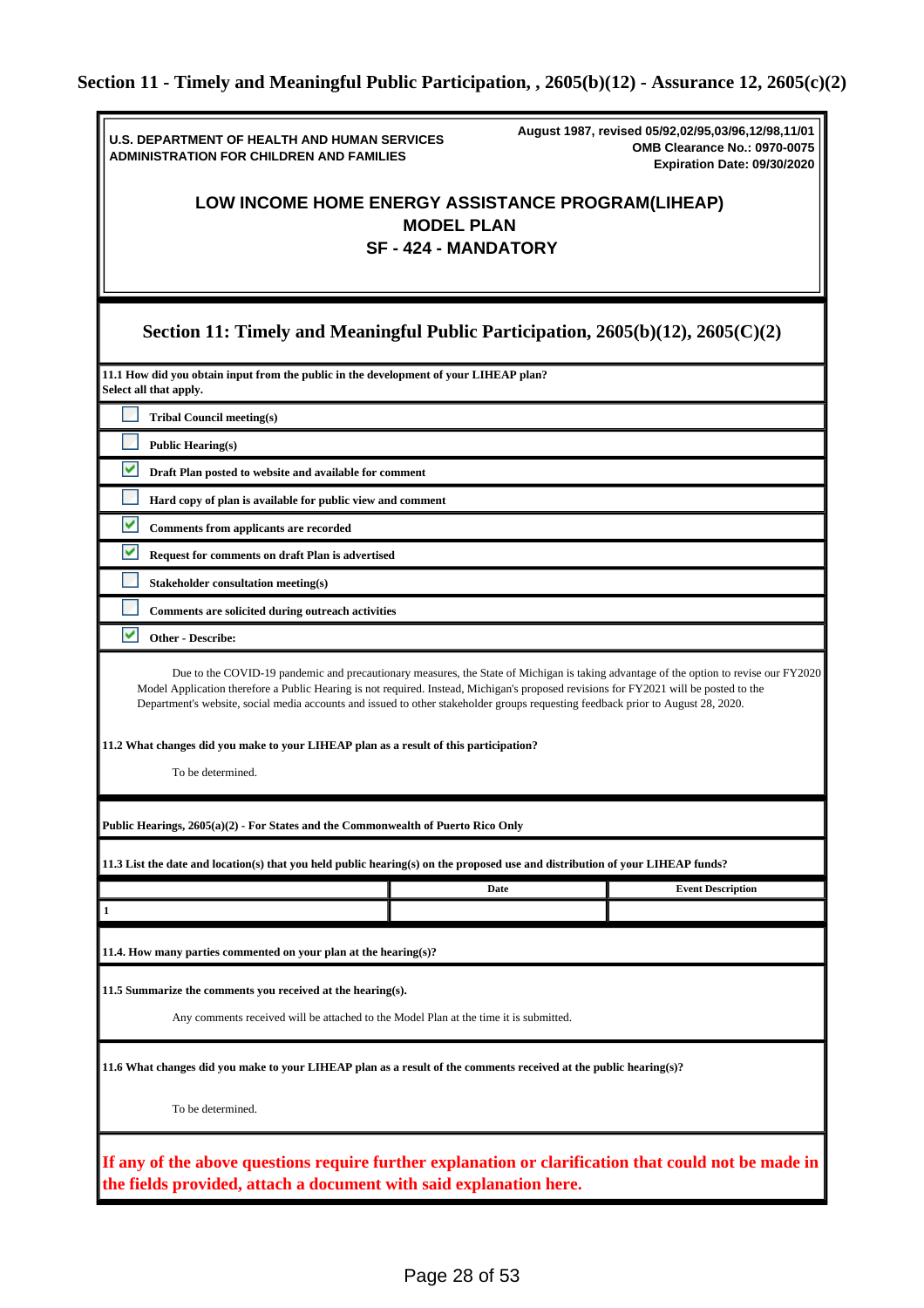**U.S. DEPARTMENT OF HEALTH AND HUMAN SERVICES ADMINISTRATION FOR CHILDREN AND FAMILIES**

**August 1987, revised 05/92,02/95,03/96,12/98,11/01 OMB Clearance No.: 0970-0075 Expiration Date: 09/30/2020**

## <span id="page-28-0"></span>**LOW INCOME HOME ENERGY ASSISTANCE PROGRAM(LIHEAP) MODEL PLAN SF - 424 - MANDATORY**

## **Section 12: Fair Hearings, 2605(b)(13) - Assurance 13**

**12.1 How many fair hearings did the grantee have in the prior Federal fiscal year?** see notes below

**12.2 How many of those fair hearings resulted in the initial decision being reversed?** see notes below

**12.3 Describe any policy and/or procedural changes made in the last Federal fiscal year as a result of fair hearings?**

Crisis assistance: There were 50 hearings for SER in FY19 and 23 requested in FY20 (10/1/2019-8/5/2020), resulting in 15 and 9 reversals, respectively.

Heating assistance - there were 55 hearings for the Home Heating Credit; 7 resulted in a full reversal and 27 resulted in a partial reversal.

Weatherization - none

No changes were made as a result of fair hearings.

#### **12.4 Describe your fair hearing procedures for households whose applications are denied.**

Each SER application and Decision Notice informs the applicant of their right to contest a department decision affecting eligibility or benefit levels whenever they believe the decision is incorrect. The Department provides an administrative hearing to review the decision and determine its appropriateness. The applicant, or their representative, has 90 calendar days from the date of the written notice of case action to request a hearing. The request must be received by the Department within the 90 days.

Home Heating Credit applicants are advised of their opportunity to discuss any denial with Department of Treasury personnel. Applicants will be provided with a fair hearing which will be conducted by the Department of Treasury. Instructions regarding an HHS Adjustment or Denial can be found at the following link, **[https://www.michigan.gov/taxes/0,4676,7-238-74531\\_47057---,00.html](https://www.michigan.gov/taxes/0,4676,7-238-74531_47057---,00.html)**.

**12.5 When and how are applicants informed of these rights?**

The application forms and determination notices inform clients of their right to a hearing. These include an explanation of how and where to file a hearing request, and the right to representation.

**12.6 Describe your fair hearing procedures for households whose applications are not acted on in a timely manner.**

**The application forms and each written notice informs clients of their right to a hearing. An individual may request a hearing because an application for crisis assistance was not acted upon timely.**

**12.7 When and how are applicants informed of these rights?**

The applicant is informed of this information, in writing, on the application and also on the eligibility determination notice once the level of benefits have been determined.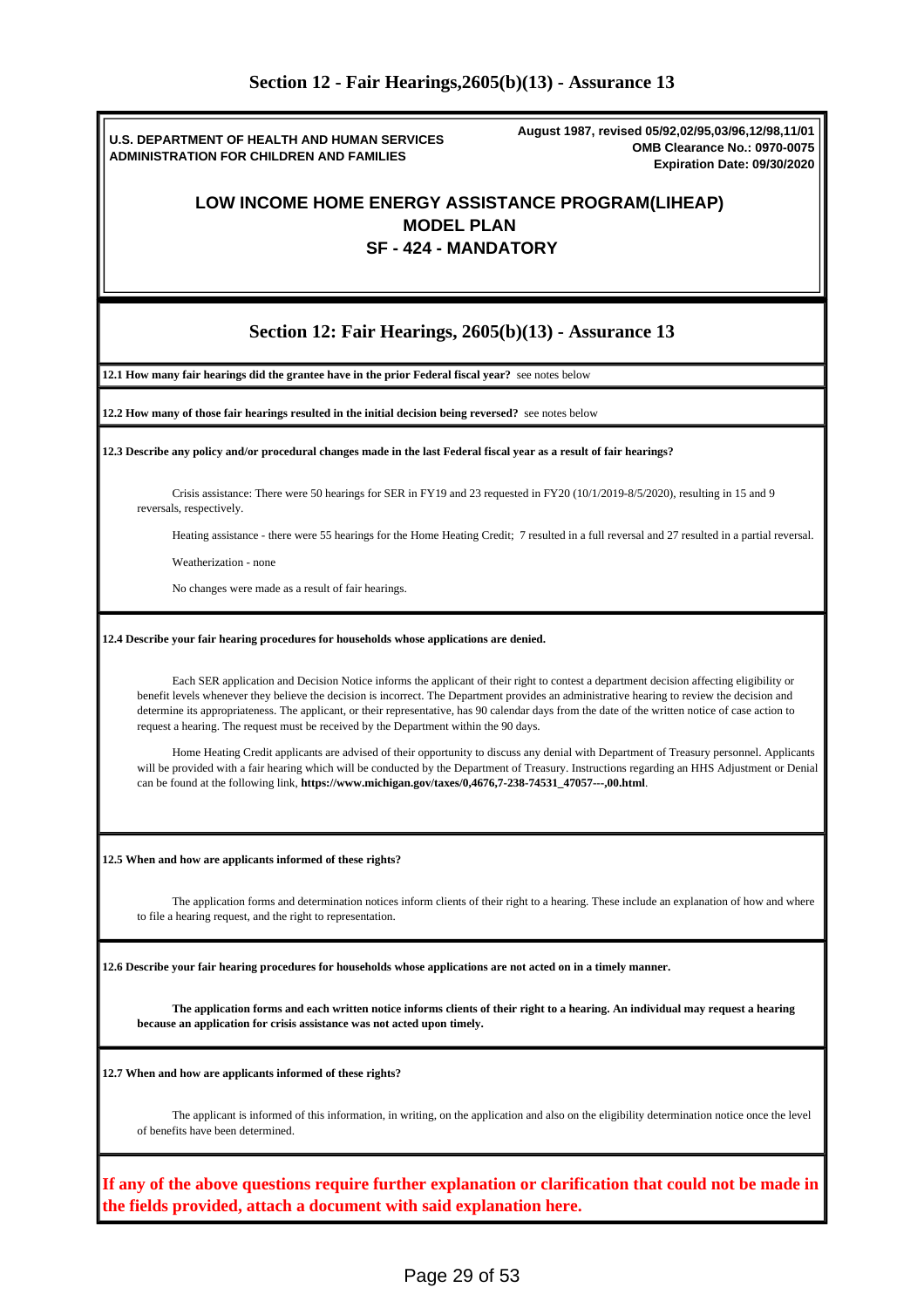<span id="page-29-0"></span>

| August 1987, revised 05/92,02/95,03/96,12/98,11/01<br><b>U.S. DEPARTMENT OF HEALTH AND HUMAN SERVICES</b><br>OMB Clearance No.: 0970-0075<br><b>ADMINISTRATION FOR CHILDREN AND FAMILIES</b><br>Expiration Date: 09/30/2020                                                                                                                                                                                                                                                                                                                                                                                                                                                                                   |  |  |  |  |  |
|---------------------------------------------------------------------------------------------------------------------------------------------------------------------------------------------------------------------------------------------------------------------------------------------------------------------------------------------------------------------------------------------------------------------------------------------------------------------------------------------------------------------------------------------------------------------------------------------------------------------------------------------------------------------------------------------------------------|--|--|--|--|--|
| LOW INCOME HOME ENERGY ASSISTANCE PROGRAM(LIHEAP)<br><b>MODEL PLAN</b><br><b>SF-424-MANDATORY</b>                                                                                                                                                                                                                                                                                                                                                                                                                                                                                                                                                                                                             |  |  |  |  |  |
| Section 13: Reduction of home energy needs, 2605(b)(16) - Assurance 16                                                                                                                                                                                                                                                                                                                                                                                                                                                                                                                                                                                                                                        |  |  |  |  |  |
| 13.1 Describe how you use LIHEAP funds to provide services that encourage and enable households to reduce their home energy needs and<br>thereby the need for energy assistance?                                                                                                                                                                                                                                                                                                                                                                                                                                                                                                                              |  |  |  |  |  |
| Assurance 16 funding will be allocated to the Michigan Energy Assistance Program (MEAP) so that households applying for crisis<br>assistance can receive Assurance 16 services to assist with the reduction of energy costs and their need for assistance. Michigan Public Act of<br>2012 states, "Energy assistance must include services that will enable participants to become or move toward becoming self-sufficient, including<br>assisting participants in paying their energy bills on time, assisting participants in budgeting for and contributing to their ability to provide for<br>energy expenses, and assisting participants in utilizing energy services to optimize on energy efficiency." |  |  |  |  |  |
| Allowable self-sufficiency expenditures are included in the MEAP manual and include needs assessment, budgeting assistance, energy<br>education, and providing assistance to households to enroll in affordable payment plans offered by their energy provider(s).                                                                                                                                                                                                                                                                                                                                                                                                                                            |  |  |  |  |  |
| Households who receive weatherization services may also receive Assurance 16 services, as part of the WAP.                                                                                                                                                                                                                                                                                                                                                                                                                                                                                                                                                                                                    |  |  |  |  |  |
| 13.2 How do you ensure that you don't use more than 5% of your LIHEAP funds for these activities?                                                                                                                                                                                                                                                                                                                                                                                                                                                                                                                                                                                                             |  |  |  |  |  |
| Assurance 16 funding will be made available through an Interagency Agreement with the Michigan Public Service Commission, which is<br>a division of Lisencing and Regulatory Affairs within the State of Michigan government. Programmatic and fiscal monitoring of the MEAP<br>grantees will ensure that expenditure is within the amount allocated.                                                                                                                                                                                                                                                                                                                                                         |  |  |  |  |  |
| Similarly, expediture of LIHEAP Assurance 16 funding will be monitored by the Department's Bureau of Community Action and<br>Economic Opportunity. Funding will be allocated once the block grant is awarded and the total Assurance 16 allocation will not exceed the 5%<br>allowed.                                                                                                                                                                                                                                                                                                                                                                                                                         |  |  |  |  |  |
| The Financial Specialist is responsible for monitoring Assurance 16 expediture as well. It is tracked quarterly for the first two quarters and<br>monthly for the second half of the fiscal year to ensure compliance.                                                                                                                                                                                                                                                                                                                                                                                                                                                                                        |  |  |  |  |  |
| 13.3 Describe the impact of such activities on the number of households served in the previous Federal fiscal year.                                                                                                                                                                                                                                                                                                                                                                                                                                                                                                                                                                                           |  |  |  |  |  |
| Assurance 16 funding was not utilized for FY18. FY19 data not finalized.                                                                                                                                                                                                                                                                                                                                                                                                                                                                                                                                                                                                                                      |  |  |  |  |  |
| 13.4 Describe the level of direct benefits provided to those households in the previous Federal fiscal year.                                                                                                                                                                                                                                                                                                                                                                                                                                                                                                                                                                                                  |  |  |  |  |  |
| Assurance 16 funding was not utilized for FY18. FY19 data not finalized.                                                                                                                                                                                                                                                                                                                                                                                                                                                                                                                                                                                                                                      |  |  |  |  |  |
| 13.5 How many households applied for these services? 0                                                                                                                                                                                                                                                                                                                                                                                                                                                                                                                                                                                                                                                        |  |  |  |  |  |
| 13.6 How many households received these services? 0                                                                                                                                                                                                                                                                                                                                                                                                                                                                                                                                                                                                                                                           |  |  |  |  |  |
| If any of the above questions require further explanation or clarification that could not be made in<br>the fields provided, attach a document with said explanation here.                                                                                                                                                                                                                                                                                                                                                                                                                                                                                                                                    |  |  |  |  |  |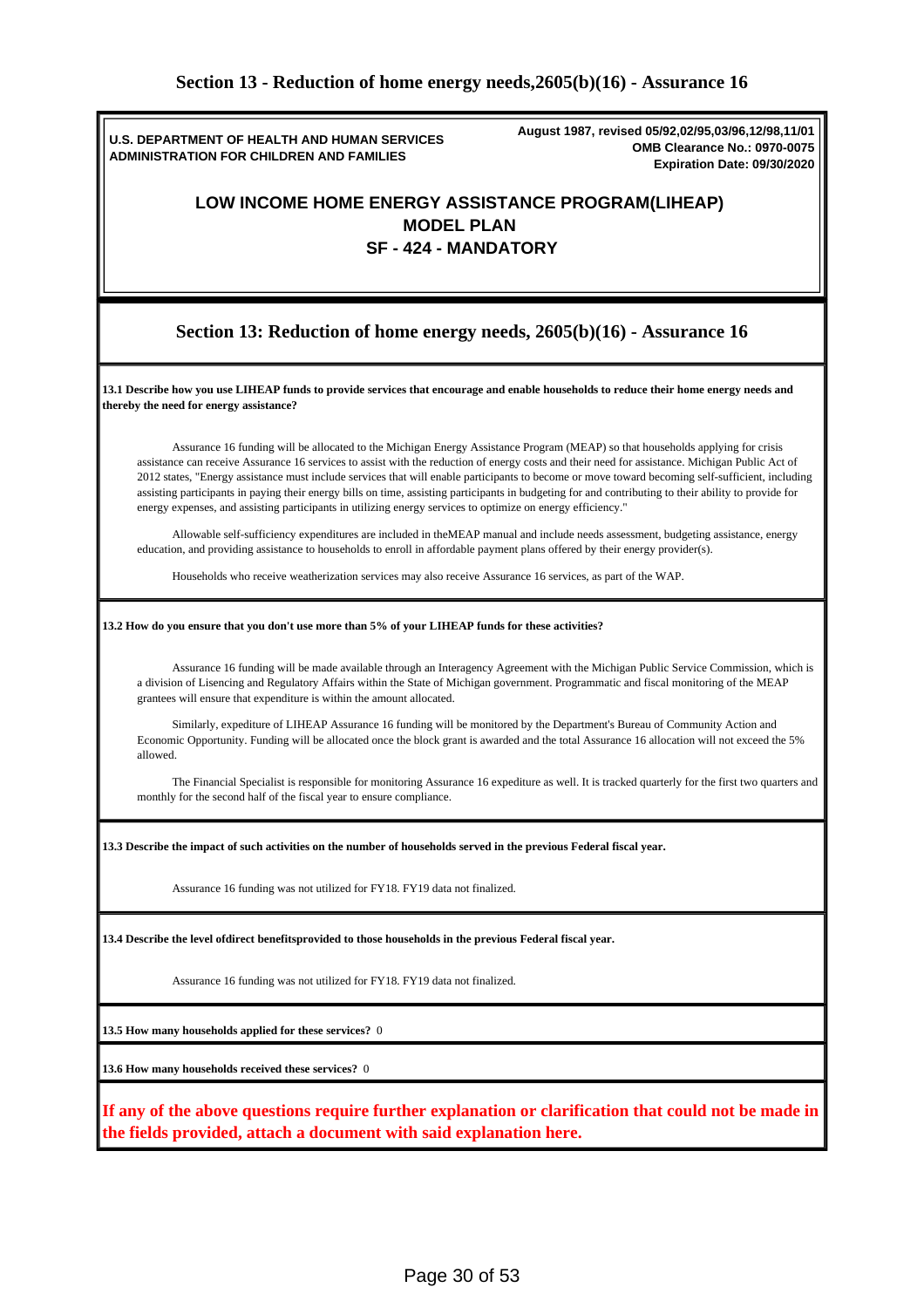<span id="page-30-0"></span>

|                              |                                                                                                                                                                                | <b>U.S. DEPARTMENT OF HEALTH AND HUMAN SERVICES</b><br><b>ADMINISTRATION FOR CHILDREN AND FAMILIES</b> |  | August 1987, revised 05/92,02/95,03/96,12/98,11/01<br><b>OMB Clearance No.: 0970-0075</b><br>Expiration Date: 09/30/2020 |  |  |
|------------------------------|--------------------------------------------------------------------------------------------------------------------------------------------------------------------------------|--------------------------------------------------------------------------------------------------------|--|--------------------------------------------------------------------------------------------------------------------------|--|--|
|                              | LOW INCOME HOME ENERGY ASSISTANCE PROGRAM(LIHEAP)<br><b>MODEL PLAN</b><br><b>SF-424-MANDATORY</b>                                                                              |                                                                                                        |  |                                                                                                                          |  |  |
|                              |                                                                                                                                                                                |                                                                                                        |  | Section 14: Leveraging Incentive Program, 2607(A)                                                                        |  |  |
| $\bigcirc$ Yes $\bigcirc$ No |                                                                                                                                                                                | 14.1 Do you plan to submit an application for the leveraging incentive program?                        |  |                                                                                                                          |  |  |
| records.                     | 14.2 Describe instructions to any third parties and/or local agencies for submitting LIHEAP leveraging resource information and retaining                                      |                                                                                                        |  |                                                                                                                          |  |  |
|                              | N/A                                                                                                                                                                            |                                                                                                        |  |                                                                                                                          |  |  |
|                              | 14.3 For each type of resource and/or benefit to be leveraged in the upcoming year that will meet the requirements of 45 C.F.R. § 96.87(d)(2)(iii),<br>describe the following: |                                                                                                        |  |                                                                                                                          |  |  |
| <b>Resource</b>              | What is the type of<br>resource or benefit?                                                                                                                                    | What is the source(s) of the<br>resource?                                                              |  | How will the resource be integrated and coordinated with LIHEAP?                                                         |  |  |
| $\mathbf{1}$                 |                                                                                                                                                                                |                                                                                                        |  |                                                                                                                          |  |  |
|                              | If any of the above questions require further explanation or clarification that could not be made in<br>the fields provided, attach a document with said explanation here.     |                                                                                                        |  |                                                                                                                          |  |  |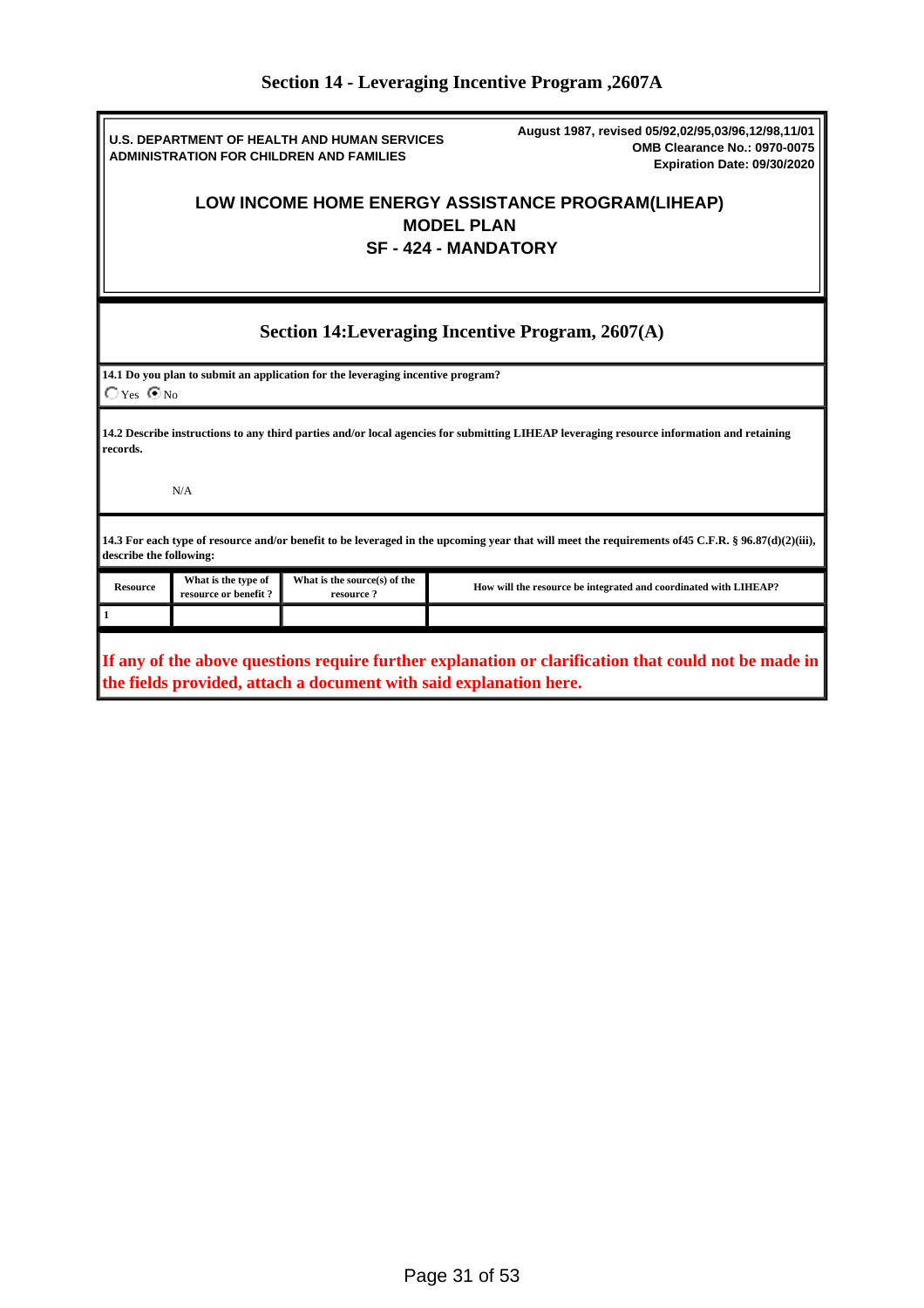<span id="page-31-0"></span>

| August 1987, revised 05/92,02/95,03/96,12/98,11/01<br><b>U.S. DEPARTMENT OF HEALTH AND HUMAN SERVICES</b><br>OMB Clearance No.: 0970-0075<br><b>ADMINISTRATION FOR CHILDREN AND FAMILIES</b><br>Expiration Date: 09/30/2020                                                                                                                                                                                                                                                           |  |  |  |  |
|---------------------------------------------------------------------------------------------------------------------------------------------------------------------------------------------------------------------------------------------------------------------------------------------------------------------------------------------------------------------------------------------------------------------------------------------------------------------------------------|--|--|--|--|
| LOW INCOME HOME ENERGY ASSISTANCE PROGRAM(LIHEAP)<br><b>MODEL PLAN</b><br><b>SF-424-MANDATORY</b>                                                                                                                                                                                                                                                                                                                                                                                     |  |  |  |  |
| <b>Section 15: Training</b>                                                                                                                                                                                                                                                                                                                                                                                                                                                           |  |  |  |  |
| 15.1 Describe the training you provide for each of the following groups:                                                                                                                                                                                                                                                                                                                                                                                                              |  |  |  |  |
| a. Grantee Staff:                                                                                                                                                                                                                                                                                                                                                                                                                                                                     |  |  |  |  |
| V<br>Formal training on grantee policies and procedures                                                                                                                                                                                                                                                                                                                                                                                                                               |  |  |  |  |
| How often?                                                                                                                                                                                                                                                                                                                                                                                                                                                                            |  |  |  |  |
| M<br><b>Annually</b>                                                                                                                                                                                                                                                                                                                                                                                                                                                                  |  |  |  |  |
| <b>Biannually</b>                                                                                                                                                                                                                                                                                                                                                                                                                                                                     |  |  |  |  |
| V<br>As needed                                                                                                                                                                                                                                                                                                                                                                                                                                                                        |  |  |  |  |
| M<br><b>Other - Describe:</b> site visits                                                                                                                                                                                                                                                                                                                                                                                                                                             |  |  |  |  |
| M<br>Employees are provided with policy manual                                                                                                                                                                                                                                                                                                                                                                                                                                        |  |  |  |  |
| ⊽<br><b>Other-Describe:</b><br>DHHS Office of Workforce Development & Training, in conjunction with the LIHEAP program office, develops training materials when policy<br>changes are made. The materials are shared with local DHHS staff. DHHS also has a specific policy email mailbox designated to local DHHS<br>eligibility and management staff so that individualized training from the program office can occur when a specific policy interpretation or question<br>arises. |  |  |  |  |
| b. Local Agencies:                                                                                                                                                                                                                                                                                                                                                                                                                                                                    |  |  |  |  |
| <b>Formal training conference</b>                                                                                                                                                                                                                                                                                                                                                                                                                                                     |  |  |  |  |
| How often?                                                                                                                                                                                                                                                                                                                                                                                                                                                                            |  |  |  |  |
| <b>Annually</b>                                                                                                                                                                                                                                                                                                                                                                                                                                                                       |  |  |  |  |
| <b>Biannually</b>                                                                                                                                                                                                                                                                                                                                                                                                                                                                     |  |  |  |  |
| ▽<br>As needed                                                                                                                                                                                                                                                                                                                                                                                                                                                                        |  |  |  |  |
| <b>Other - Describe:</b>                                                                                                                                                                                                                                                                                                                                                                                                                                                              |  |  |  |  |
| M<br><b>On-site training</b>                                                                                                                                                                                                                                                                                                                                                                                                                                                          |  |  |  |  |
| How often?                                                                                                                                                                                                                                                                                                                                                                                                                                                                            |  |  |  |  |
| <b>Annually</b>                                                                                                                                                                                                                                                                                                                                                                                                                                                                       |  |  |  |  |
| <b>Biannually</b>                                                                                                                                                                                                                                                                                                                                                                                                                                                                     |  |  |  |  |
| ⊽<br>As needed                                                                                                                                                                                                                                                                                                                                                                                                                                                                        |  |  |  |  |
| <b>Other - Describe:</b>                                                                                                                                                                                                                                                                                                                                                                                                                                                              |  |  |  |  |
| M<br>Employees are provided with policy manual                                                                                                                                                                                                                                                                                                                                                                                                                                        |  |  |  |  |
| <b>Other - Describe</b>                                                                                                                                                                                                                                                                                                                                                                                                                                                               |  |  |  |  |
| c. Vendors                                                                                                                                                                                                                                                                                                                                                                                                                                                                            |  |  |  |  |
| M<br><b>Formal training conference</b>                                                                                                                                                                                                                                                                                                                                                                                                                                                |  |  |  |  |
| How often?                                                                                                                                                                                                                                                                                                                                                                                                                                                                            |  |  |  |  |
| ⊽<br><b>Annually</b>                                                                                                                                                                                                                                                                                                                                                                                                                                                                  |  |  |  |  |
| <b>Biannually</b>                                                                                                                                                                                                                                                                                                                                                                                                                                                                     |  |  |  |  |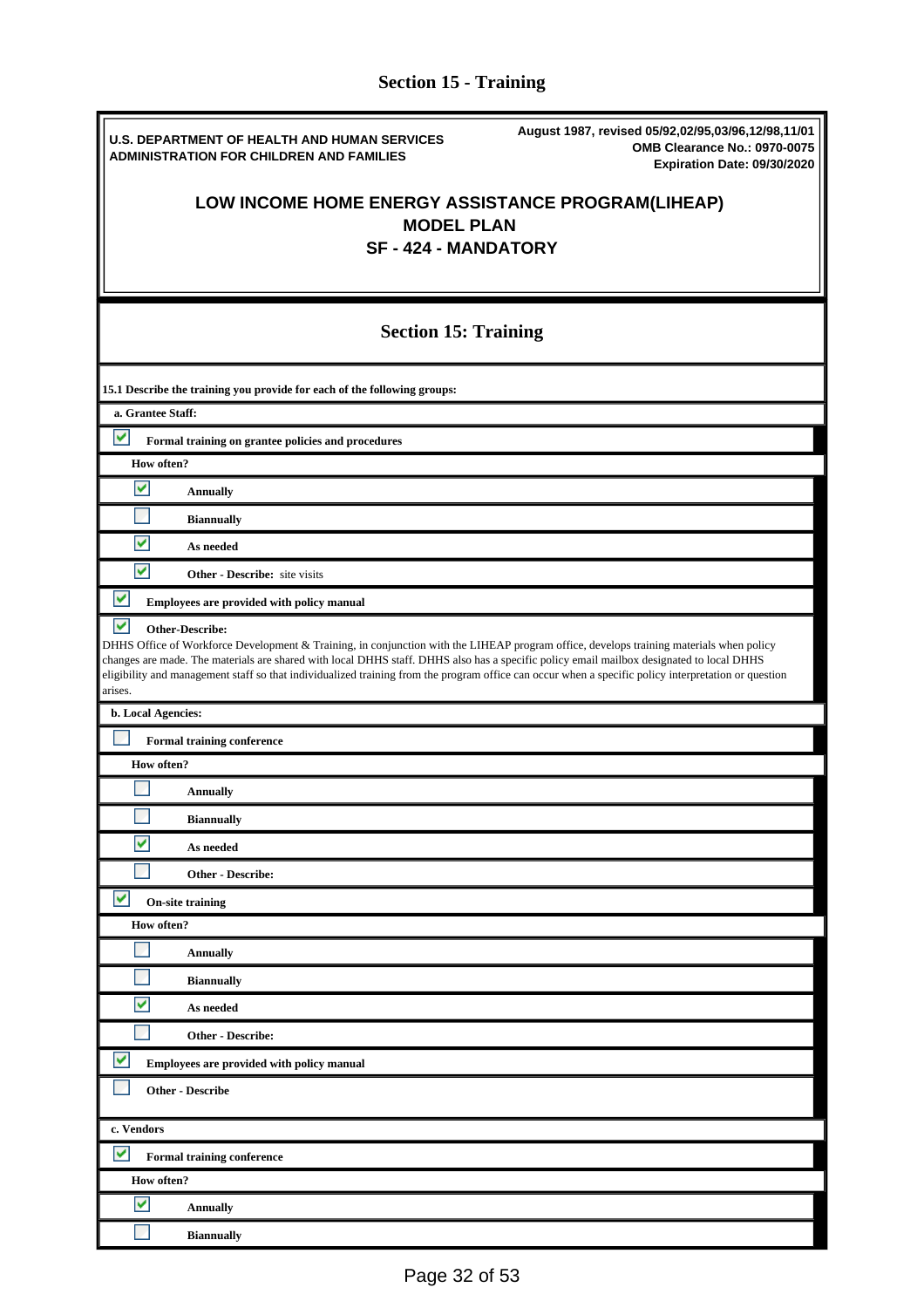|   | As needed                                                                                                                                                                                                                                                                                                                                                                                                |
|---|----------------------------------------------------------------------------------------------------------------------------------------------------------------------------------------------------------------------------------------------------------------------------------------------------------------------------------------------------------------------------------------------------------|
|   | <b>Other - Describe:</b>                                                                                                                                                                                                                                                                                                                                                                                 |
| v | Policies communicated through vendor agreements                                                                                                                                                                                                                                                                                                                                                          |
|   | Policies are outlined in a vendor manual                                                                                                                                                                                                                                                                                                                                                                 |
|   | <b>Other - Describe:</b><br>Changes in policy requirements are typically communicated verbally, through mail or phone and discussed at the monthly Coalition to Keep Michigan<br>Warm meetings and various association groups that provide governance to LIHEAP energy providers. LIHEAP policy manuals are available to the<br>public as well. BCAEO holds an annual WAP conference for Weatherization. |

**15.2 Does your training program address fraud reporting and prevention?**

 $\textcircled{\scriptsize\bf 1}$  Yes  $\overline{\mathbb{C}}$  No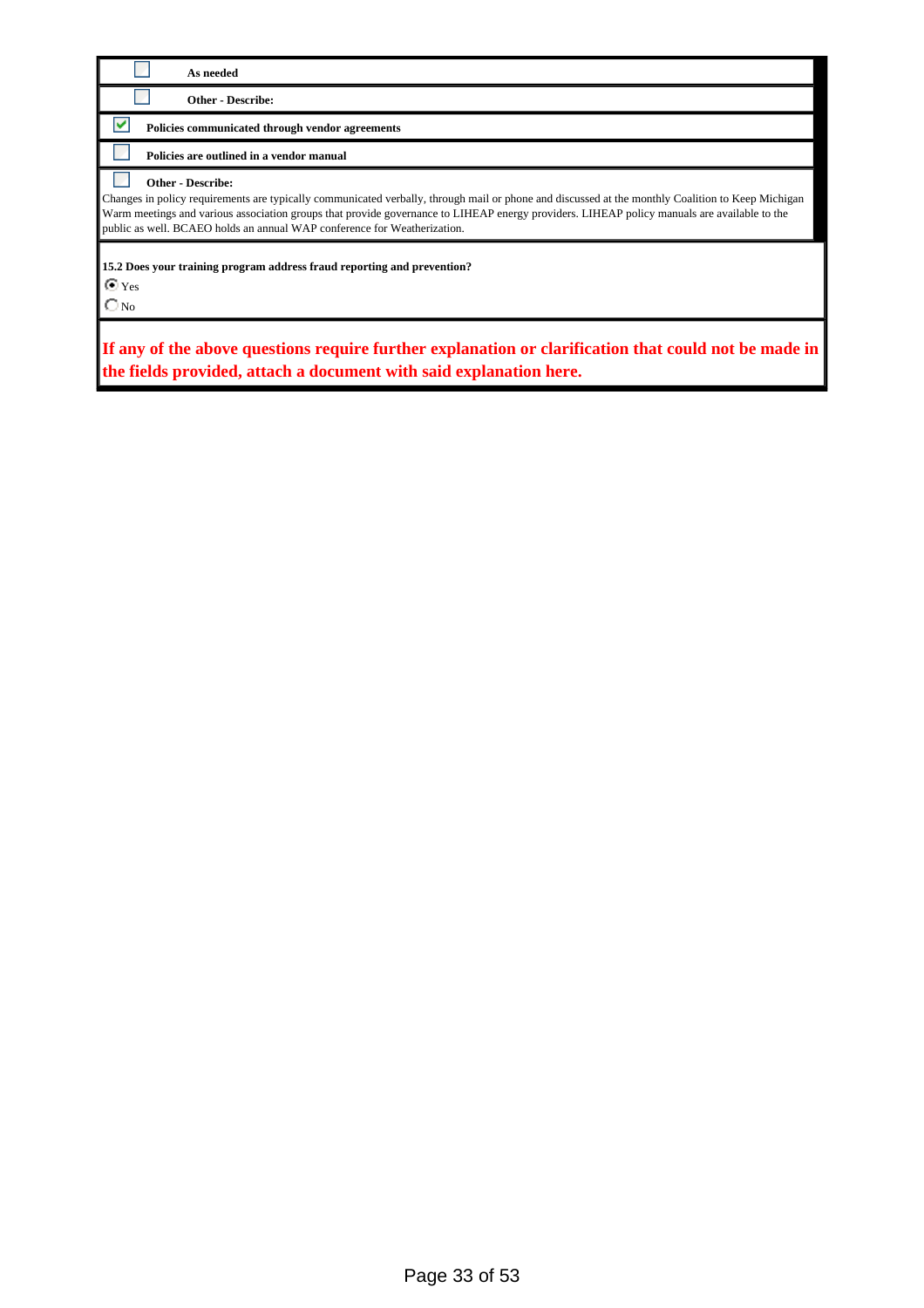**U.S. DEPARTMENT OF HEALTH AND HUMAN SERVICES ADMINISTRATION FOR CHILDREN AND FAMILIES**

**August 1987, revised 05/92,02/95,03/96,12/98,11/01 OMB Clearance No.: 0970-0075 Expiration Date: 09/30/2020**

## <span id="page-33-0"></span>**LOW INCOME HOME ENERGY ASSISTANCE PROGRAM(LIHEAP) MODEL PLAN SF - 424 - MANDATORY**

## **Section 16: Performance Goals and Measures, 2605(b) - Required for States Only**

**16.1 Describe your progress toward meeting the data collection and reporting requirements of the four required LIHEAP performance measures. Include timeframes and plans for meeting these requirements and what you believe will be accomplished in the coming federal fiscal year.**

The LIHEAP program office continues to identify business and technical solutions required for obtaining and reporting the required performance measures. We have begun working with more energy providers, in addition to the largest three companies. DHHS recently advocated for legislative changes to allow the Department of Treasury to gather and report information needed for LIHEAP Performance Measures reporting. This legislative change will allow Michigan to include heating asisstance (Home Heating Credit) recipients in the Performance Measures report, which we anticipate occuring for FY21.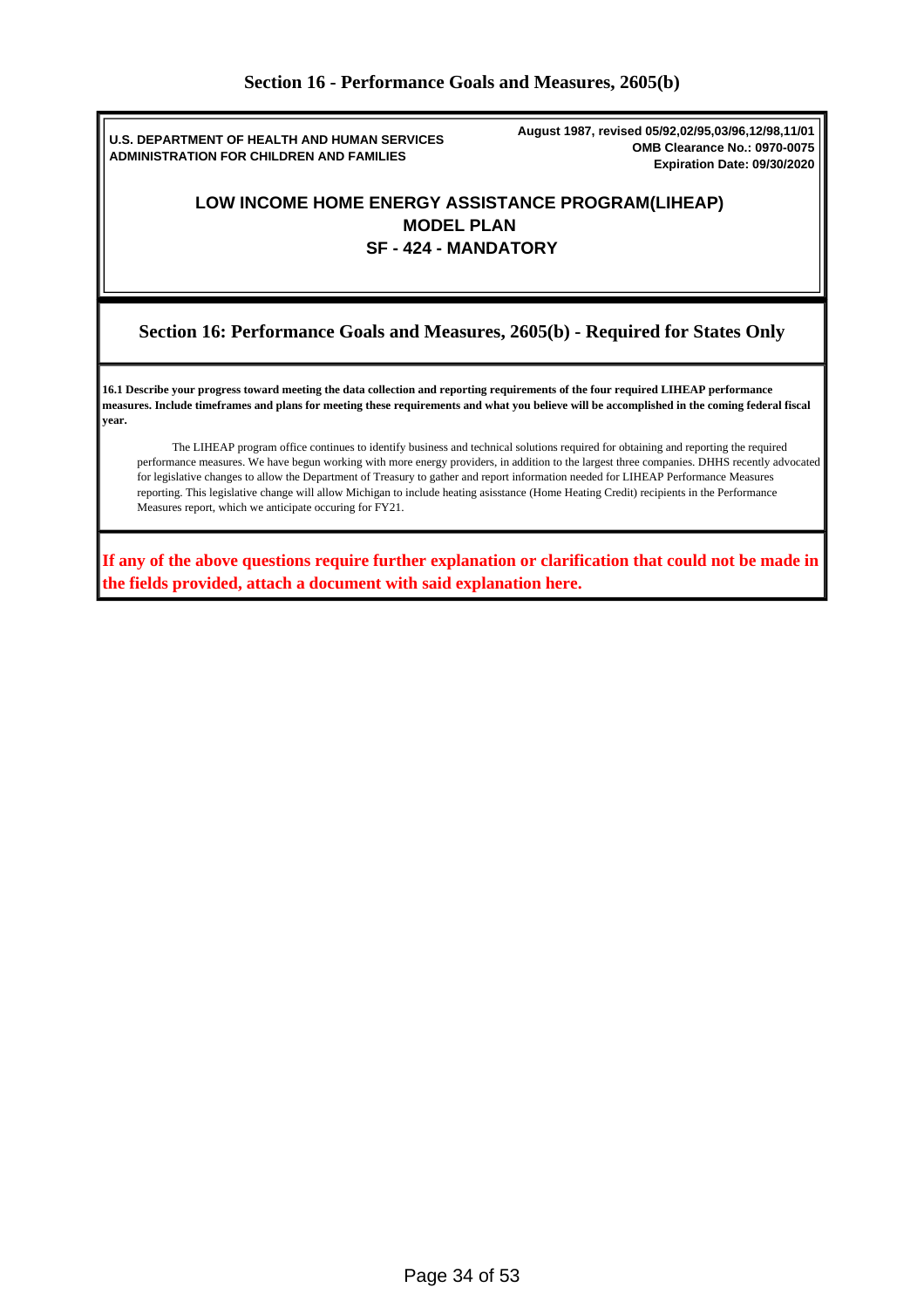<span id="page-34-0"></span>

| <b>U.S. DEPARTMENT OF HEALTH AND HUMAN SERVICES</b>                                                                                                        |                                            |                                                                                                                 |   |                                |                             | August 1987, revised 05/92,02/95,03/96,12/98,11/01 |
|------------------------------------------------------------------------------------------------------------------------------------------------------------|--------------------------------------------|-----------------------------------------------------------------------------------------------------------------|---|--------------------------------|-----------------------------|----------------------------------------------------|
| <b>OMB Clearance No.: 0970-0075</b><br><b>ADMINISTRATION FOR CHILDREN AND FAMILIES</b>                                                                     |                                            |                                                                                                                 |   |                                | Expiration Date: 09/30/2020 |                                                    |
|                                                                                                                                                            |                                            |                                                                                                                 |   |                                |                             |                                                    |
|                                                                                                                                                            |                                            | LOW INCOME HOME ENERGY ASSISTANCE PROGRAM(LIHEAP)                                                               |   |                                |                             |                                                    |
|                                                                                                                                                            |                                            | <b>MODEL PLAN</b>                                                                                               |   |                                |                             |                                                    |
|                                                                                                                                                            |                                            | <b>SF-424-MANDATORY</b>                                                                                         |   |                                |                             |                                                    |
|                                                                                                                                                            |                                            |                                                                                                                 |   |                                |                             |                                                    |
|                                                                                                                                                            | Section 17: Program Integrity, 2605(b)(10) |                                                                                                                 |   |                                |                             |                                                    |
| 17.1 Fraud Reporting Mechanisms                                                                                                                            |                                            |                                                                                                                 |   |                                |                             |                                                    |
| a. Describe all mechanisms available to the public for reporting cases of suspected waste, fraud, and abuse. Select all that apply.                        |                                            |                                                                                                                 |   |                                |                             |                                                    |
| ▽<br><b>Online Fraud Reporting</b>                                                                                                                         |                                            |                                                                                                                 |   |                                |                             |                                                    |
| M<br><b>Dedicated Fraud Reporting Hotline</b>                                                                                                              |                                            |                                                                                                                 |   |                                |                             |                                                    |
| M                                                                                                                                                          |                                            | Report directly to local agency/district office or Grantee office                                               |   |                                |                             |                                                    |
|                                                                                                                                                            |                                            | <b>Report to State Inspector General or Attorney General</b>                                                    |   |                                |                             |                                                    |
| M                                                                                                                                                          |                                            | Forms and procedures in place for local agencies/district offices and vendors to report fraud, waste, and abuse |   |                                |                             |                                                    |
| <b>Other - Describe:</b>                                                                                                                                   |                                            |                                                                                                                 |   |                                |                             |                                                    |
|                                                                                                                                                            |                                            |                                                                                                                 |   |                                |                             |                                                    |
| b. Describe strategies in place for advertising the above-referenced resources. Select all that apply                                                      |                                            |                                                                                                                 |   |                                |                             |                                                    |
| <b>Printed outreach materials</b><br>M                                                                                                                     |                                            |                                                                                                                 |   |                                |                             |                                                    |
| <b>Addressed on LIHEAP application</b>                                                                                                                     |                                            |                                                                                                                 |   |                                |                             |                                                    |
| M<br>Website                                                                                                                                               |                                            |                                                                                                                 |   |                                |                             |                                                    |
| <b>Other - Describe:</b>                                                                                                                                   |                                            |                                                                                                                 |   |                                |                             |                                                    |
| 17.2. Identification Documentation Requirements                                                                                                            |                                            |                                                                                                                 |   |                                |                             |                                                    |
|                                                                                                                                                            |                                            |                                                                                                                 |   |                                |                             |                                                    |
| a. Indicate which of the following forms of identification are required or requested to be collected from LIHEAP applicants or their household<br>members. |                                            |                                                                                                                 |   |                                |                             |                                                    |
|                                                                                                                                                            |                                            |                                                                                                                 |   |                                |                             |                                                    |
|                                                                                                                                                            |                                            |                                                                                                                 |   | <b>Collected from Whom?</b>    |                             |                                                    |
| <b>Type of Identification Collected</b>                                                                                                                    |                                            | <b>Applicant Only</b>                                                                                           |   | <b>All Adults in Household</b> |                             | <b>All Household Members</b>                       |
|                                                                                                                                                            |                                            | <b>Required</b>                                                                                                 |   | <b>Required</b>                |                             | <b>Required</b>                                    |
| <b>Social Security Card is</b><br>photocopied and retained                                                                                                 |                                            |                                                                                                                 |   |                                |                             |                                                    |
|                                                                                                                                                            |                                            | <b>Requested</b>                                                                                                |   | <b>Requested</b>               |                             | <b>Requested</b>                                   |
|                                                                                                                                                            | v                                          |                                                                                                                 | M |                                | ⊻                           |                                                    |
|                                                                                                                                                            |                                            |                                                                                                                 |   |                                |                             |                                                    |
| <b>Social Security Number (Without)</b>                                                                                                                    | ⊽                                          | <b>Required</b>                                                                                                 | ☑ | <b>Required</b>                | ⊻                           | <b>Required</b>                                    |
| actual Card)                                                                                                                                               |                                            |                                                                                                                 |   |                                |                             |                                                    |
|                                                                                                                                                            |                                            | <b>Requested</b>                                                                                                |   | <b>Requested</b>               |                             | <b>Requested</b>                                   |
|                                                                                                                                                            |                                            |                                                                                                                 |   |                                |                             |                                                    |
|                                                                                                                                                            |                                            | Required                                                                                                        |   | <b>Required</b>                |                             | <b>Required</b>                                    |
| <b>Government-issued identification</b>                                                                                                                    |                                            |                                                                                                                 |   |                                |                             |                                                    |
| card<br>(i.e.: driver's license, state ID,                                                                                                                 |                                            |                                                                                                                 |   |                                |                             |                                                    |
| Tribal ID, passport, etc.)                                                                                                                                 |                                            | <b>Requested</b>                                                                                                |   | <b>Requested</b>               |                             | <b>Requested</b>                                   |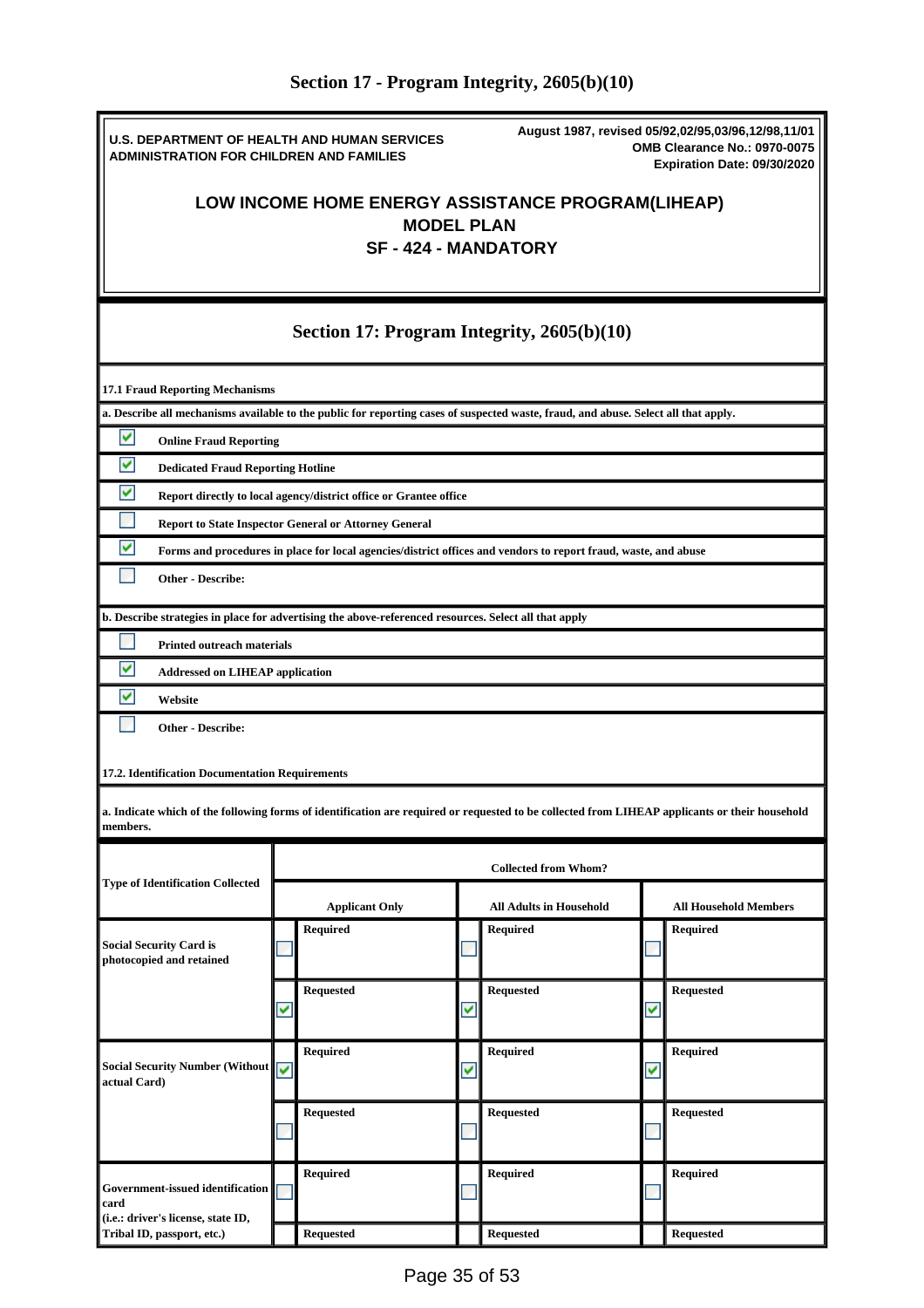| v                                                                                                                                                                |                                          | ⊻                                         |                                                      | v                                              |                                                    |                                                            |
|------------------------------------------------------------------------------------------------------------------------------------------------------------------|------------------------------------------|-------------------------------------------|------------------------------------------------------|------------------------------------------------|----------------------------------------------------|------------------------------------------------------------|
| Other                                                                                                                                                            | <b>Applicant Only</b><br><b>Required</b> | <b>Applicant Only</b><br><b>Requested</b> | <b>All Adults in</b><br>Household<br><b>Required</b> | All Adults in<br>Household<br><b>Requested</b> | <b>All Household</b><br><b>Members</b><br>Required | <b>All Household</b><br><b>Members</b><br><b>Requested</b> |
| 1                                                                                                                                                                |                                          |                                           |                                                      |                                                |                                                    |                                                            |
| b. Describe any exceptions to the above policies.                                                                                                                |                                          |                                           |                                                      |                                                |                                                    |                                                            |
| 17.3 Identification Verification                                                                                                                                 |                                          |                                           |                                                      |                                                |                                                    |                                                            |
| Describe what methods are used to verify the authenticity of identification documents provided by clients or household members. Select all that<br>apply         |                                          |                                           |                                                      |                                                |                                                    |                                                            |
| ⊻<br>Verify SSNs with Social Security Administration                                                                                                             |                                          |                                           |                                                      |                                                |                                                    |                                                            |
| M<br>Match SSNs with death records from Social Security Administration or state agency                                                                           |                                          |                                           |                                                      |                                                |                                                    |                                                            |
| v<br>Match SSNs with state eligibility/case management system (e.g., SNAP, TANF)                                                                                 |                                          |                                           |                                                      |                                                |                                                    |                                                            |
| Match with state Department of Labor system                                                                                                                      |                                          |                                           |                                                      |                                                |                                                    |                                                            |
| v<br>Match with state and/or federal corrections system                                                                                                          |                                          |                                           |                                                      |                                                |                                                    |                                                            |
| v<br>Match with state child support system                                                                                                                       |                                          |                                           |                                                      |                                                |                                                    |                                                            |
| v<br>Verification using private software (e.g., The Work Number)                                                                                                 |                                          |                                           |                                                      |                                                |                                                    |                                                            |
| In-person certification by staff (for tribal grantees only)                                                                                                      |                                          |                                           |                                                      |                                                |                                                    |                                                            |
| Match SSN/Tribal ID number with tribal database or enrollment records (for tribal grantees only)                                                                 |                                          |                                           |                                                      |                                                |                                                    |                                                            |
| Other - Describe:                                                                                                                                                |                                          |                                           |                                                      |                                                |                                                    |                                                            |
| 17.4. Citizenship/Legal Residency Verification                                                                                                                   |                                          |                                           |                                                      |                                                |                                                    |                                                            |
| What are your procedures for ensuring that household members are U.S. citizens or aliens who are qualified to receive LIHEAP benefits? Select<br>all that apply. |                                          |                                           |                                                      |                                                |                                                    |                                                            |
| Clients sign an attestation of citizenship or legal residency                                                                                                    |                                          |                                           |                                                      |                                                |                                                    |                                                            |
| Client's submission of Social Security cards is accepted as proof of legal residency                                                                             |                                          |                                           |                                                      |                                                |                                                    |                                                            |
| v<br>Noncitizens must provide documentation of immigration status                                                                                                |                                          |                                           |                                                      |                                                |                                                    |                                                            |
| Citizens must provide a copy of their birth certificate, naturalization papers, or passport                                                                      |                                          |                                           |                                                      |                                                |                                                    |                                                            |
| ▽<br>Noncitizens are verified through the SAVE system                                                                                                            |                                          |                                           |                                                      |                                                |                                                    |                                                            |
| Tribal members are verified through Tribal enrollment records/Tribal ID card                                                                                     |                                          |                                           |                                                      |                                                |                                                    |                                                            |
| M<br>Other - Describe:                                                                                                                                           |                                          |                                           |                                                      |                                                |                                                    |                                                            |
| The data match with the Social Security Administration is sufficient verification of citizenship.                                                                |                                          |                                           |                                                      |                                                |                                                    |                                                            |
| 17.5. Income Verification                                                                                                                                        |                                          |                                           |                                                      |                                                |                                                    |                                                            |
| What methods does your agency utilize to verify household income? Select all that apply.                                                                         |                                          |                                           |                                                      |                                                |                                                    |                                                            |
| M<br>Require documentation of income for all adult household members                                                                                             |                                          |                                           |                                                      |                                                |                                                    |                                                            |
| M<br>Pay stubs                                                                                                                                                   |                                          |                                           |                                                      |                                                |                                                    |                                                            |
| ⊻<br><b>Social Security award letters</b>                                                                                                                        |                                          |                                           |                                                      |                                                |                                                    |                                                            |
| <b>Bank statements</b>                                                                                                                                           |                                          |                                           |                                                      |                                                |                                                    |                                                            |
| ⊻<br><b>Tax statements</b>                                                                                                                                       |                                          |                                           |                                                      |                                                |                                                    |                                                            |
| v<br><b>Zero-income statements</b>                                                                                                                               |                                          |                                           |                                                      |                                                |                                                    |                                                            |
| ⊻<br><b>Unemployment Insurance letters</b>                                                                                                                       |                                          |                                           |                                                      |                                                |                                                    |                                                            |
| M<br>Other - Describe:                                                                                                                                           |                                          |                                           |                                                      |                                                |                                                    |                                                            |
| DHS-38, Employment Verification form                                                                                                                             |                                          |                                           |                                                      |                                                |                                                    |                                                            |
| ⊻<br>Computer data matches:                                                                                                                                      |                                          |                                           |                                                      |                                                |                                                    |                                                            |
| v<br>Income information matched against state computer system (e.g., SNAP, TANF)                                                                                 |                                          |                                           |                                                      |                                                |                                                    |                                                            |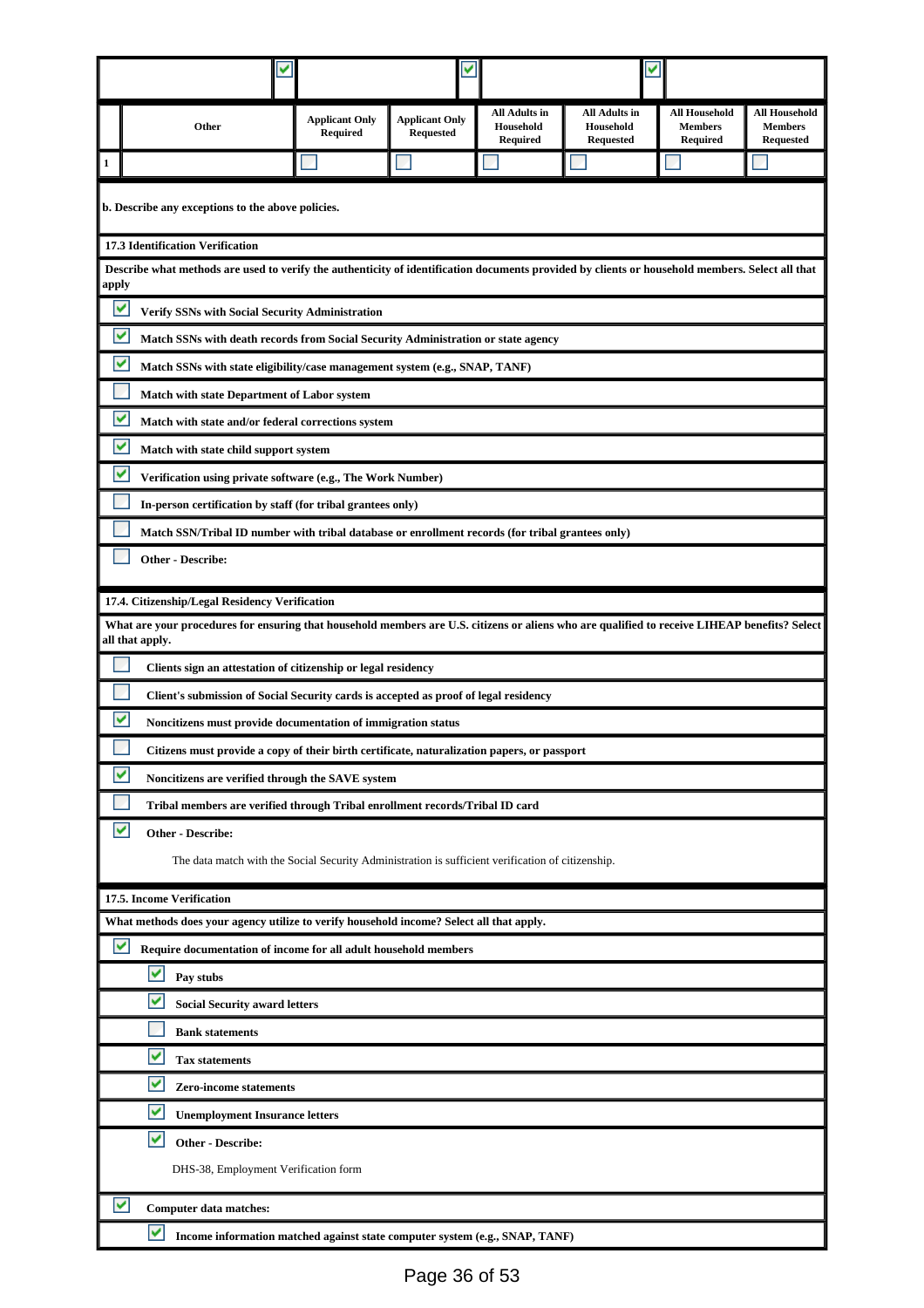| v<br>Proof of unemployment benefits verified with state Department of Labor                                                                                    |
|----------------------------------------------------------------------------------------------------------------------------------------------------------------|
| V<br>Social Security income verified with SSA                                                                                                                  |
| v<br>Utilize state directory of new hires                                                                                                                      |
| ▽<br><b>Other - Describe:</b>                                                                                                                                  |
| Electronic data exchanges including the department's internal Consolidated Inquiry and Single Online Query for income records.                                 |
| 17.6. Protection of Privacy and Confidentiality                                                                                                                |
| Describe the financial and operating controls in place to protect client information against improper use or disclosure. Select all that apply.                |
| v<br>Policy in place prohibiting release of information without written consent                                                                                |
| v<br>Grantee LIHEAP database includes privacy/confidentiality safeguards                                                                                       |
| v<br>Employee training on confidentiality for:                                                                                                                 |
| v<br><b>Grantee employees</b>                                                                                                                                  |
| Local agencies/district offices                                                                                                                                |
| M<br>Employees must sign confidentiality agreement                                                                                                             |
| v<br><b>Grantee employees</b>                                                                                                                                  |
| Local agencies/district offices                                                                                                                                |
| ⊵<br>Physical files are stored in a secure location                                                                                                            |
| Other - Describe:                                                                                                                                              |
| 17.7. Verifying the Authenticity                                                                                                                               |
| What policies are in place for verifying vendor authenticity? Select all that apply.                                                                           |
| ⊻<br>All vendors must register with the State/Tribe.                                                                                                           |
| M<br>All vendors must supply a valid SSN or TIN/W-9 form                                                                                                       |
| M<br>Vendors are verified through energy bills provided by the household                                                                                       |
| Grantee and/or local agencies/district offices perform physical monitoring of vendors                                                                          |
| Other - Describe and note any exceptions to policies above:                                                                                                    |
| 17.8. Benefits Policy - Gas and Electric Utilities                                                                                                             |
| What policies are in place to protect against fraud when making benefit payments to gas and electric utilities on behalf of clients? Select all that<br>apply. |
| ⊻<br>Applicants required to submit proof of physical residency                                                                                                 |
| ⊻<br>Applicants must submit current utility bill                                                                                                               |
| v<br>Data exchange with utilities that verifies:                                                                                                               |
| ⊻<br><b>Account ownership</b>                                                                                                                                  |
| Consumption                                                                                                                                                    |
| ⊻<br><b>Balances</b>                                                                                                                                           |
| M<br><b>Payment history</b>                                                                                                                                    |
| M<br>Account is properly credited with benefit                                                                                                                 |
| Other - Describe:                                                                                                                                              |
| M<br>Centralized computer system/database tracks payments to all utilities                                                                                     |
| ▽<br>Centralized computer system automatically generates benefit level                                                                                         |
| Separation of duties between intake and payment approval                                                                                                       |
| ⊻<br>Payments coordinated among other energy assistance programs to avoid duplication of payments                                                              |
| v<br>Payments to utilities and invoices from utilities are reviewed for accuracy                                                                               |
| ⊻<br>Computer databases are periodically reviewed to verify accuracy and timeliness of payments made to utilities                                              |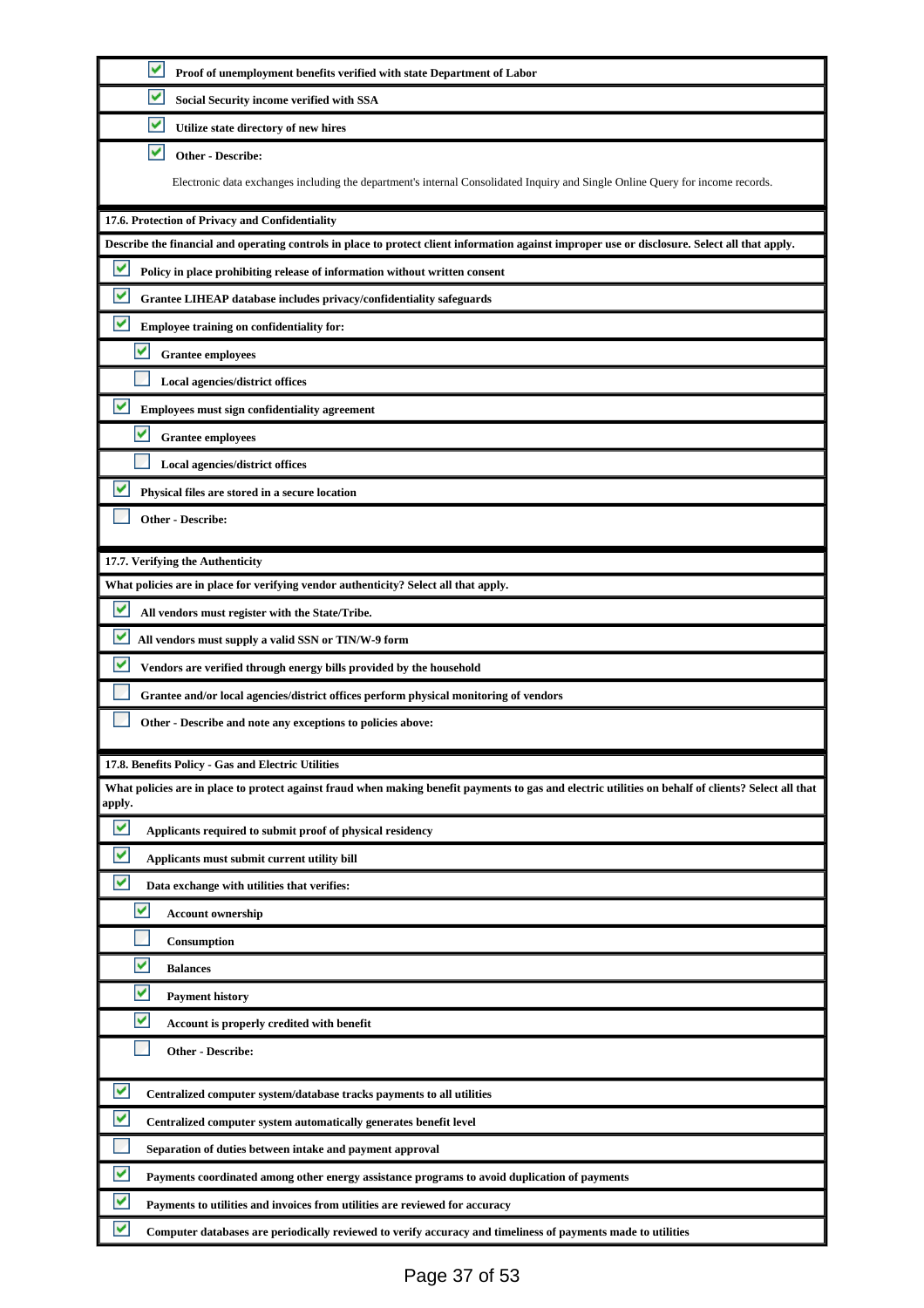| v<br>Direct payment to households are made in limited cases only                                                                                                                                                                              |
|-----------------------------------------------------------------------------------------------------------------------------------------------------------------------------------------------------------------------------------------------|
| M<br>Procedures are in place to require prompt refunds from utilities in cases of account closure                                                                                                                                             |
| v<br>Vendor agreements specify requirements selected above, and provide enforcement mechanism                                                                                                                                                 |
| Other - Describe:                                                                                                                                                                                                                             |
| 17.9. Benefits Policy - Bulk Fuel Vendors                                                                                                                                                                                                     |
| What procedures are in place for averting fraud and improper payments when dealing with bulk fuel suppliers of heating oil, propane, wood,<br>and other bulk fuel vendors? Select all that apply.                                             |
| M<br>Vendors are checked against an approved vendors list                                                                                                                                                                                     |
| v<br>Centralized computer system/database is used to track payments to all vendors                                                                                                                                                            |
| v<br>Clients are relied on for reports of non-delivery or partial delivery                                                                                                                                                                    |
| Two-party checks are issued naming client and vendor                                                                                                                                                                                          |
| M<br>Direct payment to households are made in limited cases only                                                                                                                                                                              |
| Vendors are only paid once they provide a delivery receipt signed by the client                                                                                                                                                               |
| Conduct monitoring of bulk fuel vendors                                                                                                                                                                                                       |
| Bulk fuel vendors are required to submit reports to the Grantee                                                                                                                                                                               |
| ✔<br>Vendor agreements specify requirements selected above, and provide enforcement mechanism                                                                                                                                                 |
| Other - Describe:                                                                                                                                                                                                                             |
| Crisis payments to bulk and deliverable fuel vendors are not released until a service invoice has been received from the deliverable fuel<br>provider or client confirmation of delivery of wood, or other fuel types, has been confirmed.    |
| 17.10. Investigations and Prosecutions                                                                                                                                                                                                        |
| Describe the Grantee's procedures for investigating and prosecuting reports of fraud, and any sanctions placed on clients/staff/vendors found to<br>have committed fraud. Select all that apply.                                              |
| ⊻<br><b>Refer to state Inspector General</b>                                                                                                                                                                                                  |
| v<br>Refer to local prosecutor or state Attorney General                                                                                                                                                                                      |
| Refer to US DHHS Inspector General (including referral to OIG hotline)                                                                                                                                                                        |
| Local agencies/district offices or Grantee conduct investigation of fraud complaints from public                                                                                                                                              |
| v<br>Grantee attempts collection of improper payments. If so, describe the recoupment process                                                                                                                                                 |
| Providers who are unwilling to cooperate in the refund/recoupment process will have their provider enrollment terminated. In some<br>instances the State's Department of Treasury will impose a tax offset to collect the amount over issued. |
| When an SER overissuance is found, it is the responsibility of the worker to determine the refund amount and notify the provider of the<br>details and request the repayment.                                                                 |
| Providers are instructed to submit repayment to the DHHS Cashiers Office and are asked to included the following information: customer<br>name, address and case number so we can ensure proper processing of the refund.                     |
| Clients found to have committed fraud are banned from LIHEAP assistance. For how long is a household banned?                                                                                                                                  |
| Contracts with local agencies require that employees found to have committed fraud are reprimanded and/or terminated                                                                                                                          |
| v<br>Vendors found to have committed fraud may no longer participate in LIHEAP                                                                                                                                                                |
| Other - Describe:                                                                                                                                                                                                                             |
| If any of the above questions require further explanation or clarification that could not be made in<br>the fields provided, attach a document with said explanation here.                                                                    |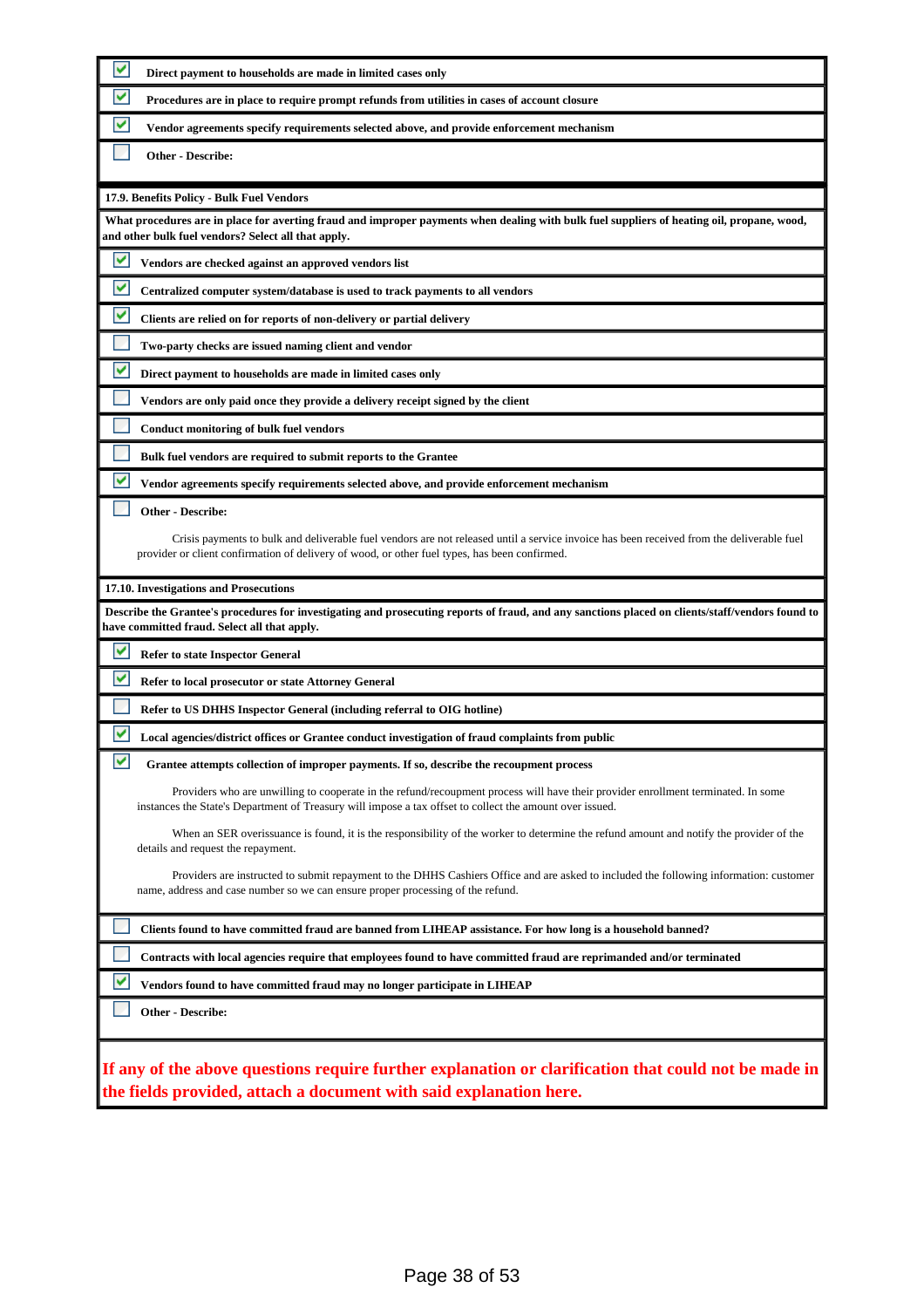<span id="page-38-0"></span>**Section 18: Certification Regarding Debarment, Suspension, and Other Responsibility Matters**

**Certification Regarding Debarment, Suspension, and Other Responsibility Matters--Primary Covered Transactions**

# **Instructions for Certification**

**1. By signing and submitting this proposal, the prospective primary participant is providing the certification set out below.**

**2. The inability of a person to provide the certification required below will not necessarily result in denial of participation in this covered transaction. The prospective participant shall submit an explanation of why it cannot provide the certification set out below. The certification or explanation will be considered in connection with the department or agency's determination whether to enter into this transaction. However, failure of the prospective primary participant to furnish a certification or an explanation shall disqualify such person from participation in this transaction.**

**3. The certification in this clause is a material representation of fact upon which reliance was placed when the department or agency determined to enter into this transaction. If it is later determined that the prospective primary participant knowingly rendered an erroneous certification, in addition to other remedies available to the Federal Government, the department or agency may terminate this transaction for cause or default.BrBbr.**

**4. The prospective primary participant shall provide immediate written notice to the department or agency to which this proposal is submitted if at any time the prospective primary participant learns that its certification was erroneous when submitted or has become erroneous by reason of changed circumstances.**

**5. The terms covered transaction, debarred, suspended, ineligible, lower tier covered transaction, participant, person, primary covered transaction, principal, proposal, and voluntarily excluded, as used in this clause, have the meanings set out in the Definitions and Coverage sections of the rules implementing Executive Order 12549. You may contact the department or agency to which this proposal is being submitted for assistance in obtaining a copy of those regulations.**

**6. The prospective primary participant agrees by submitting this proposal that, should the proposed covered transaction be entered into, it shall not knowingly enter into any lower tier covered transaction with a person who is proposed for debarment under 48 CFR part 9, subpart 9.4, debarred, suspended, declared ineligible, or voluntarily excluded from participation in this covered transaction, unless authorized by the department or agency entering into this transaction.**

**7. The prospective primary participant further agrees by submitting this proposal that it will include the clause titled ``Certification Regarding Debarment, Suspension, Ineligibility and Voluntary Exclusion-Lower Tier Covered Transaction,''**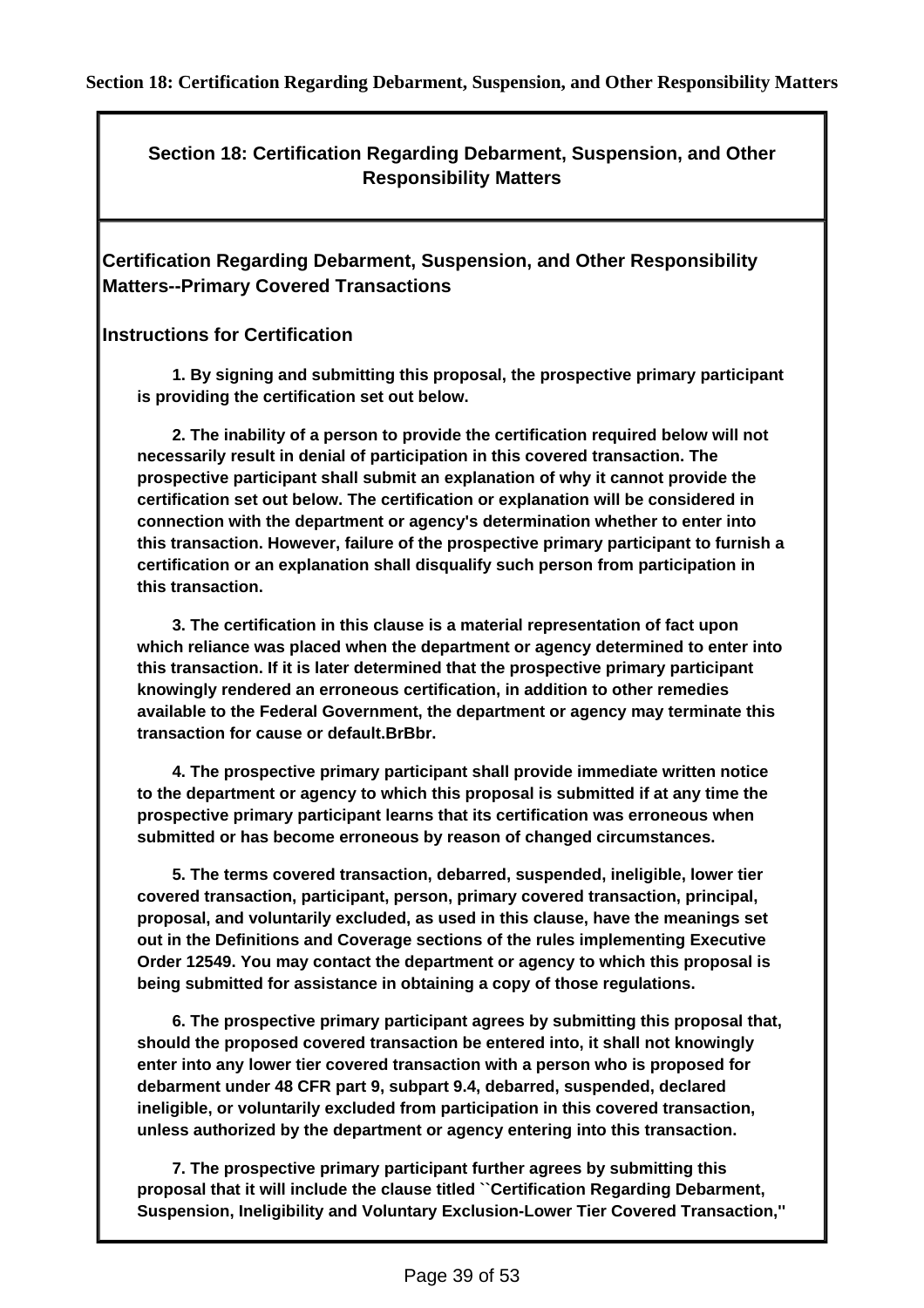**provided by the department or agency entering into this covered transaction, without modification, in all lower tier covered transactions and in all solicitations for lower tier covered transactions.**

**8. A participant in a covered transaction may rely upon a certification of a prospective participant in a lower tier covered transaction that it is not proposed for debarment under 48 CFR part 9, subpart 9.4, debarred, suspended, ineligible, or voluntarily excluded from the covered transaction, unless it knows that the certification is erroneous. A participant may decide the method and frequency by which it determines the eligibility of its principals. Each participant may, but is not required to, check the List of Parties Excluded from Federal Procurement and Nonprocurement Programs.**

**9. Nothing contained in the foregoing shall be construed to require establishment of a system of records in order to render in good faith the certification required by this clause. The knowledge and information of a participant is not required to exceed that which is normally possessed by a prudent person in the ordinary course of business dealings.**

**10. Except for transactions authorized under paragraph 6 of these instructions, if a participant in a covered transaction knowingly enters into a lower tier covered transaction with a person who is proposed for debarment under 48 CFR part 9, subpart 9.4, suspended, debarred, ineligible, or voluntarily excluded from participation in this transaction, in addition to other remedies available to the Federal Government, the department or agency may terminate this transaction for cause or default.**

**Certification Regarding Debarment, Suspension, and Other Responsibility Matters--Primary Covered Transactions** 

**(1) The prospective primary participant certifies to the best of its knowledge and belief, that it and its principals:**

**(a) Are not presently debarred, suspended, proposed for debarment, declared ineligible, or voluntarily excluded by any Federal department or agency;**

**(b) Have not within a three-year period preceding this proposal been convicted of or had a civil judgment rendered against them for commission of fraud or a criminal offense in connection with obtaining, attempting to obtain, or performing a public (Federal, State or local) transaction or contract under a public transaction; violation of Federal or State antitrust statutes or commission of embezzlement, theft, forgery, bribery, falsification or destruction of records, making false statements, or receiving stolen property;**

**(c) Are not presently indicted for or otherwise criminally or civilly charged by a governmental entity (Federal, State or local) with commission of any of the offenses enumerated in paragraph (1)(b) of this certification; and**

**(d) Have not within a three-year period preceding this application/proposal had one or more public transactions (Federal, State or local) terminated for cause or default.**

**(2) Where the prospective primary participant is unable to certify to any of the statements in this certification, such prospective participant shall attach an**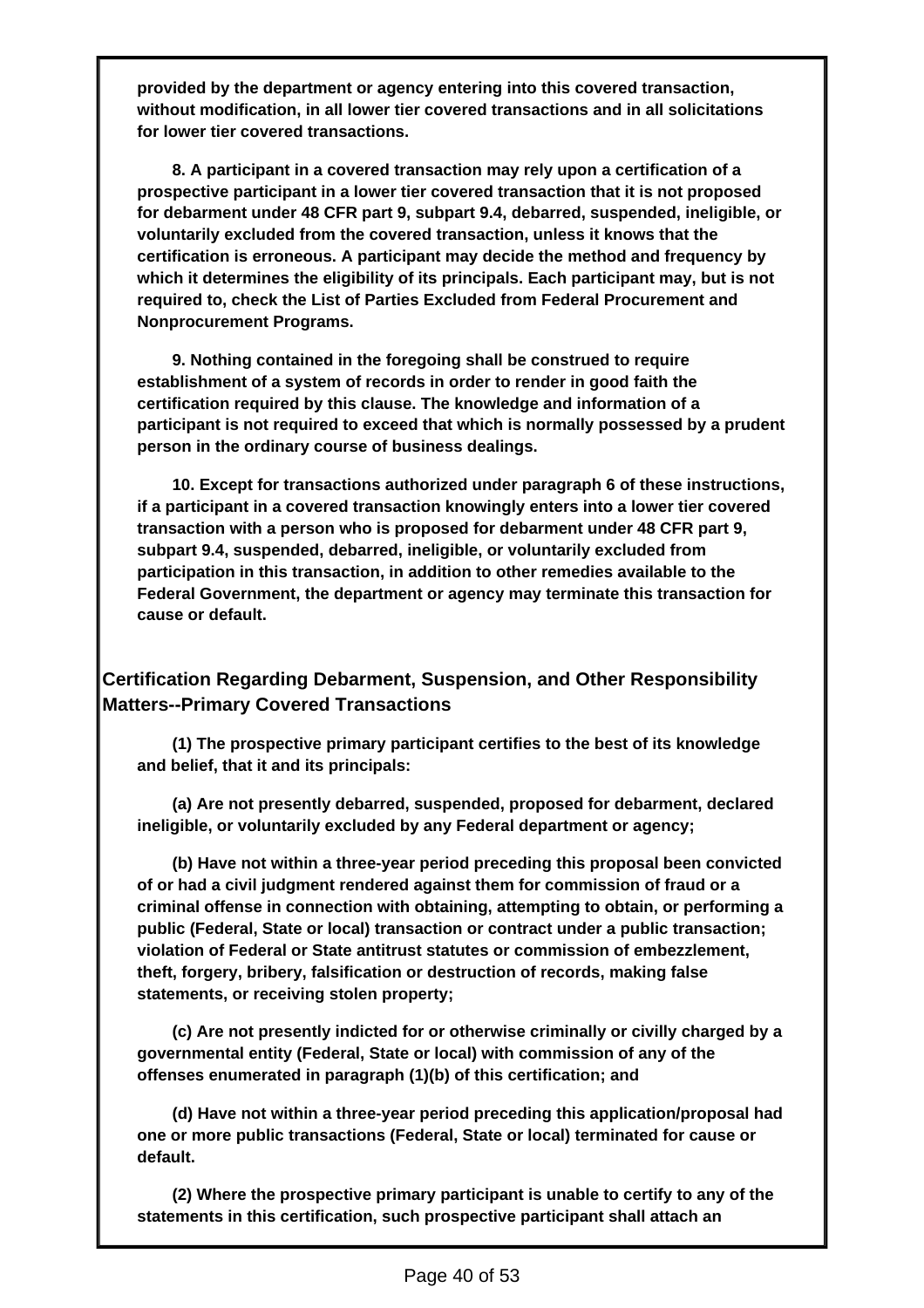**explanation to this proposal.**

**Certification Regarding Debarment, Suspension, Ineligibility and Voluntary Exclusion--Lower Tier Covered Transactions**

# **Instructions for Certification**

**1. By signing and submitting this proposal, the prospective lower tier participant is providing the certification set out below.**

**2. The certification in this clause is a material representation of fact upon which reliance was placed when this transaction was entered into. If it is later determined that the prospective lower tier participant knowingly rendered an erroneous certification, in addition to other remedies available to the Federal Government the department or agency with which this transaction originated may pursue available remedies, including suspension and/or debarment.**

**3. The prospective lower tier participant shall provide immediate written notice to the person to which this proposal is submitted if at any time the prospective lower tier participant learns that its certification was erroneous when submitted or had become erroneous by reason of changed circumstances.**

**4. The terms covered transaction, debarred, suspended, ineligible, lower tier covered transaction, participant, person, primary covered transaction, principal, proposal, and voluntarily excluded, as used in this clause, have the meaning set out in the Definitions and Coverage sections of rules implementing Executive Order 12549. You may contact the person to which this proposal is submitted for assistance in obtaining a copy of those regulations.**

**5. The prospective lower tier participant agrees by submitting this proposal that, [[Page 33043]] should the proposed covered transaction be entered into, it shall not knowingly enter into any lower tier covered transaction with a person who is proposed for debarment under 48 CFR part 9, subpart 9.4, debarred, suspended, declared ineligible, or voluntarily excluded from participation in this covered transaction, unless authorized by the department or agency with which this transaction originated.**

**6. The prospective lower tier participant further agrees by submitting this proposal that it will include this clause titled ``Certification Regarding Debarment, Suspension, Ineligibility and Voluntary Exclusion-Lower Tier Covered Transaction,'' without modification, in all lower tier covered transactions and in all solicitations for lower tier covered transactions.**

**7. A participant in a covered transaction may rely upon a certification of a prospective participant in a lower tier covered transaction that it is not proposed for debarment under 48 CFR part 9, subpart 9.4, debarred, suspended, ineligible, or voluntarily excluded from covered transactions, unless it knows that the certification is erroneous. A participant may decide the method and frequency by which it determines the eligibility of its principals. Each participant may, but is not required to, check the List of Parties Excluded from Federal Procurement and Nonprocurement Programs.**

**8. Nothing contained in the foregoing shall be construed to require**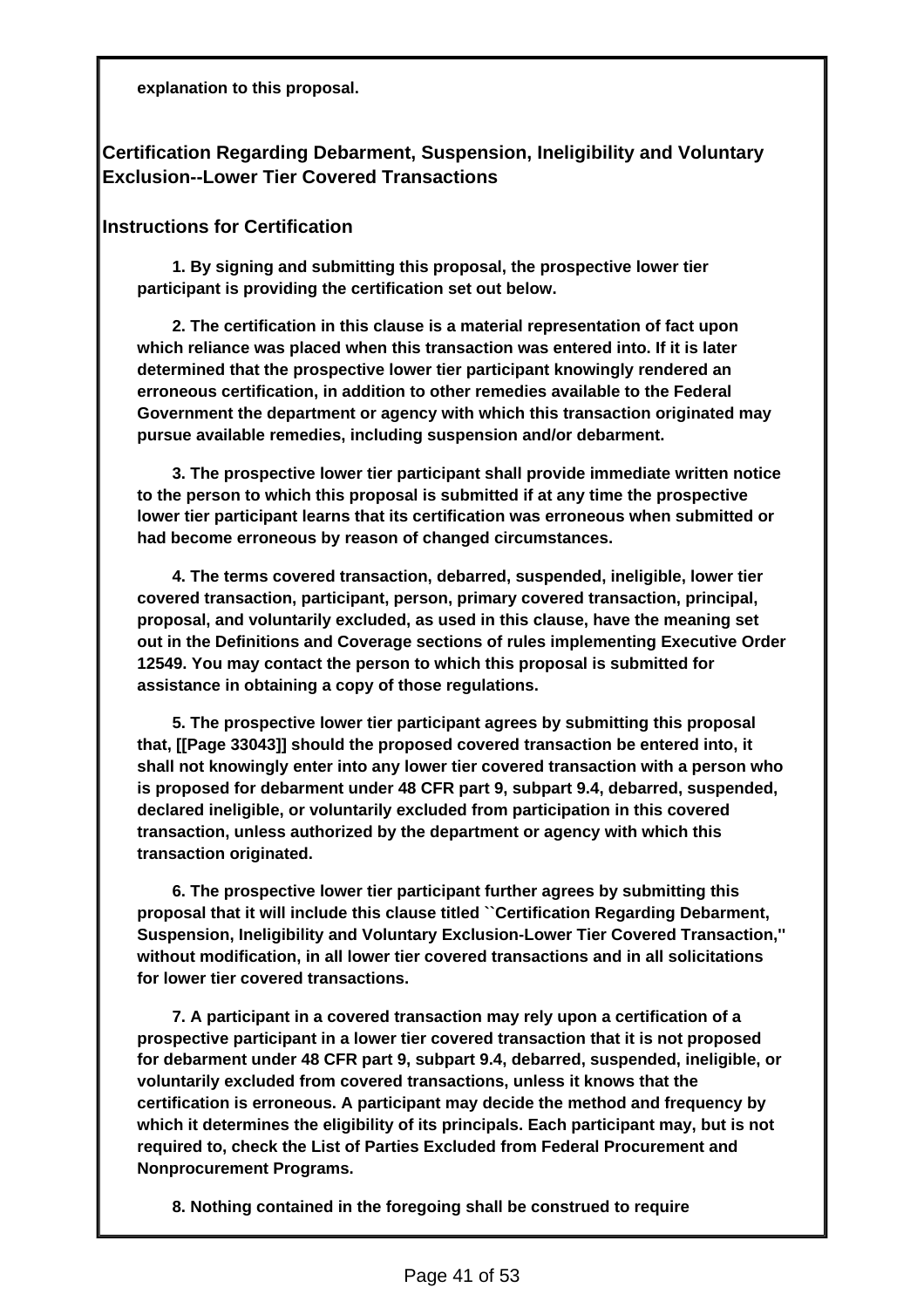**establishment of a system of records in order to render in good faith the certification required by this clause. The knowledge and information of a participant is not required to exceed that which is normally possessed by a prudent person in the ordinary course of business dealings.**

**9. Except for transactions authorized under paragraph 5 of these instructions, if a participant in a covered transaction knowingly enters into a lower tier covered transaction with a person who is proposed for debarment under 48 CFR part 9, subpart 9.4, suspended, debarred, ineligible, or voluntarily excluded from participation in this transaction, in addition to other remedies available to the Federal Government, the department or agency with which this transaction originated may pursue available remedies, including suspension and/or debarment.**

**Certification Regarding Debarment, Suspension, Ineligibility an Voluntary Exclusion--Lower Tier Covered Transactions**

**(1) The prospective lower tier participant certifies, by submission of this proposal, that neither it nor its principals is presently debarred, suspended, proposed for debarment, declared ineligible, or voluntarily excluded from participation in this transaction by any Federal department or agency.**

**(2) Where the prospective lower tier participant is unable to certify to any of the statements in this certification, such prospective participant shall attach an explanation to this proposal.**

 **By checking this box, the prospective primary participant is providing the certification set out above.**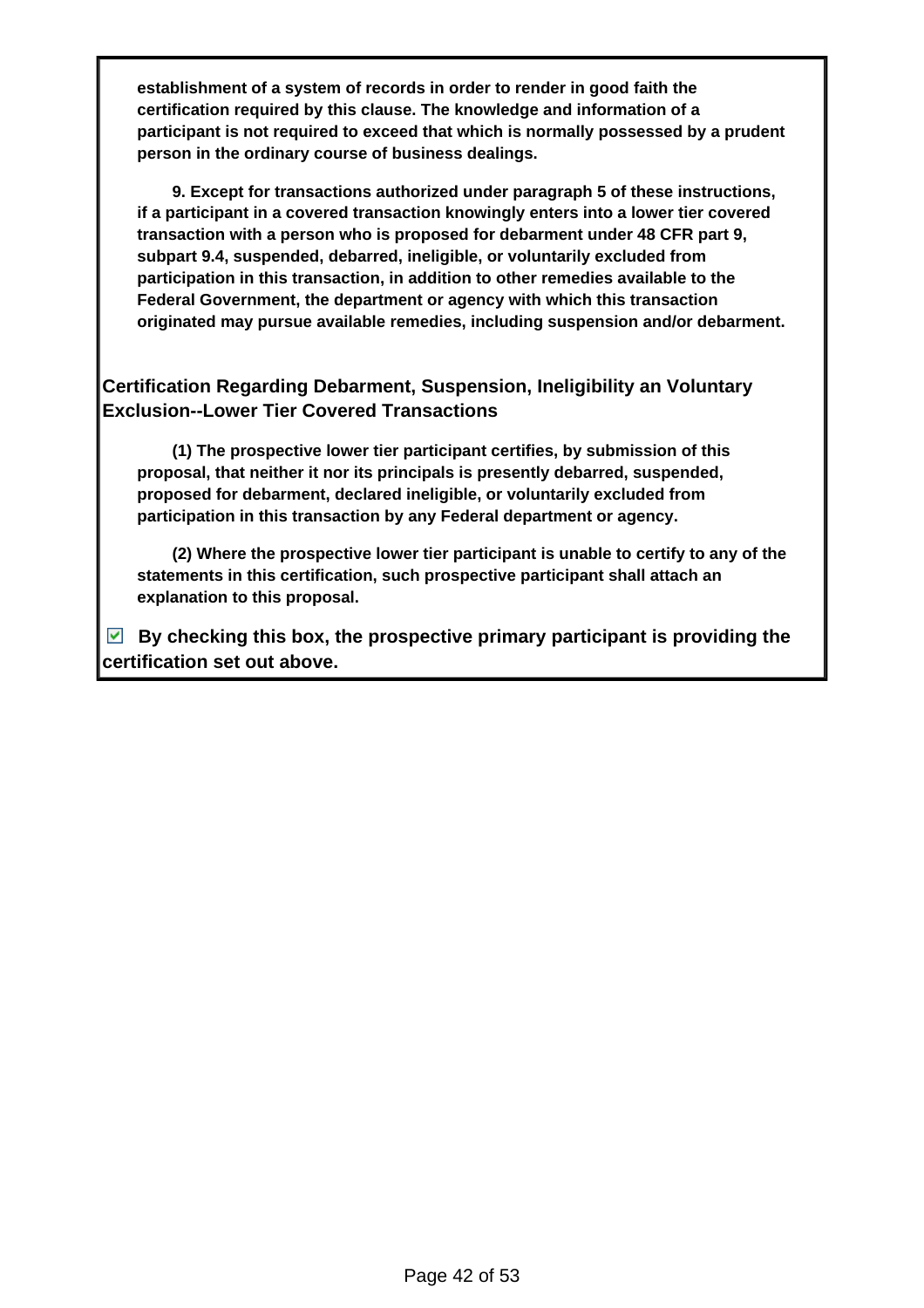<span id="page-42-0"></span>**Section 19: Certification Regarding Drug-Free Workplace Requirements**

**This certification is required by the regulations implementing the Drug-Free Workplace Act of 1988: 45 CFR Part 76, Subpart, F. Sections 76.630(c) and (d)(2) and 76.645(a)(1) and (b) provide that a Federal agency may designate a central receipt point for STATE-WIDE AND STATE AGENCY-WIDE certifications, and for notification of criminal drug convictions. For the Department of Health and Human Services, the central pint is: Division of Grants Management and Oversight, Office of Management and Acquisition, Department of Health and Human Services, Room 517-D, 200 Independence Avenue, SW Washington, DC 20201.**

**Certification Regarding Drug-Free Workplace Requirements (Instructions for Certification)**

**1. By signing and/or submitting this application or grant agreement, the grantee is providing the certification set out below.**

**2. The certification set out below is a material representation of fact upon which reliance is placed when the agency awards the grant. If it is later determined that the grantee knowingly rendered a false certification, or otherwise violates the requirements of the Drug-Free Workplace Act, the agency, in addition to any other remedies available to the Federal Government, may take action authorized under the Drug-Free Workplace Act.**

**3. For grantees other than individuals, Alternate I applies.**

**4. For grantees who are individuals, Alternate II applies.**

**5. Workplaces under grants, for grantees other than individuals, need not be identified on the certification. If known, they may be identified in the grant application. If the grantee does not identify the workplaces at the time of application, or upon award, if there is no application, the grantee must keep the identity of the workplace(s) on file in its office and make the information available for Federal inspection. Failure to identify all known workplaces constitutes a violation of the grantee's drug-free workplace requirements.**

**6. Workplace identifications must include the actual address of buildings (or parts of buildings) or other sites where work under the grant takes place. Categorical descriptions may be used (e.g., all vehicles of a mass transit authority or State highway department while in operation, State employees in each local unemployment office, performers in concert halls or radio studios).**

**7. If the workplace identified to the agency changes during the performance of**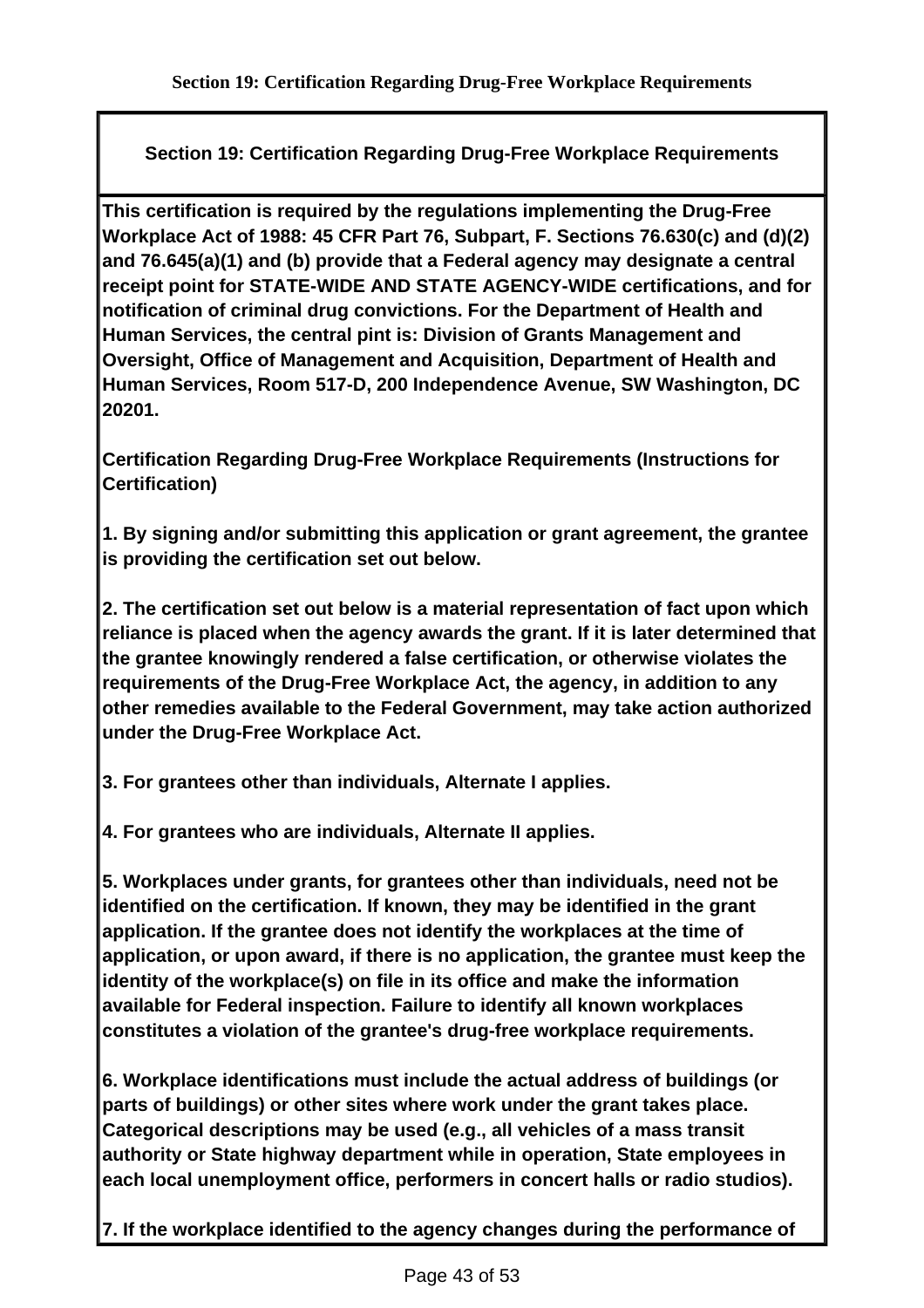**the grant, the grantee shall inform the agency of the change(s), if it previously identified the workplaces in question (see paragraph five).**

**8. Definitions of terms in the Nonprocurement Suspension and Debarment common rule and Drug-Free Workplace common rule apply to this certification. Grantees' attention is called, in particular, to the following definitions from these rules:**

**Controlled substance means a controlled substance in Schedules I through V of the Controlled Substances Act (21 U.S.C. 812) and as further defined by regulation (21 CFR 1308.11 through 1308.15);**

**Conviction means a finding of guilt (including a plea of nolo contendere) or imposition of sentence, or both, by any judicial body charged with the responsibility to determine violations of the Federal or State criminal drug statutes;**

**Criminal drug statute means a Federal or non-Federal criminal statute involving the manufacture, distribution, dispensing, use, or possession of any controlled substance;**

**Employee means the employee of a grantee directly engaged in the performance of work under a grant, including: (i) All direct charge employees; (ii) All indirect charge employees unless their impact or involvement is insignificant to the performance of the grant; and, (iii) Temporary personnel and consultants who are directly engaged in the performance of work under the grant and who are on the grantee's payroll. This definition does not include workers not on the payroll of the grantee (e.g., volunteers, even if used to meet a matching requirement; consultants or independent contractors not on the grantee's payroll; or employees of subrecipients or subcontractors in covered workplaces).**

**Certification Regarding Drug-Free Workplace Requirements**

**Alternate I. (Grantees Other Than Individuals) The grantee certifies that it will or will continue to provide a drug-free workplace by:,**

**(a) Publishing a statement notifying employees that the unlawful manufacture, distribution, dispensing, possession, or use of a controlled substance is prohibited in the grantee's workplace and specifying the actions that will be taken against employees for violation of such prohibition;**

**(b) Establishing an ongoing drug-free awareness program to inform employees about --**

**(1)The dangers of drug abuse in the workplace;**

**(2) The grantee's policy of maintaining a drug-free workplace;**

**(3) Any available drug counseling, rehabilitation, and employee assistance**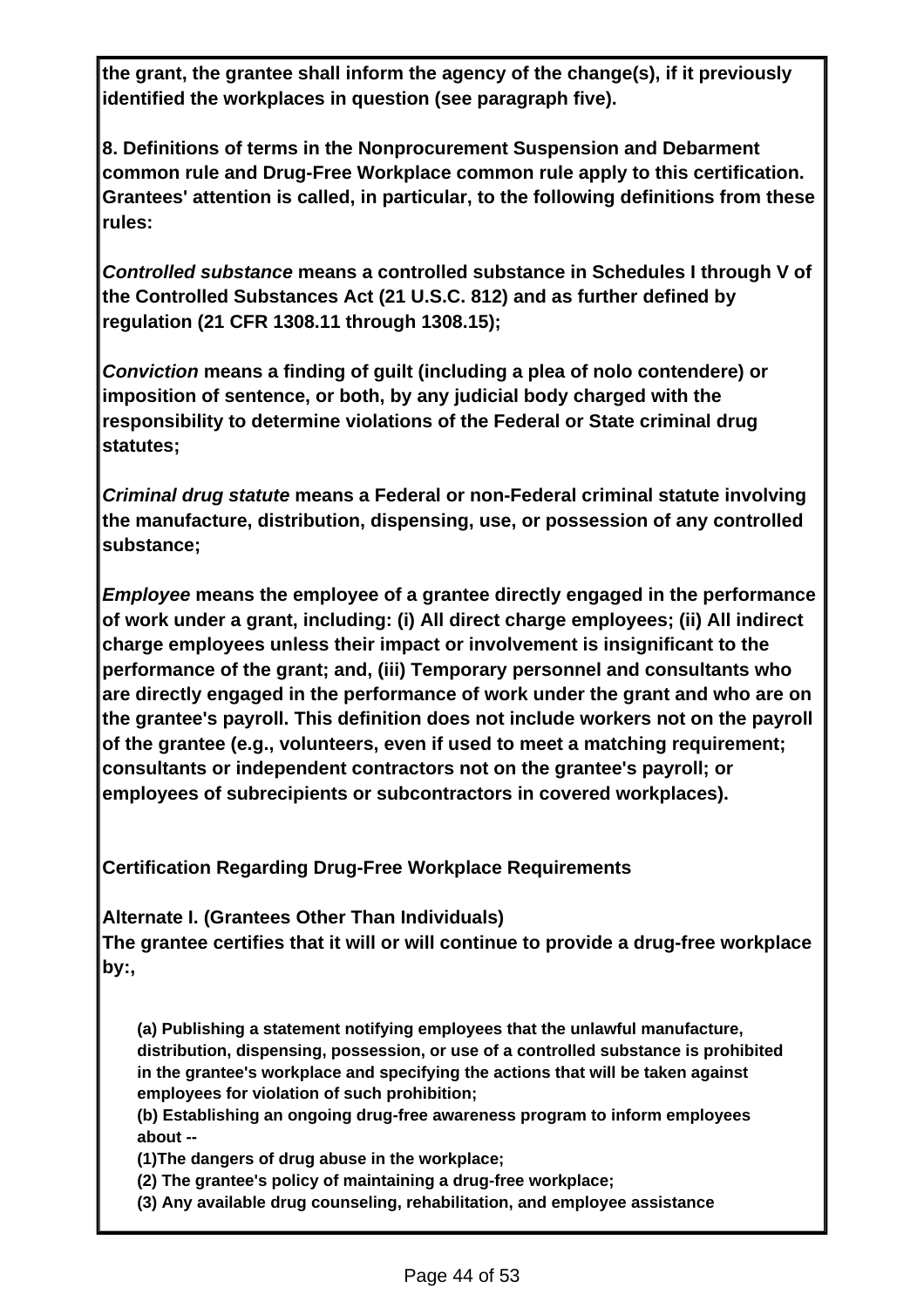**programs; and**

**(4) The penalties that may be imposed upon employees for drug abuse violations occurring in the workplace;**

**c) Making it a requirement that each employee to be engaged in the performance of the grant be given a copy of the statement required by paragraph (a);**

**(d) Notifying the employee in the statement required by paragraph (a) that, as a condition of employment under the grant, the employee will --**

**(1) Abide by the terms of the statement; and**

**(2) Notify the employer in writing of his or her conviction for a violation of a criminal drug statute occurring in the workplace no later than five calendar days after such conviction;**

**(e) Notifying the agency in writing, within ten calendar days after receiving notice under paragraph (d)(2) from an employee or otherwise receiving actual notice of such conviction. Employers of convicted employees must provide notice, including position title, to every grant officer or other designee on whose grant activity the convicted employee was working, unless the Federal agency has designated a central point for the receipt of such notices. Notice shall include the identification number(s) of each affected grant;**

**(f)Taking one of the following actions, within 30 calendar days of receiving notice under paragraph (d)(2), with respect to any employee who is so convicted -(1) Taking appropriate personnel action against such an employee, up to and including termination, consistent with the requirements of the Rehabilitation Act of 1973, as amended; or**

**(2) Requiring such employee to participate satisfactorily in a drug abuse assistance or rehabilitation program approved for such purposes by a Federal, State, or local health, law enforcement, or other appropriate agency;**

**(g) Making a good faith effort to continue to maintain a drug-free workplace through implementation of paragraphs (a), (b), (c), (d), (e) and (f).**

**(B) The grantee may insert in the space provided below the site(s) for the performance of work done in connection with the specific grant:**

**Place of Performance (Street address, city, county, state, zip code)**

| 235 S. Grand Avenue<br><b>* Address Line 1</b>                                                                                                                                                                                              |               |                                 |  |  |  |
|---------------------------------------------------------------------------------------------------------------------------------------------------------------------------------------------------------------------------------------------|---------------|---------------------------------|--|--|--|
| <b>Address Line 2</b>                                                                                                                                                                                                                       |               |                                 |  |  |  |
| <b>Address Line 3</b>                                                                                                                                                                                                                       |               |                                 |  |  |  |
| Lansing<br>$*$ City                                                                                                                                                                                                                         | MI<br>* State | 48933-1805<br><u>* Zip Code</u> |  |  |  |
| Check if there are workplaces on file that are not identified here.                                                                                                                                                                         |               |                                 |  |  |  |
| Alternate II. (Grantees Who Are Individuals)                                                                                                                                                                                                |               |                                 |  |  |  |
| (a) The grantee certifies that, as a condition of the grant, he or she will not engage<br>in the unlawful manufacture, distribution, dispensing, possession, or use of a<br>controlled substance in conducting any activity with the grant; |               |                                 |  |  |  |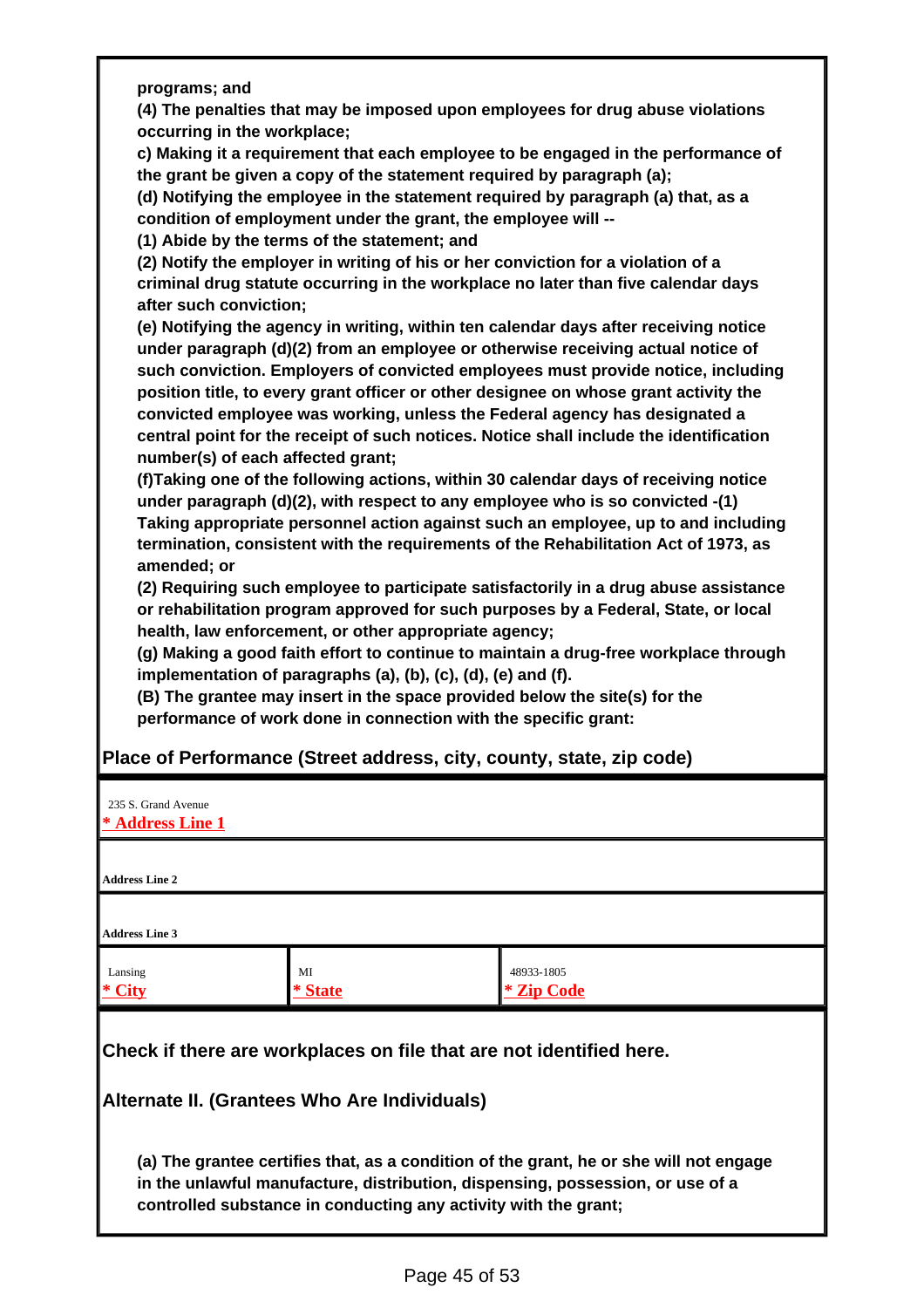**(b) If convicted of a criminal drug offense resulting from a violation occurring during the conduct of any grant activity, he or she will report the conviction, in writing, within 10 calendar days of the conviction, to every grant officer or other designee, unless the Federal agency designates a central point for the receipt of such notices. When notice is made to such a central point, it shall include the identification number(s) of each affected grant.** 

**[55 FR 21690, 21702, May 25, 1990]**

 **By checking this box, the prospective primary participant is providing the certification set out above.**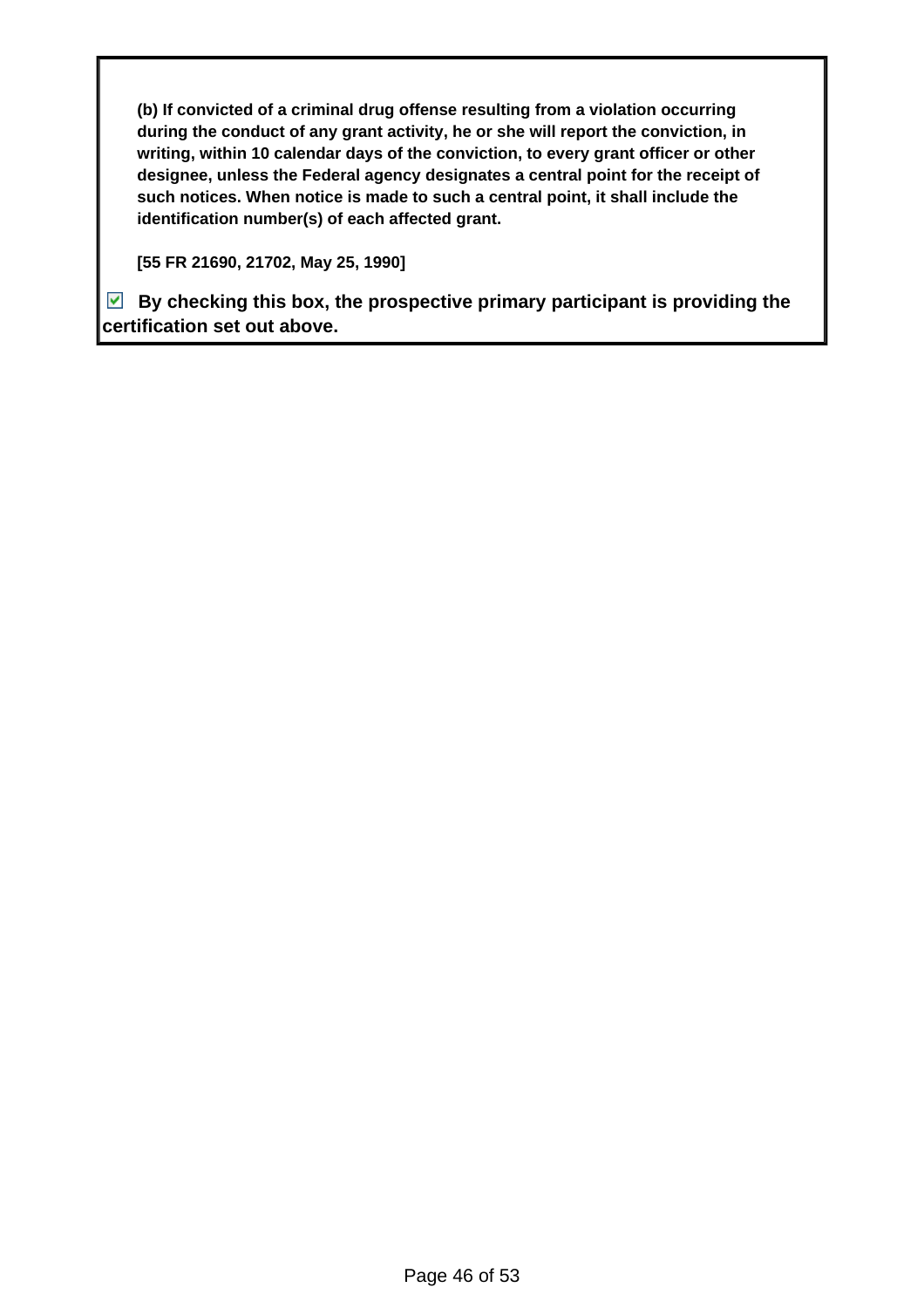<span id="page-46-0"></span>**Section 20: Certification Regarding Lobbying**

**The submitter of this application certifies, to the best of his or her knowledge and belief, that:** 

**(1) No Federal appropriated funds have been paid or will be paid, by or on behalf of the undersigned, to any person for influencing or attempting to influence an officer or employee of an agency, a Member of Congress, an officer or employee of Congress, or an employee of a Member of Congress in connection with the awarding of any Federal contract, the making of any Federal grant, the making of any Federal loan, the entering into of any cooperative agreement, and the extension, continuation, renewal, amendment, or modification of any Federal contract, grant, loan, or cooperative agreement.**

**(2) If any funds other than Federal appropriated funds have been paid or will be paid to any person for influencing or attempting to influence an officer or employee of any agency, a Member of Congress, an officer or employee of Congress, or an employee of a Member of Congress in connection with this Federal contract, grant, loan, or cooperative agreement, the undersigned shall complete and submit Standard Form-LLL, ``Disclosure Form to Report Lobbying,'' in accordance with its instructions** 

**(3) The undersigned shall require that the language of this certification be included in the award documents for all subawards at all tiers (including subcontracts, subgrants, and contracts under grants, loans, and cooperative agreements) and that all subrecipients shall certify and disclose accordingly. This certification is a material representation of fact upon which reliance was placed when this transaction was made or entered into. Submission of this certification is a prerequisite for making or entering into this transaction imposed by section 1352, title 31, U.S. Code. Any person who fails to file the required certification shall be subject to a civil penalty of not less than \$10,000 and not more than \$100,000 for each such failure.**

**Statement for Loan Guarantees and Loan Insurance** 

**The undersigned states, to the best of his or her knowledge and belief, that:**

**If any funds have been paid or will be paid to any person for influencing or attempting to influence an officer or employee of any agency, a Member of Congress, an officer or employee of Congress, or an employee of a Member of Congress in connection with this commitment providing for the United States to insure or guarantee a loan, the undersigned shall complete and submit Standard Form-LLL, ``Disclosure Form to Report Lobbying,'' in accordance with its instructions. Submission of this statement is a prerequisite for making or**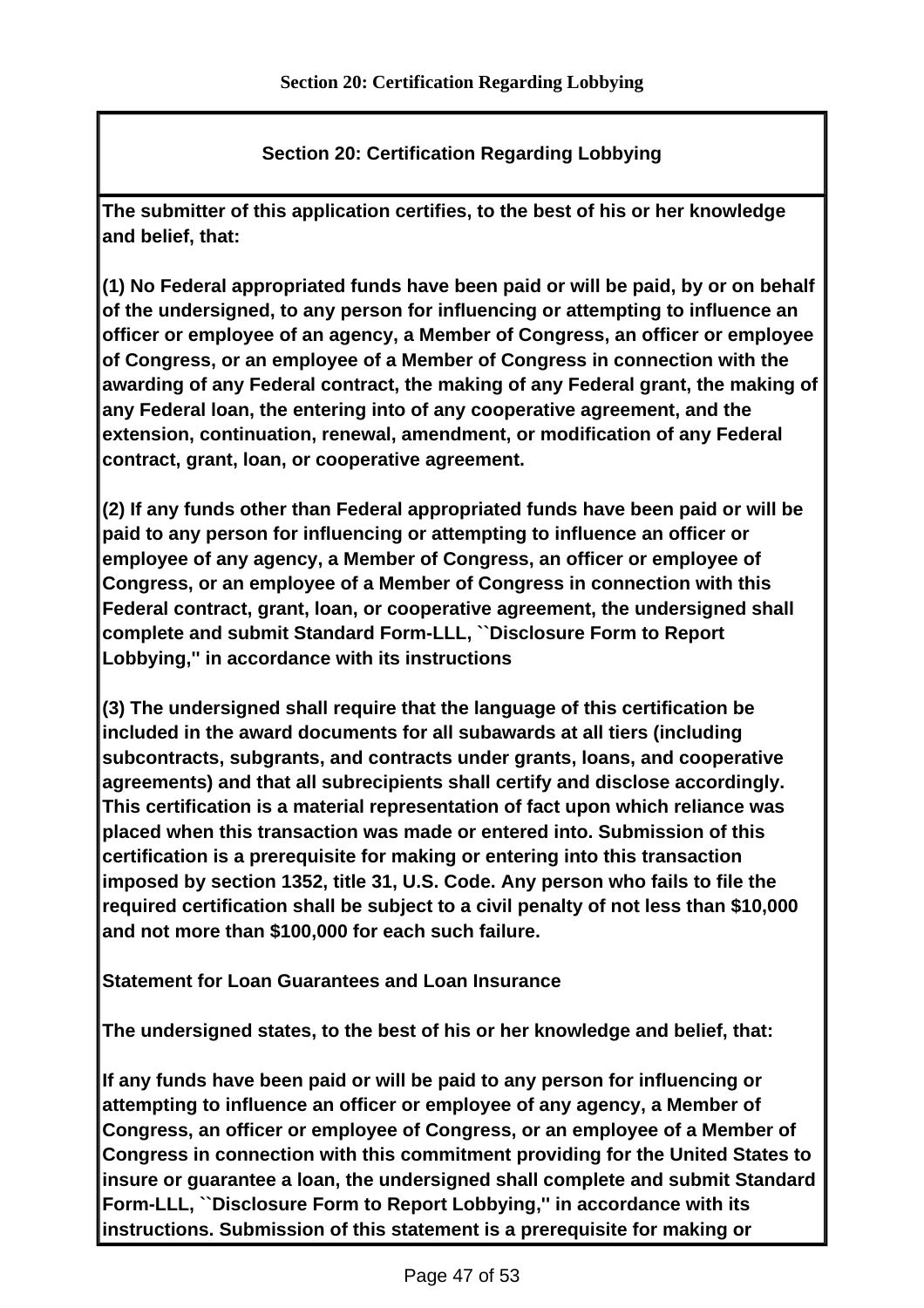**entering into this transaction imposed by section 1352, title 31, U.S. Code. Any person who fails to file the required statement shall be subject to a civil penalty of not less than \$10,000 and not more than \$100,000 for each such failure.**

 **By checking this box, the prospective primary participant is providing the certification set out above.**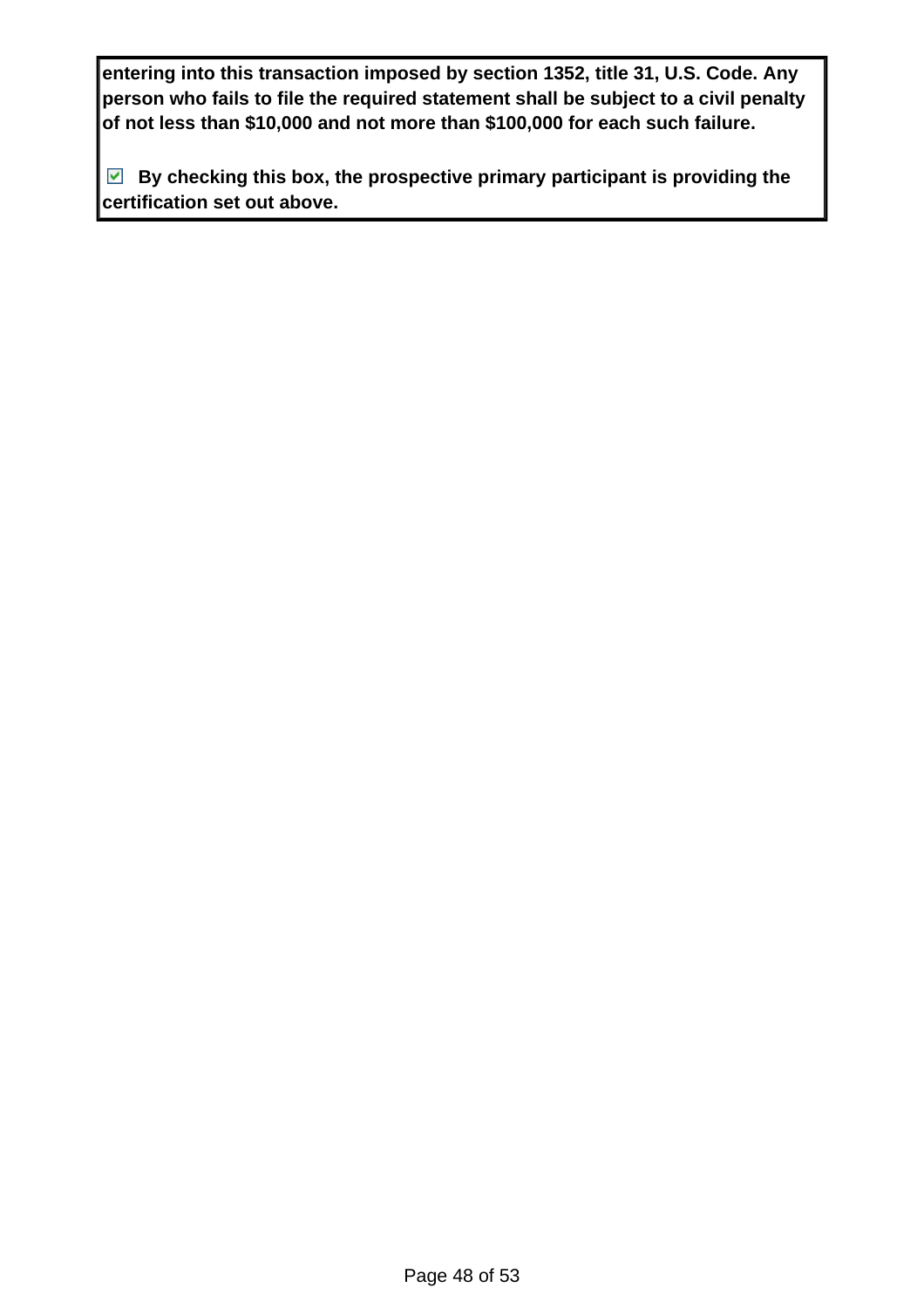<span id="page-48-0"></span>

| <b>Assurances</b>                                                                                                                                                                                                                                                                                                                                                                                                 |
|-------------------------------------------------------------------------------------------------------------------------------------------------------------------------------------------------------------------------------------------------------------------------------------------------------------------------------------------------------------------------------------------------------------------|
| (1) use the funds available under this title to--                                                                                                                                                                                                                                                                                                                                                                 |
| (A) conduct outreach activities and provide assistance to low income<br>households in meeting their home energy costs, particularly those with the lowest<br>incomes that pay a high proportion of household income for home energy,<br>consistent with paragraph (5);                                                                                                                                            |
| (B) intervene in energy crisis situations;                                                                                                                                                                                                                                                                                                                                                                        |
| (C) provide low-cost residential weatherization and other cost-effective energy-<br>related home repair;and                                                                                                                                                                                                                                                                                                       |
| (D)plan, develop, and administer the State's program under this title including<br>leveraging programs, and the State agrees not to use such funds for any purposes<br>other than those specified in this title;                                                                                                                                                                                                  |
| (2) make payments under this title only with respect to--                                                                                                                                                                                                                                                                                                                                                         |
| (A) households in which one or more individuals are receiving--                                                                                                                                                                                                                                                                                                                                                   |
| (i)assistance under the State program funded under part A of title IV of<br>the Social Security Act;                                                                                                                                                                                                                                                                                                              |
| (ii) supplemental security income payments under title XVI of the Social<br><b>Security Act;</b>                                                                                                                                                                                                                                                                                                                  |
| (iii) food stamps under the Food Stamp Act of 1977; or                                                                                                                                                                                                                                                                                                                                                            |
| (iv) payments under section 415, 521, 541, or 542 of title 38, United States<br>Code, or under section 306 of the Veterans' and Survivors' Pension<br>Improvement Act of 1978; or                                                                                                                                                                                                                                 |
| (B) households with incomes which do not exceed the greater of -                                                                                                                                                                                                                                                                                                                                                  |
| (i) an amount equal to 150 percent of the poverty level for such State; or                                                                                                                                                                                                                                                                                                                                        |
| (ii) an amount equal to 60 percent of the State median income;                                                                                                                                                                                                                                                                                                                                                    |
| (except that a State may not exclude a household from eligibility in a fiscal year<br>solely on the basis of household income if such income is less than 110 percent<br>of the poverty level for such State, but the State may give priority to those<br>households with the highest home energy costs or needs in relation to<br>household income.                                                              |
| (3) conduct outreach activities designed to assure that eligible households,<br>especially households with elderly individuals or disabled individuals, or both,<br>and households with high home energy burdens, are made aware of the<br>assistance available under this title, and any similar energy-related assistance<br>available under subtitle B of title VI (relating to community services block grant |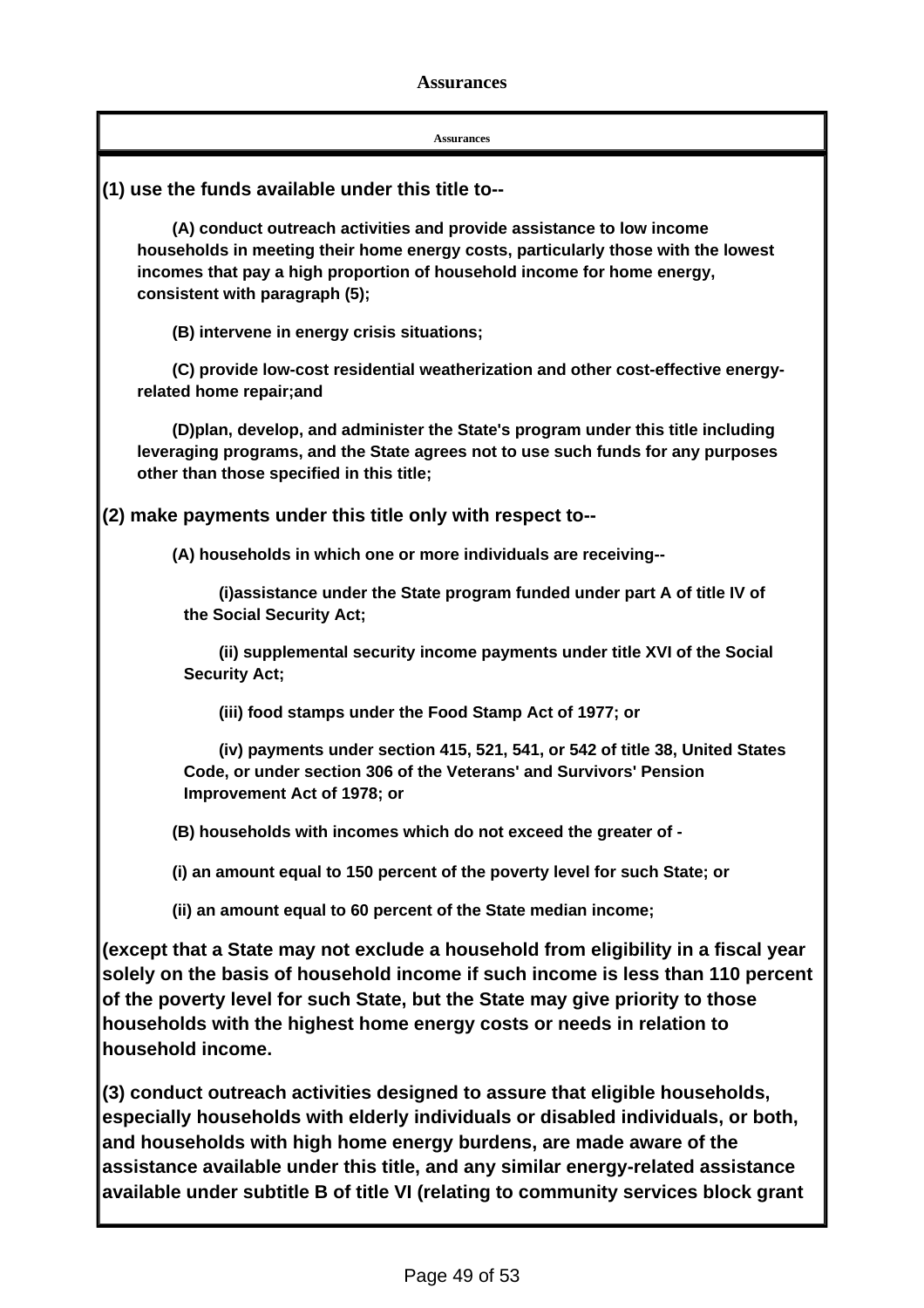**program) or under any other provision of law which carries out programs which were administered under the Economic Opportunity Act of 1964 before the date of the enactment of this Act;**

**(4) coordinate its activities under this title with similar and related programs administered by the Federal Government and such State, particularly low-income energy-related programs under subtitle B of title VI (relating to community services block grant program), under the supplemental security income program, under part A of title IV of the Social Security Act, under title XX of the Social Security Act, under the low-income weatherization assistance program under title IV of the Energy Conservation and Production Act, or under any other provision of law which carries out programs which were administered under the Economic Opportunity Act of 1964 before the date of the enactment of this Act;**

**(5) provide, in a timely manner, that the highest level of assistance will be furnished to those households which have the lowest incomes and the highest energy costs or needs in relation to income, taking into account family size, except that the State may not differentiate in implementing this section between the households described in clauses 2(A) and 2(B) of this subsection;**

**(6) to the extent it is necessary to designate local administrative agencies in order to carry out the purposes of this title, to give special consideration, in the designation of such agencies, to any local public or private nonprofit agency which was receiving Federal funds under any low-income energy assistance program or weatherization program under the Economic Opportunity Act of 1964 or any other provision of law on the day before the date of the enactment of this Act, except that -**

**(A) the State shall, before giving such special consideration, determine that the agency involved meets program and fiscal requirements established by the State; and**

**(B) if there is no such agency because of any change in the assistance furnished to programs for economically disadvantaged persons, then the State shall give special consideration in the designation of local administrative agencies to any successor agency which is operated in substantially the same manner as the predecessor agency which did receive funds for the fiscal year preceding the fiscal year for which the determination is made;**

**(7) if the State chooses to pay home energy suppliers directly, establish procedures to --**

**(A) notify each participating household of the amount of assistance paid on its behalf;**

**(B) assure that the home energy supplier will charge the eligible household, in the normal billing process, the difference between the actual cost of the home energy and the amount of the payment made by the State under this title;**

**(C) assure that the home energy supplier will provide assurances that any agreement entered into with a home energy supplier under this paragraph will**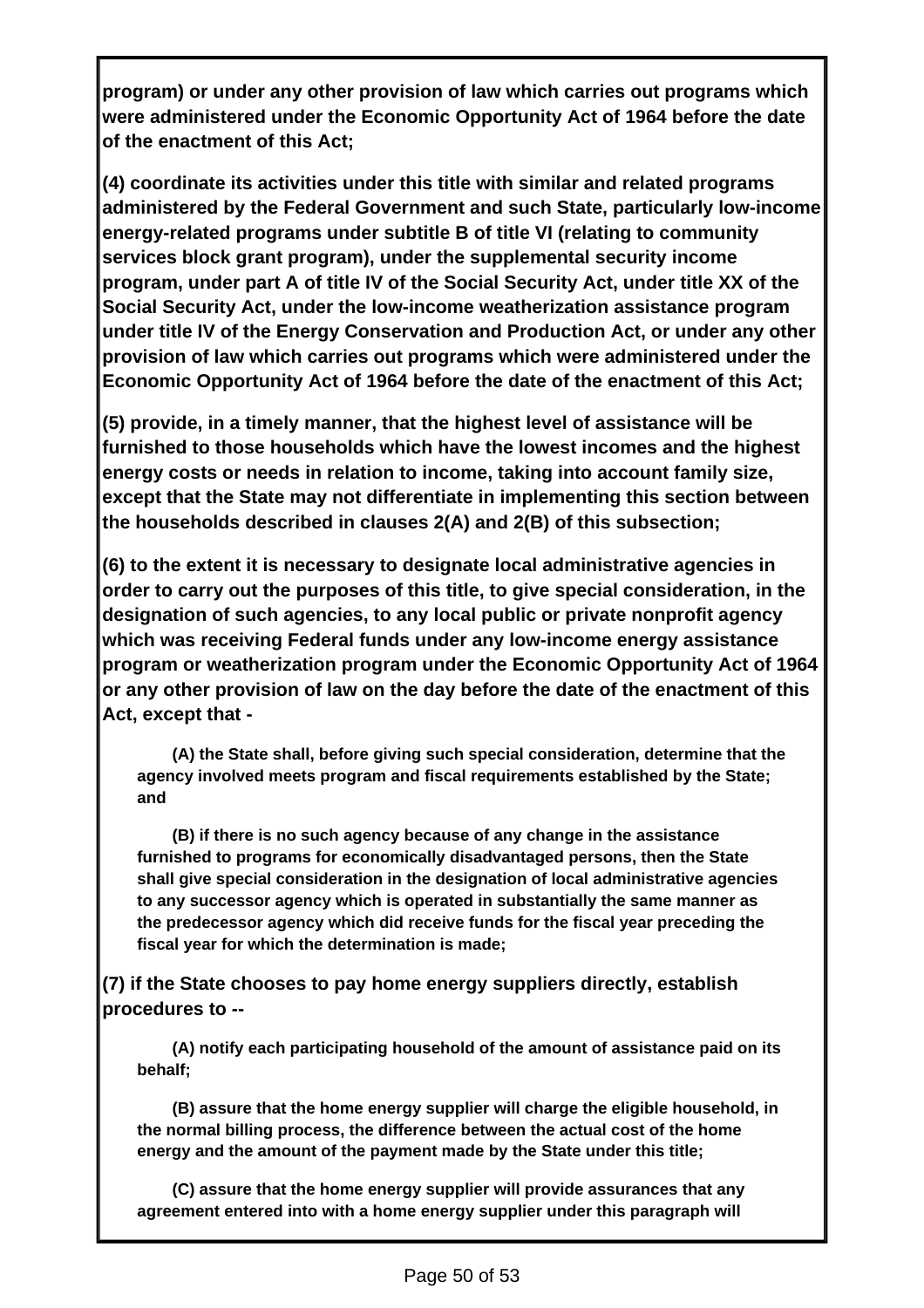**contain provisions to assure that no household receiving assistance under this title will be treated adversely because of such assistance under applicable provisions of State law or public regulatory requirements; and**

**(D) ensure that the provision of vendor payments remains at the option of the State in consultation with local grantees and may be contingent on unregulated vendors taking appropriate measures to alleviate the energy burdens of eligible households, including providing for agreements between suppliers and individuals eligible for benefits under this Act that seek to reduce home energy costs, minimize the risks of home energy crisis, and encourage regular payments by individuals receiving financial assistance for home energy costs;**

**(8) provide assurances that,**

**(A) the State will not exclude households described in clause (2)(B) of this subsection from receiving home energy assistance benefits under clause (2), and**

**(B) the State will treat owners and renters equitably under the program assisted under this title;**

# **(9) provide that--**

**(A) the State may use for planning and administering the use of funds under this title an amount not to exceed 10 percent of the funds payable to such State under this title for a fiscal year; and**

**(B) the State will pay from non-Federal sources the remaining costs of planning and administering the program assisted under this title and will not use Federal funds for such remaining cost (except for the costs of the activities described in paragraph (16));**

**(10) provide that such fiscal control and fund accounting procedures will be established as may be necessary to assure the proper disbursal of and accounting for Federal funds paid to the State under this title, including procedures for monitoring the assistance provided under this title, and provide that the State will comply with the provisions of chapter 75 of title 31, United States Code (commonly known as the "Single Audit Act");**

**(11) permit and cooperate with Federal investigations undertaken in accordance with section 2608;**

**(12) provide for timely and meaningful public participation in the development of the plan described in subsection (c);**

**(13) provide an opportunity for a fair administrative hearing to individuals whose claims for assistance under the plan described in subsection (c) are denied or are not acted upon with reasonable promptness; and**

**(14) cooperate with the Secretary with respect to data collecting and reporting under section 2610.**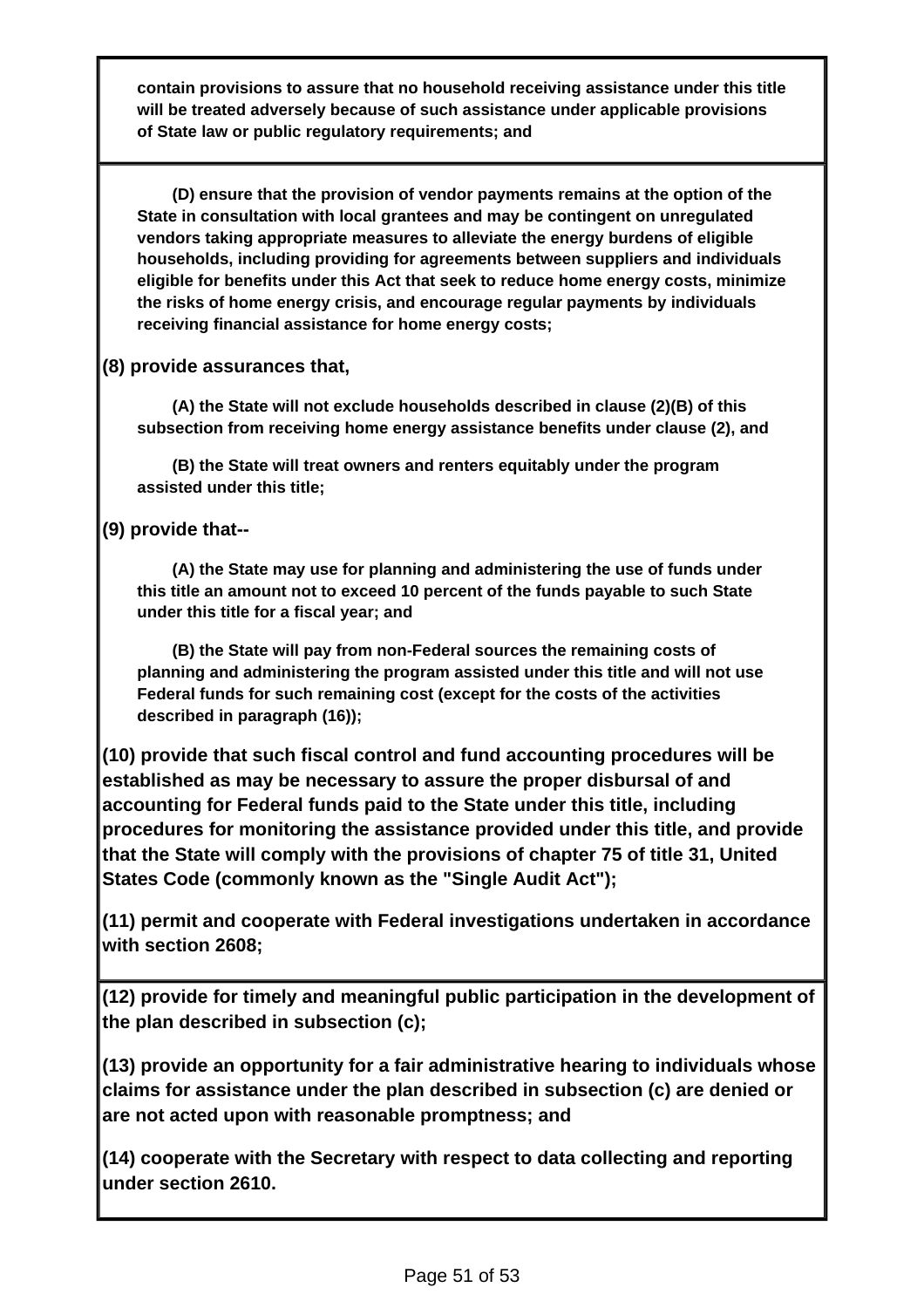**(15) \* beginning in fiscal year 1992, provide, in addition to such services as may be offered by State Departments of Public Welfare at the local level, outreach and intake functions for crisis situations and heating and cooling assistance that is administered by additional State and local governmental entities or community-based organizations (such as community action agencies, area agencies on aging and not-for-profit neighborhood-based organizations), and in States where such organizations do not administer functions as of September 30, 1991, preference in awarding grants or contracts for intake services shall be provided to those agencies that administer the low-income weatherization or energy crisis intervention programs.**

**\* This assurance is applicable only to States, and to territories whose annual regular LIHEAP allotments exceed \$200,000. Neither territories with annual allotments of \$200,000 or less nor Indian tribes/tribal organizations are subject to Assurance 15.**

**(16) use up to 5 percent of such funds, at its option, to provide services that encourage and enable households to reduce their home energy needs and thereby the need for energy assistance, including needs assessments, counseling, and assistance with energy vendors, and report to the Secretary concerning the impact of such activities on the number of households served, the level of direct benefits provided to those households, and the number of households that remain unserved.**